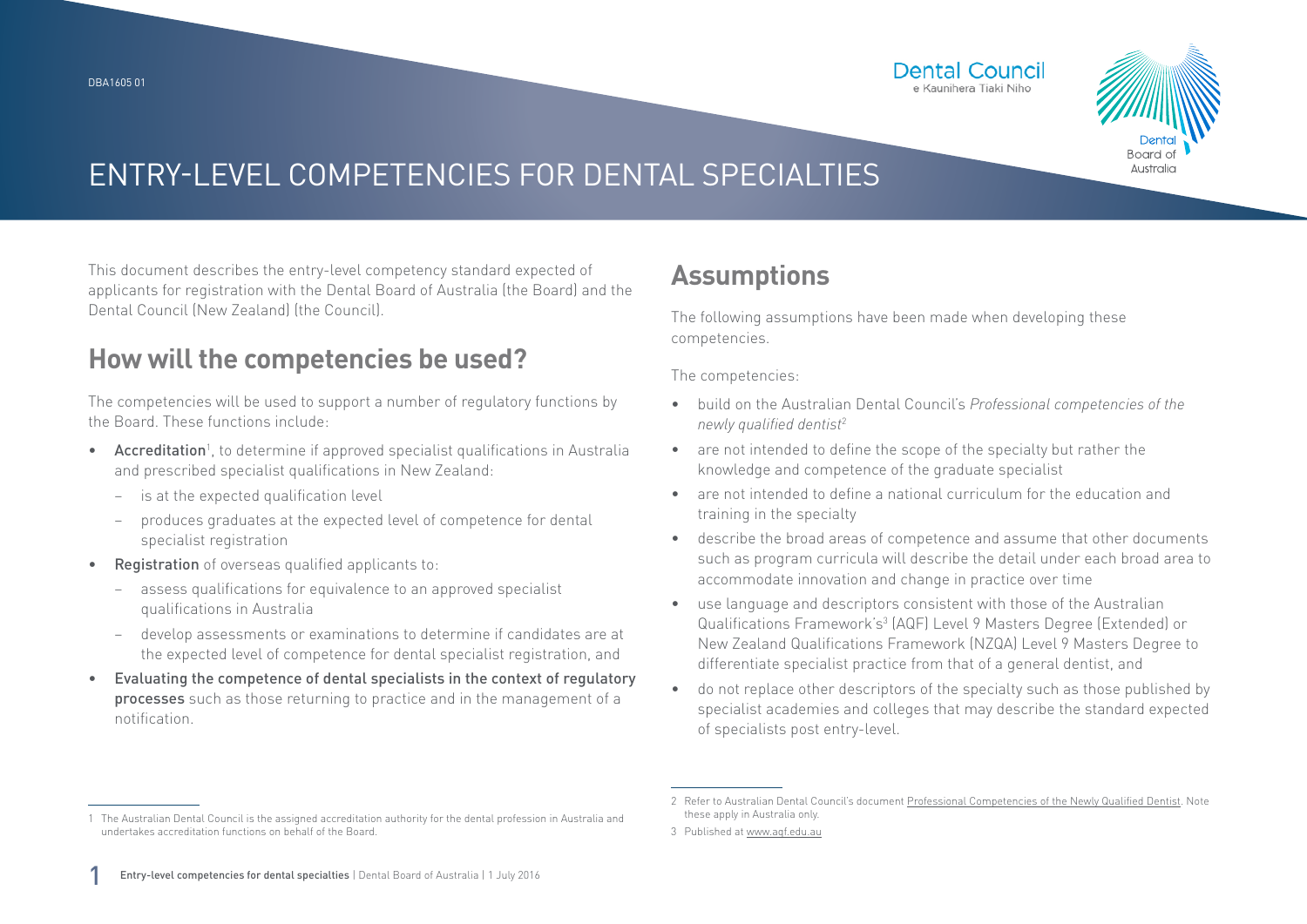#### **How to read the competencies**

The competencies should be read:

- with an understanding of how they are to be used, and
- in the context of how they are relevant to the particular specialty this will mean that competencies generic to all specialties may be demonstrated differently in each specialty.

© AUSTRALIAN HEALTH PRACTITIONER REGULATION AGENCY and DENTAL BOARD OF AUSTRALIA, 2016

This publication may be copied, transmitted and distributed for educational or research purposes

#### **Contents**

| Dento-maxillofacial radiology         | 3  |
|---------------------------------------|----|
| <b>Endodontics</b>                    | 7  |
| <b>Forensic odontology</b>            | 11 |
| <b>Oral and maxillofacial surgery</b> | 15 |
| <b>Oral medicine</b>                  | 19 |
| Oral pathology                        | 23 |
| <b>Oral surgery</b>                   | 27 |
| <b>Orthodontics</b>                   | 31 |
| <b>Paediatric dentistry</b>           | 35 |
| <b>Periodontics</b>                   | 39 |
| <b>Prosthodontics</b>                 | 43 |
| <b>Public health dentistry</b>        | 47 |
| <b>Special needs dentistry</b>        | 51 |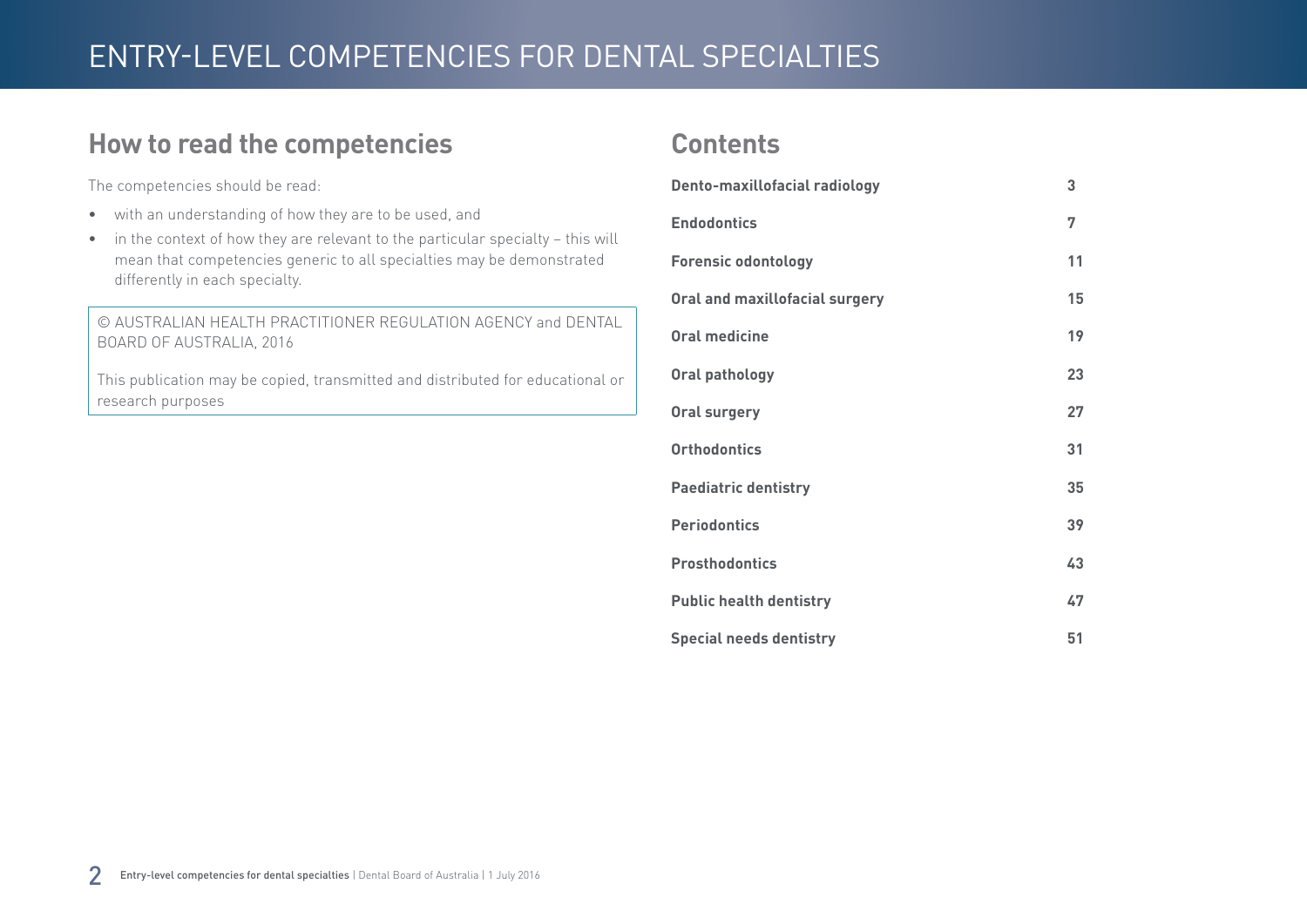### <span id="page-2-0"></span>DENTO-MAXILLOFACIAL RADIOLOGY

#### **Definition**

#### **Australia**

Dental Board of Australia *List of approved specialties*<sup>4</sup> .

Dento-Maxillofacial Radiology is defined as:

*The branch of dentistry that deals with diagnostic imaging procedures applicable to the hard and soft tissues of the oral and maxillofacial region, and to other structures that are relevant for the proper assessment of oral conditions.*

#### **This specialty is not recognised in New Zealand**

<sup>4</sup> Published at [www.dentalboard.gov.au/Registration-Standards](http://www.dentalboard.gov.au/Registration-Standards.aspx)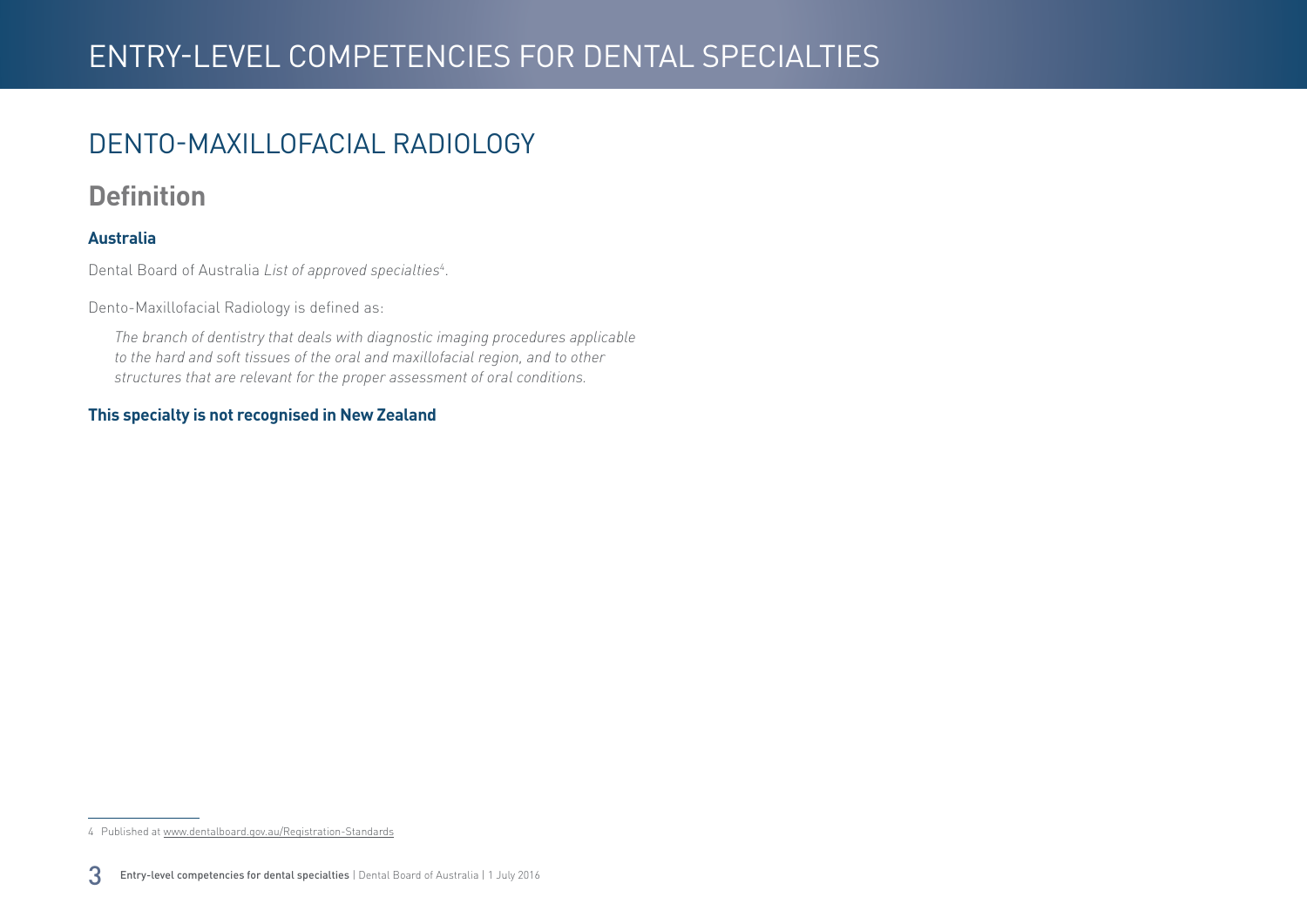| <b>Domain</b>                                                                                                                                                                                                                     | <b>Competencies</b>                                                                                                                                                                                                                                                                                                                                                                                                                                                                                                                                                                                                                                                                                                                                                                                                                                                                                                                                                                                                                                                                                                                                                                                                                                                                                                |
|-----------------------------------------------------------------------------------------------------------------------------------------------------------------------------------------------------------------------------------|--------------------------------------------------------------------------------------------------------------------------------------------------------------------------------------------------------------------------------------------------------------------------------------------------------------------------------------------------------------------------------------------------------------------------------------------------------------------------------------------------------------------------------------------------------------------------------------------------------------------------------------------------------------------------------------------------------------------------------------------------------------------------------------------------------------------------------------------------------------------------------------------------------------------------------------------------------------------------------------------------------------------------------------------------------------------------------------------------------------------------------------------------------------------------------------------------------------------------------------------------------------------------------------------------------------------|
| 1. Professionalism                                                                                                                                                                                                                | Generic                                                                                                                                                                                                                                                                                                                                                                                                                                                                                                                                                                                                                                                                                                                                                                                                                                                                                                                                                                                                                                                                                                                                                                                                                                                                                                            |
| On graduation a dental specialist<br>will have the knowledge and<br>skills to demonstrate autonomy,<br>expert judgement, adaptability<br>and responsibility as a<br>practitioner and show leadership<br>in the dental profession. | A graduate specialist is expected to be competent in the following, as relevant to the specialty:<br>recognising the personal limitations and scope of the specialty and knowing when to refer or seek advice appropriately<br>b.<br>practising with personal and professional integrity, honesty and trustworthiness<br>providing patient-centred care, including selecting and prioritising treatment options that are compassionate and respectful of patients' best<br>interests, dignity and choices and which seek to improve community oral health<br>understanding and applying the moral, cultural, ethical principles and legal responsibilities involved in the provision of specialist dental care<br>d.<br>to individual patients, to communities and populations<br>displaying appropriate professional behaviour and communication towards all members of the dental team and referring health practitioner/s<br>е.<br>understanding and applying legislation including that related to record-keeping<br>demonstrating specialist professional growth and development through research and learning<br>q.<br>supporting the professional development and education for all members of the dental and/or health community, and<br>h.<br>demonstrating leadership in the profession.<br>$\mathsf{L}$ |
| 2. Communication and social<br>skills<br>On graduation a dental specialist<br>will be able to interpret and<br>transmit knowledge, skills and<br>ideas to dental and non-dental<br>audiences.                                     | Generic<br>A graduate specialist is expected to be competent in the following, as relevant to the specialty:<br>identifying and understanding a patient's, or their parent's, guardian's or carer's expectations, desires and attitudes when planning and<br>a.<br>delivering specialist treatment<br>communicating effectively with patients, their families, relatives and carers in a manner that takes into account factors such as their age,<br>intellectual development, social and cultural background<br>use of technological and telecommunication aids in planning and delivering specialist treatment<br>C.<br>communicating effectively in all forms of health and legal reporting, and<br>d.<br>interpreting and communicating knowledge, skills and ideas.<br>е.                                                                                                                                                                                                                                                                                                                                                                                                                                                                                                                                    |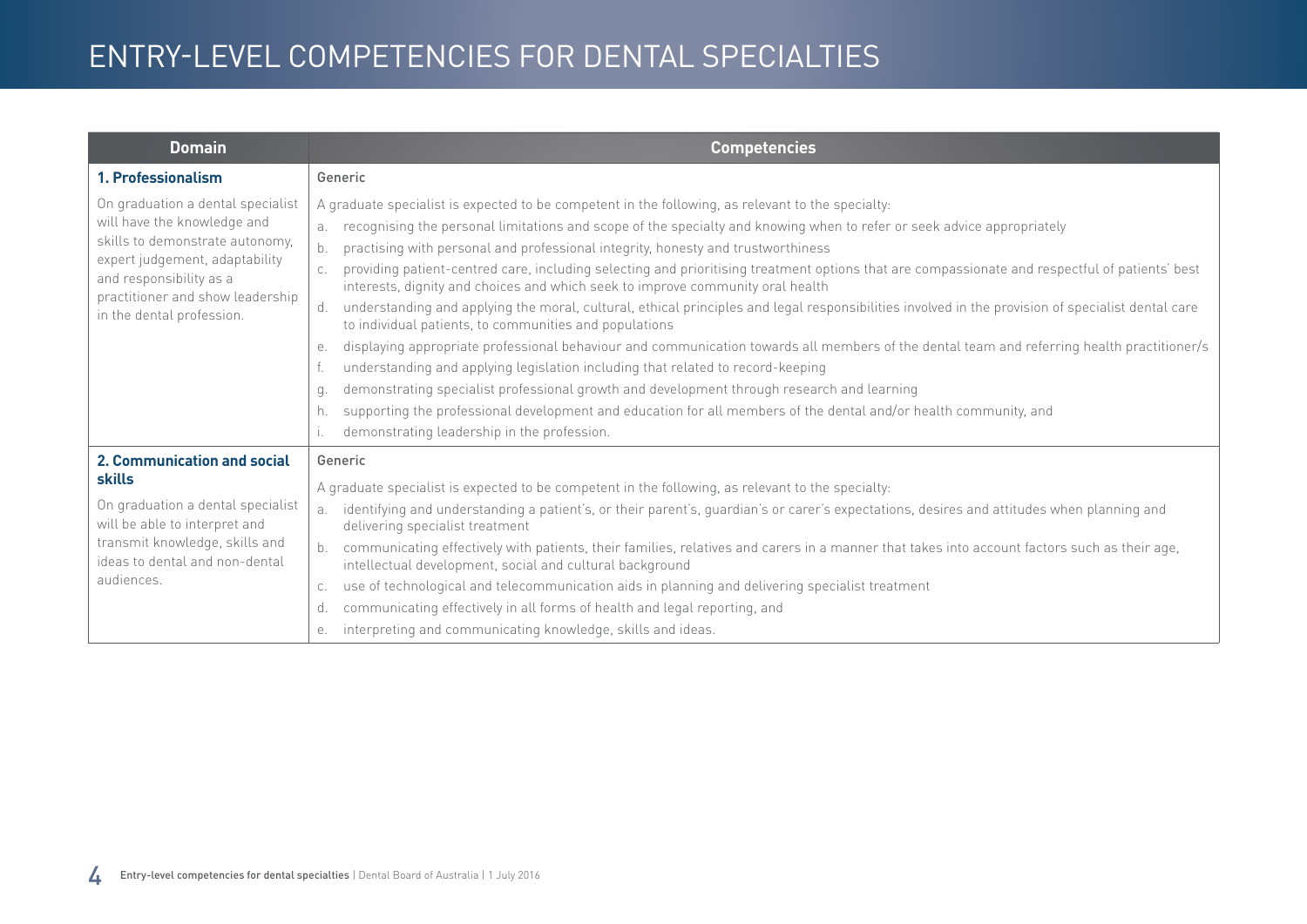| <b>Domain</b>                                                                                                                                                                                                                                                                                                                                                           | <b>Competencies</b>                                                                                                                                                                                                                                                                                                                    |
|-------------------------------------------------------------------------------------------------------------------------------------------------------------------------------------------------------------------------------------------------------------------------------------------------------------------------------------------------------------------------|----------------------------------------------------------------------------------------------------------------------------------------------------------------------------------------------------------------------------------------------------------------------------------------------------------------------------------------|
| 3. Critical thinking                                                                                                                                                                                                                                                                                                                                                    | Generic                                                                                                                                                                                                                                                                                                                                |
| On graduation a dental specialist<br>will have the expert, specialised<br>cognitive and technical skills in a<br>body of knowledge or practice to<br>independently analyse critically,<br>reflect on and synthesise<br>complex information, problems,<br>concepts and theories and<br>research and apply established<br>theories to a body of knowledge<br>or practice. | A graduate specialist is expected to be competent in the following, as relevant to the specialty:<br>critically evaluating scientific research and literature, products and techniques to inform evidence-based specialist practice, and<br>a.<br>synthesising complex information, problems, concepts and theories.<br>b <sub>1</sub> |
| <b>4. Scientific and clinical</b>                                                                                                                                                                                                                                                                                                                                       | Generic                                                                                                                                                                                                                                                                                                                                |
| knowledge                                                                                                                                                                                                                                                                                                                                                               | A graduate specialist is expected to be competent in the following areas of knowledge, as relevant to the specialty:                                                                                                                                                                                                                   |
| On graduation a dental specialist<br>will have a body of knowledge                                                                                                                                                                                                                                                                                                      | historical and contemporary literature<br>a.                                                                                                                                                                                                                                                                                           |
| that includes the extended                                                                                                                                                                                                                                                                                                                                              | the scientific basis of dentistry including the relevant biological, medical and psychosocial sciences<br>b.                                                                                                                                                                                                                           |
| understanding of recent                                                                                                                                                                                                                                                                                                                                                 | development, anatomy, physiology and pathology of hard and soft tissues of the head and neck<br>C.                                                                                                                                                                                                                                     |
| developments in a discipline                                                                                                                                                                                                                                                                                                                                            | the range of investigative, technical and clinical procedures, and<br>d.<br>management and treatment planning with multidisciplinary engagement for complex cases, including compromised patients.<br>е.                                                                                                                               |
| and its professional practice, as<br>well as knowledge of research                                                                                                                                                                                                                                                                                                      | Specific                                                                                                                                                                                                                                                                                                                               |
| principles and methods                                                                                                                                                                                                                                                                                                                                                  | A graduate specialist is expected to be competent in the following areas of knowledge, as relevant to the specialty:                                                                                                                                                                                                                   |
| applicable to the specialty and<br>its professional practice.                                                                                                                                                                                                                                                                                                           | anatomy and pathology of the dento-maxillofacial region<br>a.                                                                                                                                                                                                                                                                          |
|                                                                                                                                                                                                                                                                                                                                                                         | radiation physics associated with the production and safe use of ionizing radiation including biological effects<br>b.                                                                                                                                                                                                                 |
|                                                                                                                                                                                                                                                                                                                                                                         | diagnostic imaging techniques and procedures including indications and limitations of available imaging modalities<br>C.                                                                                                                                                                                                               |
|                                                                                                                                                                                                                                                                                                                                                                         | interpretation of radiological studies of the dento-maxillofacial region, and<br>d.                                                                                                                                                                                                                                                    |
|                                                                                                                                                                                                                                                                                                                                                                         | the principles and application of pharmacology.<br>е.                                                                                                                                                                                                                                                                                  |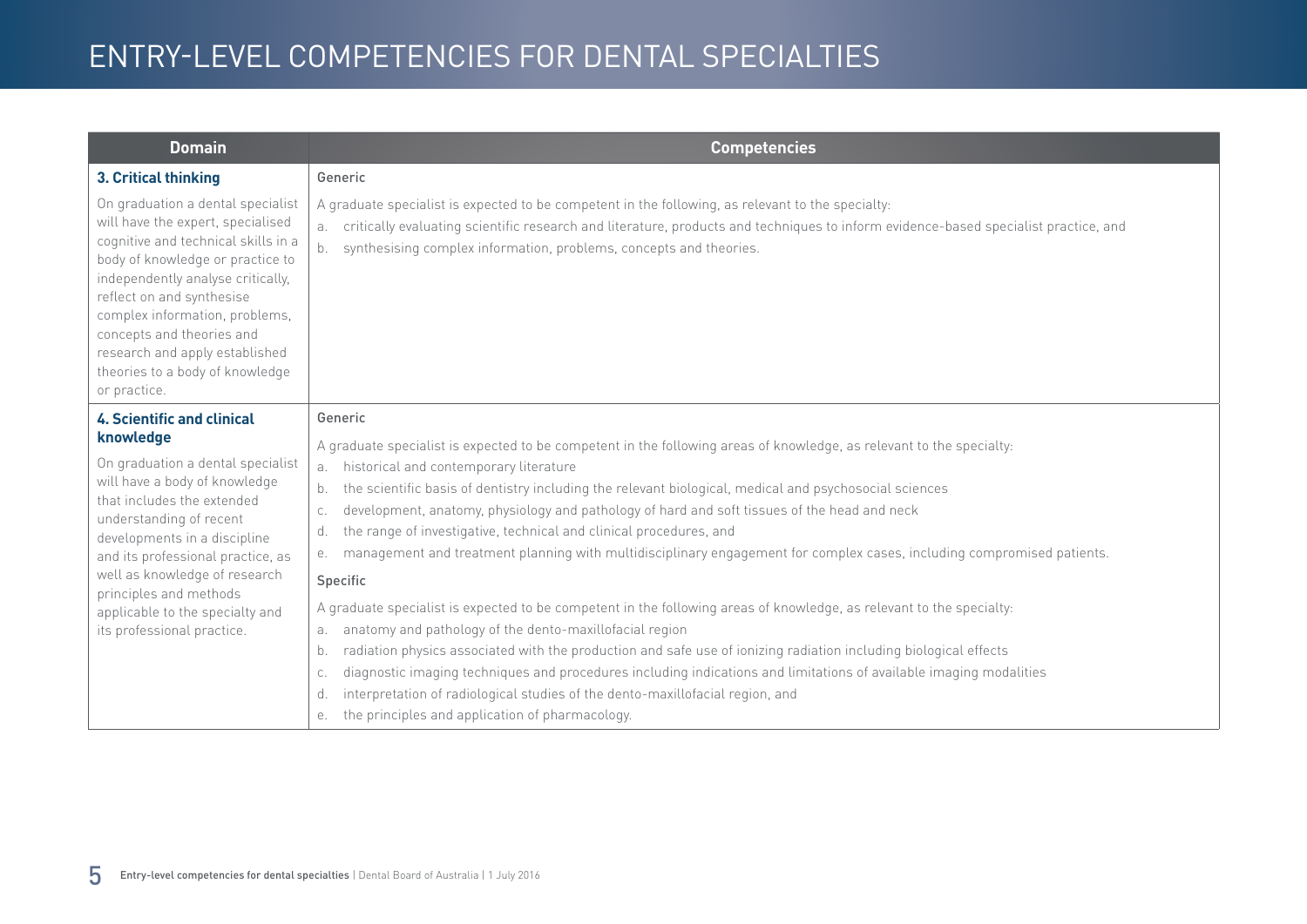| <b>Domain</b>                                                                                                                                                                                                                                                                                                                                               | <b>Competencies</b>                                                                                                                                                                                                                                                                                                                                                                                                                                                                                                                                                                                                                                                                                                                      |
|-------------------------------------------------------------------------------------------------------------------------------------------------------------------------------------------------------------------------------------------------------------------------------------------------------------------------------------------------------------|------------------------------------------------------------------------------------------------------------------------------------------------------------------------------------------------------------------------------------------------------------------------------------------------------------------------------------------------------------------------------------------------------------------------------------------------------------------------------------------------------------------------------------------------------------------------------------------------------------------------------------------------------------------------------------------------------------------------------------------|
| 5. Patient care                                                                                                                                                                                                                                                                                                                                             | Generic                                                                                                                                                                                                                                                                                                                                                                                                                                                                                                                                                                                                                                                                                                                                  |
| On graduation a dental specialist<br>will, with a high level of personal<br>autonomy and accountability, be<br>able to apply highly specialised<br>knowledge and skills within<br>a discipline or professional<br>practice. This includes<br>clinical information gathering,<br>diagnosis and management<br>planning, clinical treatment and<br>evaluation. | A graduate specialist is expected to be competent in the following, as relevant to the specialty:<br>applying decision-making, clinical reasoning and judgement to develop a comprehensive diagnosis and treatment plan by interpreting and<br>correlating findings from the history, clinical examinations, imaging and other diagnostic tests<br>managing complex cases, including compromised patients with multidisciplinary management, and<br>b.<br>managing complications.<br>C.<br>Specific<br>A graduate specialist is expected to be competent in the following, as relevant to the specialty:<br>undertaking diagnostic imaging procedures<br>а.<br>interpreting diagnostic imaging procedures, and<br>b.<br>writing reports. |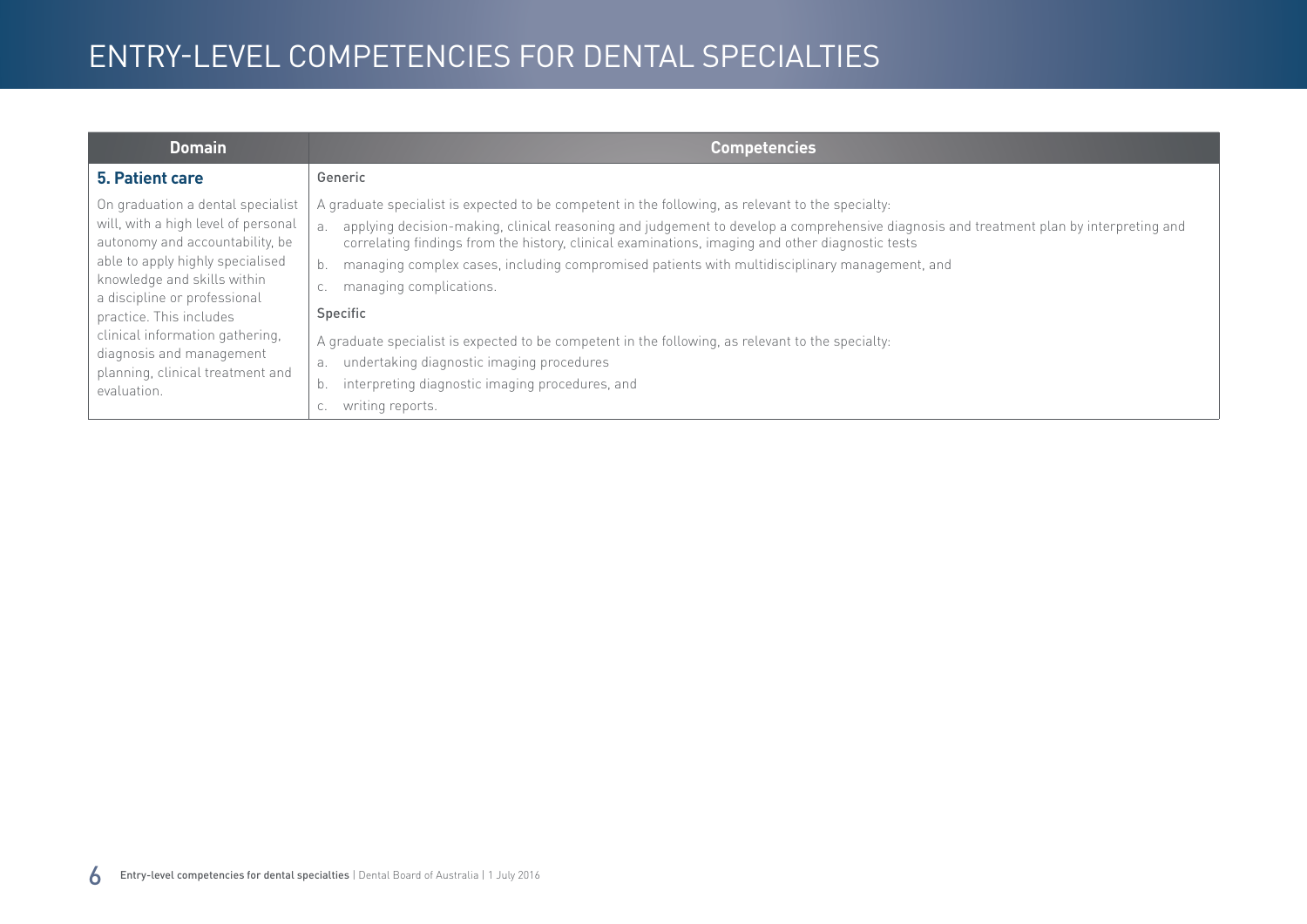## <span id="page-6-0"></span>ENDODONTICS

#### **Definition**

#### **Australia**

Dental Board of Australia *List of approved specialties*<sup>5</sup> .

Endodontics is defined as:

*The branch of dentistry concerned with the morphology and pathology of the pulpo-dentine complex and periradicular tissues. Its study and practice encompasses the basic clinical sciences including the biology of the normal pulp, and the aetiology, diagnosis, prevention and treatment of diseases and injuries to the pulp and associated periradicular tissues.*

#### **New Zealand**

The *Health Practitioners Competence Assurance Act* (the Act) describes a scope of practice as the health service that a practitioner registered in that scope of practice is permitted to perform, subject to any conditions for the time being imposed by the responsible authority.

The Council publishes a scope of practice as a Notice in the New Zealand Gazette under section 11 of the Act.

The scope of practice for Endodontics $\delta$  is described as:

*Endodontic specialists practise in the branch of dentistry that is concerned with the morphology and pathology of the pulpo-dentine complex and periradicular tissues. Its study and practice encompasses the basic clinical sciences including the biology of the normal pulp, and the aetiology, diagnosis, prevention, and treatment of diseases and injuries to the pulp and associated periradicular tissues.*

*Specialist endodontics is undertaken by a dental practitioner who possesses additional postgraduate qualifications, training and experience recognised by the Council as appropriate for registration.* 

<sup>5</sup> Published at [www.dentalboard.gov.au/Registration-Standards](http://www.dentalboard.gov.au/Registration-Standards.aspx)

<sup>6</sup> Published at [www.dcnz.org.nz/i-practise-in-new-zealand/dentists-and-dental-specialists/scopes-of-practice](http://www.dcnz.org.nz/i-practise-in-new-zealand/dentists-and-dental-specialists/scopes-of-practice)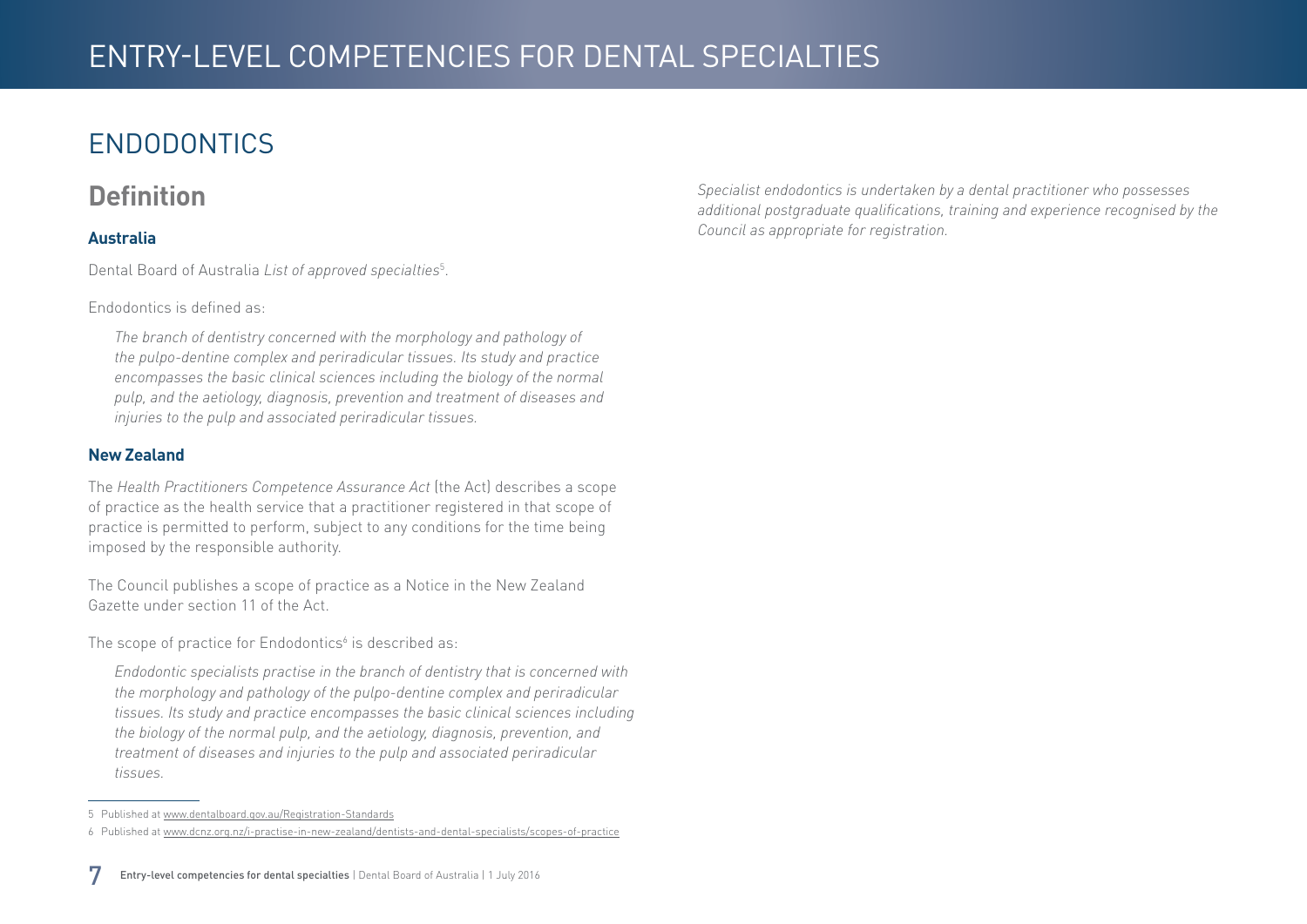| <b>Domain</b>                                                                                                                                                                                                                     | <b>Competencies</b>                                                                                                                                                                                                                                                                                                                                                                                                                                                                                                                                                                                                                                                                                                                                                                                                                                                                                                                                                                                                                                                                                                                                                                                                                                                                                                |
|-----------------------------------------------------------------------------------------------------------------------------------------------------------------------------------------------------------------------------------|--------------------------------------------------------------------------------------------------------------------------------------------------------------------------------------------------------------------------------------------------------------------------------------------------------------------------------------------------------------------------------------------------------------------------------------------------------------------------------------------------------------------------------------------------------------------------------------------------------------------------------------------------------------------------------------------------------------------------------------------------------------------------------------------------------------------------------------------------------------------------------------------------------------------------------------------------------------------------------------------------------------------------------------------------------------------------------------------------------------------------------------------------------------------------------------------------------------------------------------------------------------------------------------------------------------------|
| 1. Professionalism                                                                                                                                                                                                                | Generic                                                                                                                                                                                                                                                                                                                                                                                                                                                                                                                                                                                                                                                                                                                                                                                                                                                                                                                                                                                                                                                                                                                                                                                                                                                                                                            |
| On graduation a dental specialist<br>will have the knowledge and<br>skills to demonstrate autonomy,<br>expert judgement, adaptability<br>and responsibility as a<br>practitioner and show leadership<br>in the dental profession. | A graduate specialist is expected to be competent in the following, as relevant to the specialty:<br>recognising the personal limitations and scope of the specialty and knowing when to refer or seek advice appropriately<br>b.<br>practising with personal and professional integrity, honesty and trustworthiness<br>providing patient-centred care, including selecting and prioritising treatment options that are compassionate and respectful of patients' best<br>interests, dignity and choices and which seek to improve community oral health<br>understanding and applying the moral, cultural, ethical principles and legal responsibilities involved in the provision of specialist dental care<br>d.<br>to individual patients, to communities and populations<br>displaying appropriate professional behaviour and communication towards all members of the dental team and referring health practitioner/s<br>е.<br>understanding and applying legislation including that related to record-keeping<br>demonstrating specialist professional growth and development through research and learning<br>q.<br>supporting the professional development and education for all members of the dental and/or health community, and<br>h.<br>demonstrating leadership in the profession.<br>$\mathsf{L}$ |
| 2. Communication and social<br>skills<br>On graduation a dental specialist<br>will be able to interpret and<br>transmit knowledge, skills and<br>ideas to dental and non-dental<br>audiences.                                     | Generic<br>A graduate specialist is expected to be competent in the following, as relevant to the specialty:<br>identifying and understanding a patient's, or their parent's, guardian's or carer's expectations, desires and attitudes when planning and<br>a.<br>delivering specialist treatment<br>communicating effectively with patients, their families, relatives and carers in a manner that takes into account factors such as their age,<br>intellectual development, social and cultural background<br>use of technological and telecommunication aids in planning and delivering specialist treatment<br>C.<br>communicating effectively in all forms of health and legal reporting, and<br>d.<br>interpreting and communicating knowledge, skills and ideas.<br>е.                                                                                                                                                                                                                                                                                                                                                                                                                                                                                                                                    |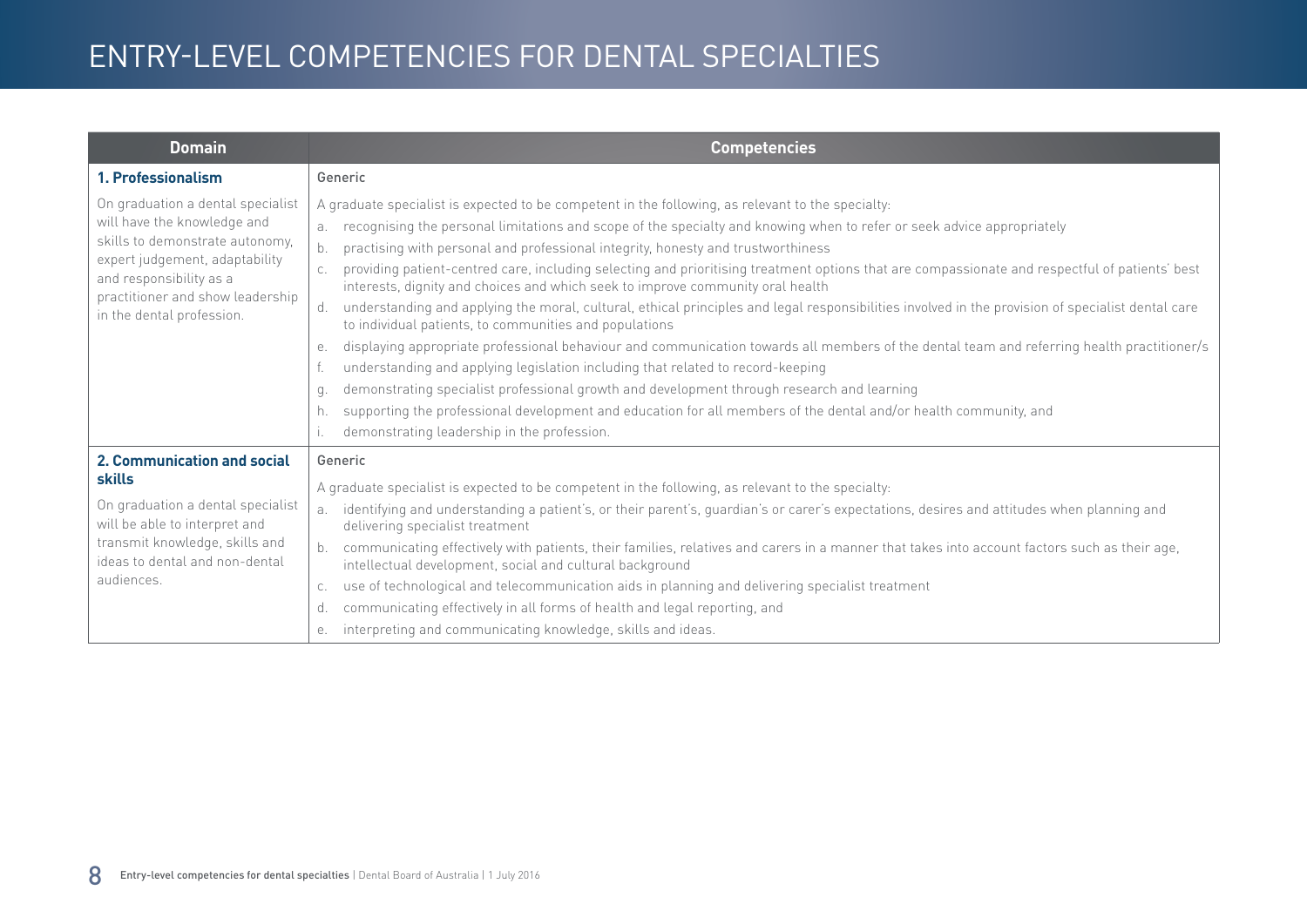| <b>Domain</b>                                                                                                                                                                                                                                                                                                                                                           | <b>Competencies</b>                                                                                                                                                                                                                                                                                                                                                                                                                                                                                                                                                                                                                                                                                                                                                                                                                                                                                                                                                                                                                                                                                                           |
|-------------------------------------------------------------------------------------------------------------------------------------------------------------------------------------------------------------------------------------------------------------------------------------------------------------------------------------------------------------------------|-------------------------------------------------------------------------------------------------------------------------------------------------------------------------------------------------------------------------------------------------------------------------------------------------------------------------------------------------------------------------------------------------------------------------------------------------------------------------------------------------------------------------------------------------------------------------------------------------------------------------------------------------------------------------------------------------------------------------------------------------------------------------------------------------------------------------------------------------------------------------------------------------------------------------------------------------------------------------------------------------------------------------------------------------------------------------------------------------------------------------------|
| 3. Critical thinking                                                                                                                                                                                                                                                                                                                                                    | Generic                                                                                                                                                                                                                                                                                                                                                                                                                                                                                                                                                                                                                                                                                                                                                                                                                                                                                                                                                                                                                                                                                                                       |
| On graduation a dental specialist<br>will have the expert, specialised<br>cognitive and technical skills in a<br>body of knowledge or practice to<br>independently analyse critically,<br>reflect on and synthesise<br>complex information, problems,<br>concepts and theories and<br>research and apply established<br>theories to a body of knowledge<br>or practice. | A graduate specialist is expected to be competent in the following, as relevant to the specialty:<br>critically evaluating scientific research and literature, products and techniques to inform evidence-based specialist practice, and<br>а.<br>synthesising complex information, problems, concepts and theories.<br>b.                                                                                                                                                                                                                                                                                                                                                                                                                                                                                                                                                                                                                                                                                                                                                                                                    |
| <b>4. Scientific and clinical</b>                                                                                                                                                                                                                                                                                                                                       | Generic                                                                                                                                                                                                                                                                                                                                                                                                                                                                                                                                                                                                                                                                                                                                                                                                                                                                                                                                                                                                                                                                                                                       |
| knowledge<br>On graduation a dental specialist<br>will have a body of knowledge<br>that includes the extended<br>understanding of recent<br>developments in a discipline<br>and its professional practice, as<br>well as knowledge of research<br>principles and methods<br>applicable to the specialty and<br>its professional practice.                               | A graduate specialist is expected to be competent in the following areas of knowledge, as relevant to the specialty:<br>historical and contemporary literature<br>a.<br>the scientific basis of dentistry including the relevant biological, medical and psychosocial sciences<br>b.<br>development, anatomy, physiology and pathology of hard and soft tissues of the head and neck<br>C.<br>the range of investigative, technical and clinical procedures, and<br>d.<br>management and treatment planning with multidisciplinary engagement for complex cases, including compromised patients.<br>е.<br>Specific<br>A graduate specialist is expected to be competent in the following areas of knowledge, as relevant to the specialty:<br>the pathogenesis, diagnosis and management of pulp, root canal and periradicular conditions in the primary and permanent dentitions<br>a.<br>the basis and management of orofacial pain<br>b.<br>traumatic injuries and related complications to the primary and permanent dentitions and the surrounding structures<br>C.<br>restoration of endodontically treated teeth<br>d. |
|                                                                                                                                                                                                                                                                                                                                                                         | indications and methods for surgical endodontic procedures<br>е.                                                                                                                                                                                                                                                                                                                                                                                                                                                                                                                                                                                                                                                                                                                                                                                                                                                                                                                                                                                                                                                              |
|                                                                                                                                                                                                                                                                                                                                                                         | transplantation of teeth and their subsequent management, and                                                                                                                                                                                                                                                                                                                                                                                                                                                                                                                                                                                                                                                                                                                                                                                                                                                                                                                                                                                                                                                                 |
|                                                                                                                                                                                                                                                                                                                                                                         | principles and application of pharmacology.<br>q.                                                                                                                                                                                                                                                                                                                                                                                                                                                                                                                                                                                                                                                                                                                                                                                                                                                                                                                                                                                                                                                                             |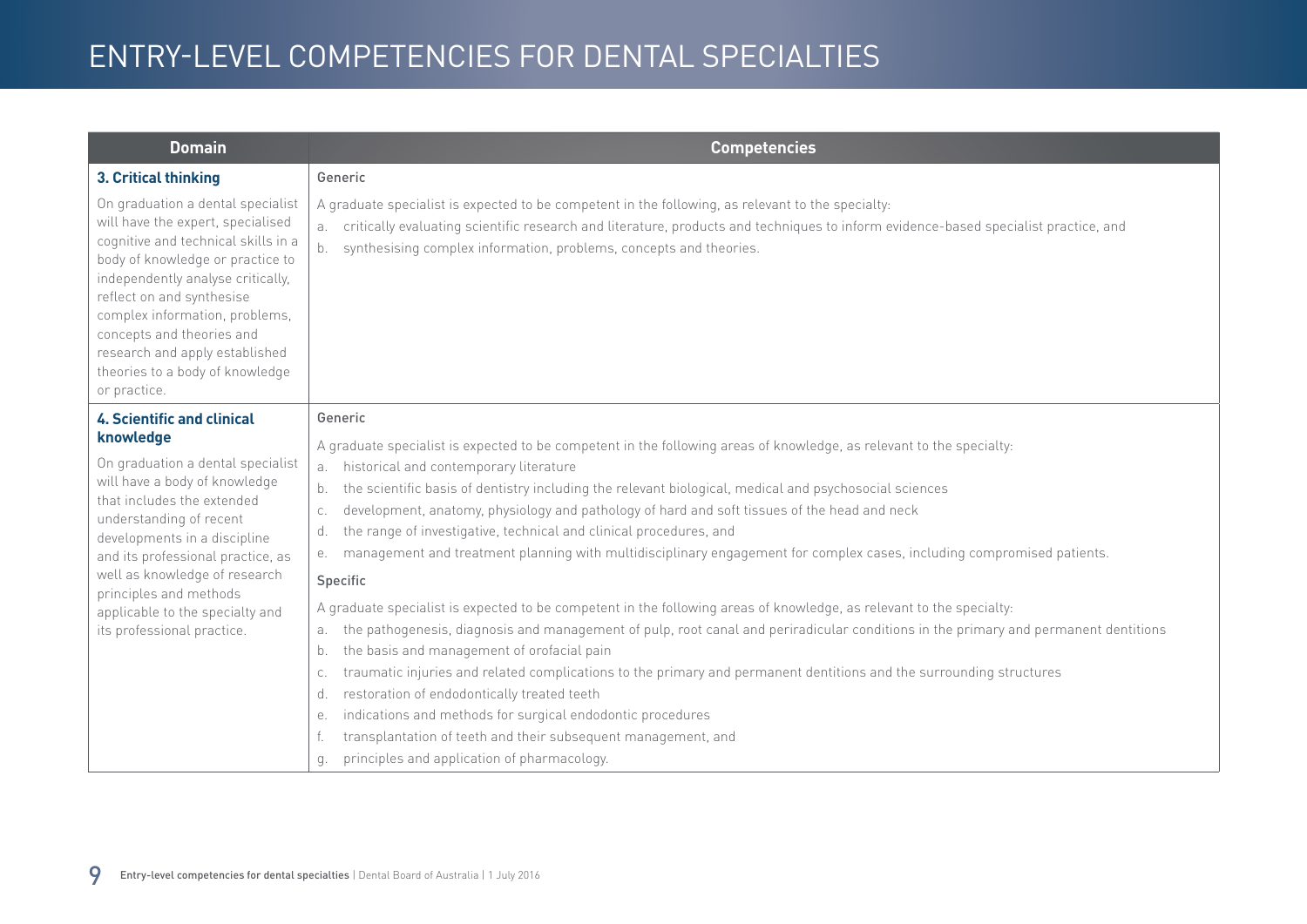| <b>Domain</b>                                                                                                                                                                                                                                                                                                                                               | <b>Competencies</b>                                                                                                                                                                                                                                                                                                                                                                                                                                                                                                                                                                                                                                                                                                                                                                                                                                                                                                                                                                  |
|-------------------------------------------------------------------------------------------------------------------------------------------------------------------------------------------------------------------------------------------------------------------------------------------------------------------------------------------------------------|--------------------------------------------------------------------------------------------------------------------------------------------------------------------------------------------------------------------------------------------------------------------------------------------------------------------------------------------------------------------------------------------------------------------------------------------------------------------------------------------------------------------------------------------------------------------------------------------------------------------------------------------------------------------------------------------------------------------------------------------------------------------------------------------------------------------------------------------------------------------------------------------------------------------------------------------------------------------------------------|
| 5. Patient care                                                                                                                                                                                                                                                                                                                                             | Generic                                                                                                                                                                                                                                                                                                                                                                                                                                                                                                                                                                                                                                                                                                                                                                                                                                                                                                                                                                              |
| On graduation a dental specialist<br>will, with a high level of personal<br>autonomy and accountability, be<br>able to apply highly specialised<br>knowledge and skills within<br>a discipline or professional<br>practice. This includes<br>clinical information gathering,<br>diagnosis and management<br>planning, clinical treatment and<br>evaluation. | A graduate specialist is expected to be competent in the following, as relevant to the specialty:<br>applying decision-making, clinical reasoning and judgement to develop a comprehensive diagnosis and treatment plan by interpreting and<br>correlating findings from the history, clinical examinations, imaging and other diagnostic tests<br>managing complex cases, including compromised patients with multidisciplinary management, and<br>managing complications.<br>С.<br>Specific<br>A graduate specialist is expected to be competent in the following, as relevant to the specialty:<br>diagnosing and managing orofacial pain<br>a.<br>diagnosing and managing pulp, root canal and periradicular conditions in the primary and permanent dentitions<br>b.<br>diagnosing and managing traumatic injuries and related complications to the primary and permanent dentitions and the associated<br>structures, and<br>undertaking surgical endodontic procedures.<br>d. |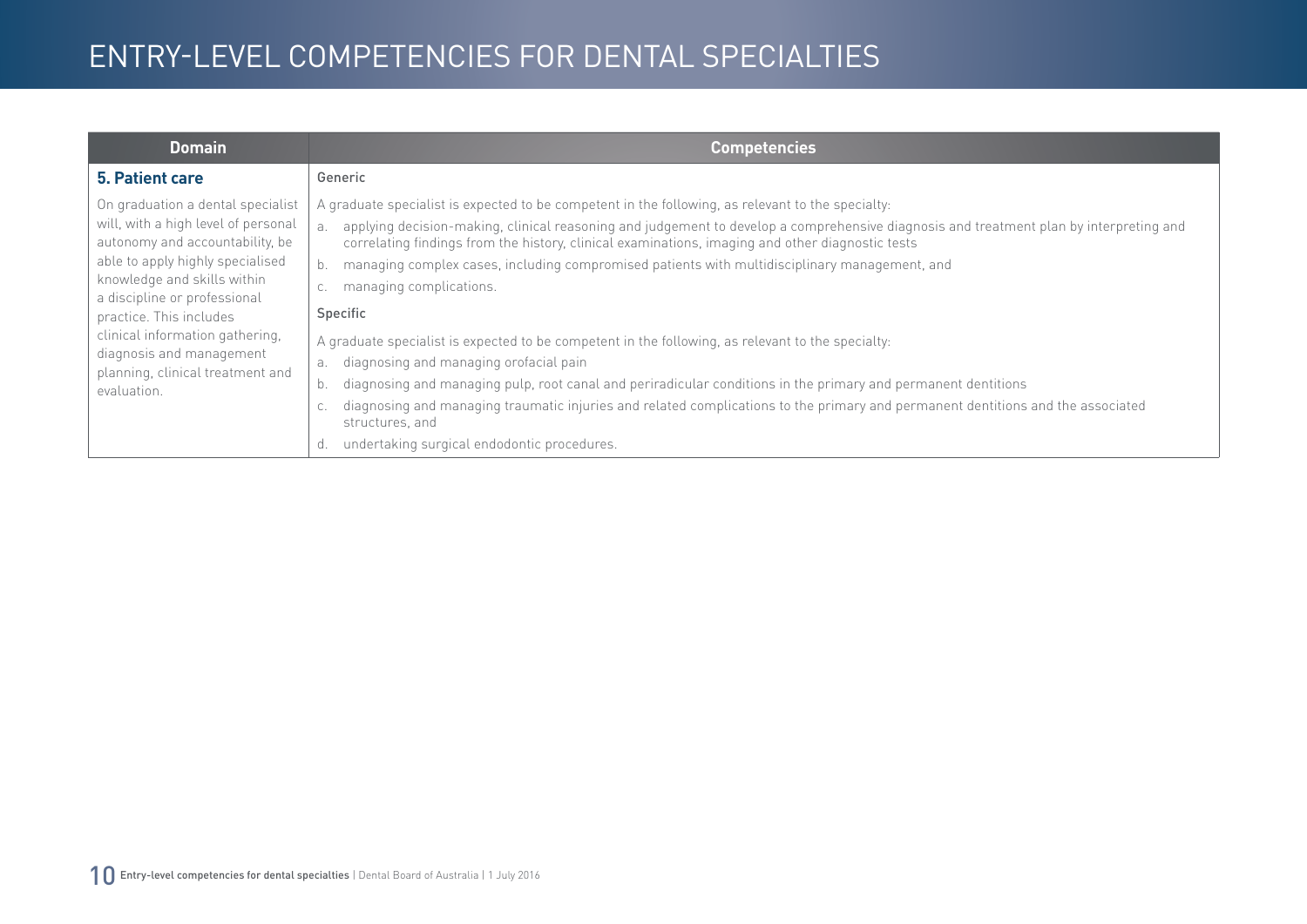### <span id="page-10-0"></span>FORENSIC ODONTOLOGY

#### **Definition**

#### **Australia**

Dental Board of Australia *List of approved specialties*<sup>7</sup> .

Forensic Odontology is defined as:

*The branch of dentistry that is involved with the examination and evaluation of dental evidence, which may then be presented in the interests of justice.*

#### **This specialty is not recognised in New Zealand**

<sup>7</sup> Published at [www.dentalboard.gov.au/Registration-Standards](http://www.dentalboard.gov.au/Registration-Standards.aspx)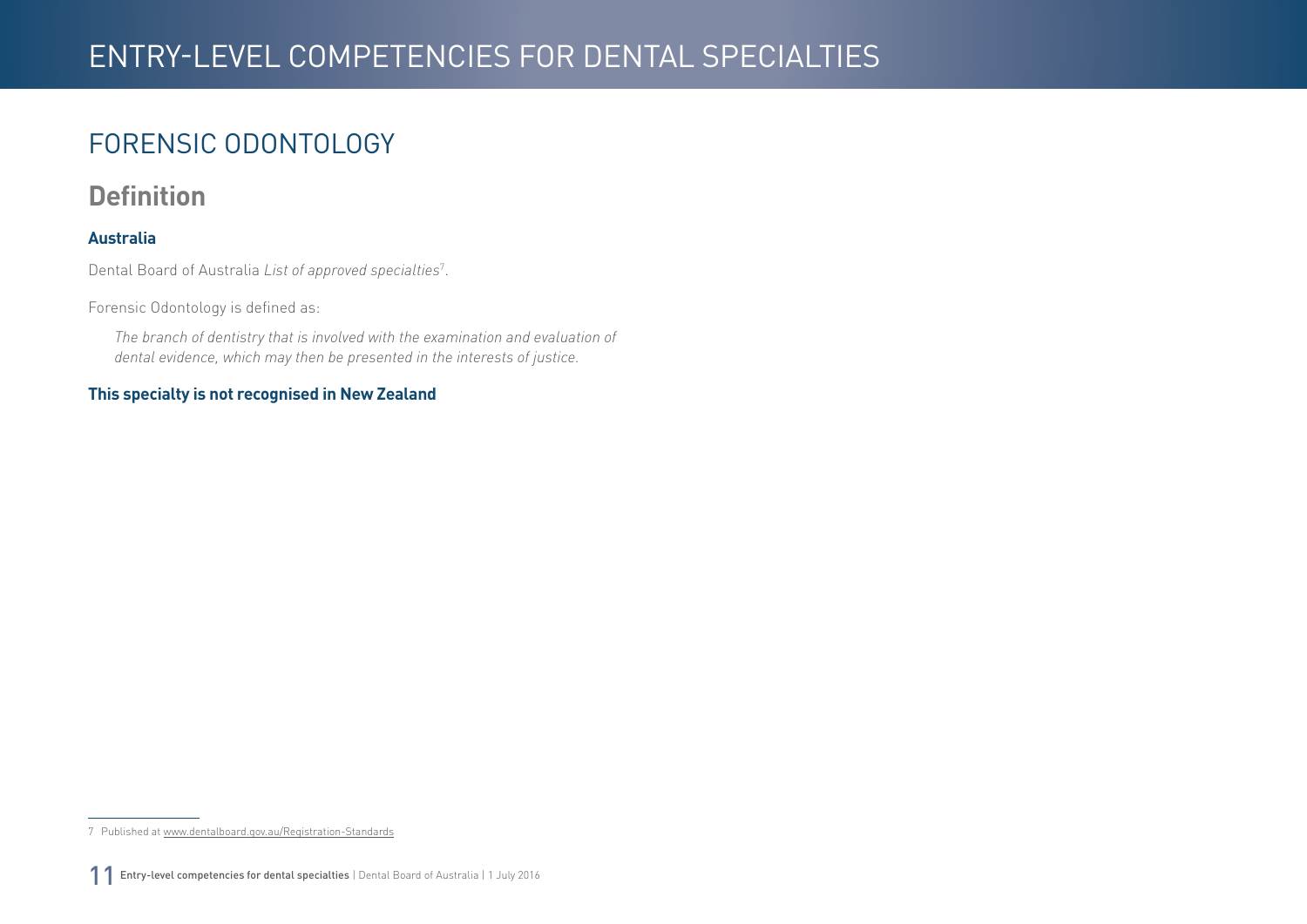| <b>Domain</b>                                                                                                                                                                                                                     | <b>Competencies</b>                                                                                                                                                                                                                                                                                                                                                                                                                                                                                                                                                                                                                                                                                                                                                                                                                                                                                                                                                                                                                                                                                                                                                                                                                                                                                                |
|-----------------------------------------------------------------------------------------------------------------------------------------------------------------------------------------------------------------------------------|--------------------------------------------------------------------------------------------------------------------------------------------------------------------------------------------------------------------------------------------------------------------------------------------------------------------------------------------------------------------------------------------------------------------------------------------------------------------------------------------------------------------------------------------------------------------------------------------------------------------------------------------------------------------------------------------------------------------------------------------------------------------------------------------------------------------------------------------------------------------------------------------------------------------------------------------------------------------------------------------------------------------------------------------------------------------------------------------------------------------------------------------------------------------------------------------------------------------------------------------------------------------------------------------------------------------|
| 1. Professionalism                                                                                                                                                                                                                | Generic                                                                                                                                                                                                                                                                                                                                                                                                                                                                                                                                                                                                                                                                                                                                                                                                                                                                                                                                                                                                                                                                                                                                                                                                                                                                                                            |
| On graduation a dental specialist<br>will have the knowledge and<br>skills to demonstrate autonomy,<br>expert judgement, adaptability<br>and responsibility as a<br>practitioner and show leadership<br>in the dental profession. | A graduate specialist is expected to be competent in the following, as relevant to the specialty:<br>recognising the personal limitations and scope of the specialty and knowing when to refer or seek advice appropriately<br>b.<br>practising with personal and professional integrity, honesty and trustworthiness<br>providing patient-centred care, including selecting and prioritising treatment options that are compassionate and respectful of patients' best<br>interests, dignity and choices and which seek to improve community oral health<br>understanding and applying the moral, cultural, ethical principles and legal responsibilities involved in the provision of specialist dental care<br>d.<br>to individual patients, to communities and populations<br>displaying appropriate professional behaviour and communication towards all members of the dental team and referring health practitioner/s<br>е.<br>understanding and applying legislation including that related to record-keeping<br>demonstrating specialist professional growth and development through research and learning<br>q.<br>supporting the professional development and education for all members of the dental and/or health community, and<br>h.<br>demonstrating leadership in the profession.<br>$\mathsf{L}$ |
| 2. Communication and social<br>skills<br>On graduation a dental specialist<br>will be able to interpret and<br>transmit knowledge, skills and<br>ideas to dental and non-dental<br>audiences.                                     | Generic<br>A graduate specialist is expected to be competent in the following, as relevant to the specialty:<br>identifying and understanding a patient's, or their parent's, guardian's or carer's expectations, desires and attitudes when planning and<br>a.<br>delivering specialist treatment<br>communicating effectively with patients, their families, relatives and carers in a manner that takes into account factors such as their age,<br>intellectual development, social and cultural background<br>use of technological and telecommunication aids in planning and delivering specialist treatment<br>C.<br>communicating effectively in all forms of health and legal reporting, and<br>d.<br>interpreting and communicating knowledge, skills and ideas.<br>е.                                                                                                                                                                                                                                                                                                                                                                                                                                                                                                                                    |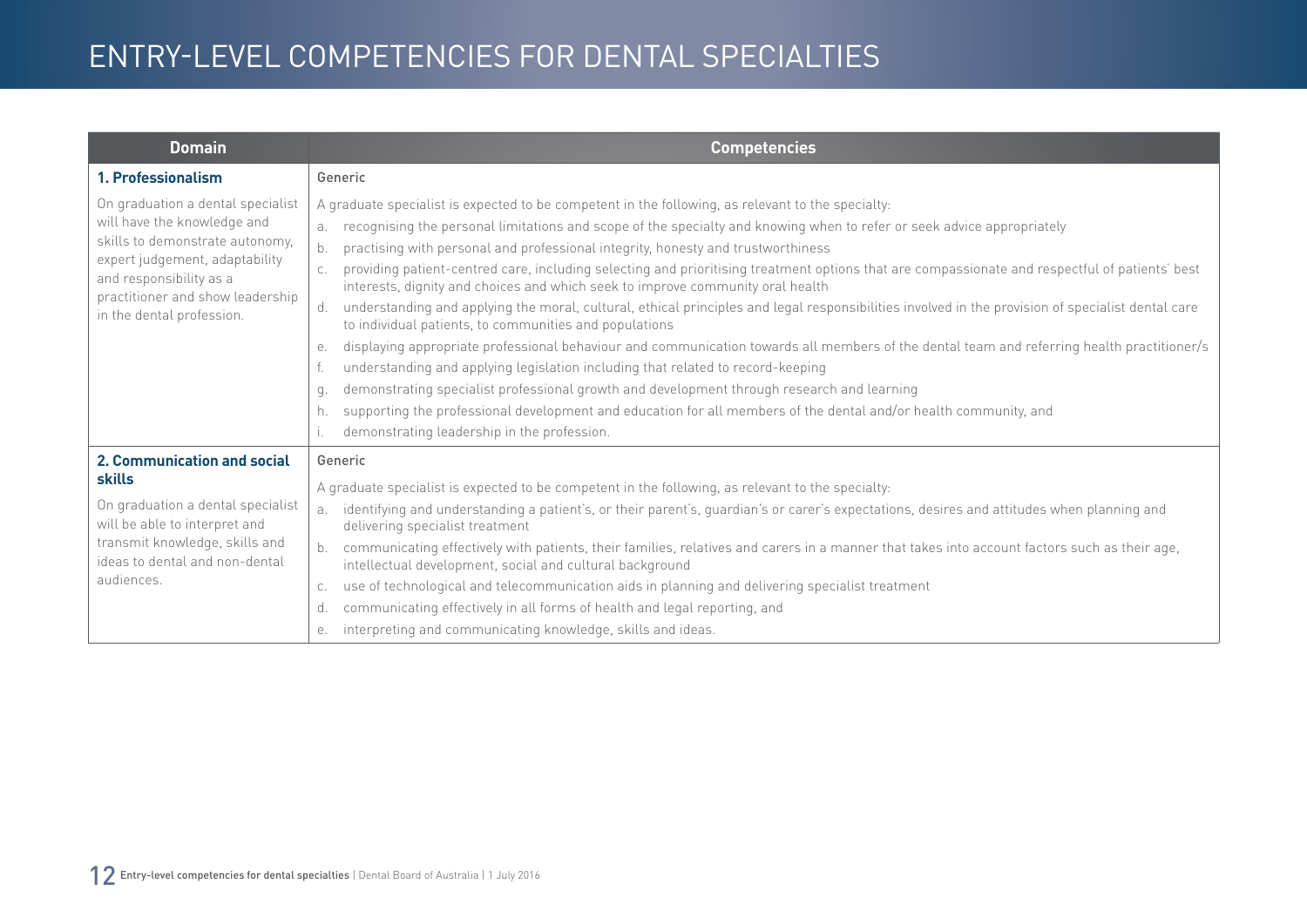| <b>Domain</b>                                                                                                                                                                                                                                                                                                                                                           | <b>Competencies</b>                                                                                                                                                                                                                                                                                                        |
|-------------------------------------------------------------------------------------------------------------------------------------------------------------------------------------------------------------------------------------------------------------------------------------------------------------------------------------------------------------------------|----------------------------------------------------------------------------------------------------------------------------------------------------------------------------------------------------------------------------------------------------------------------------------------------------------------------------|
| 3. Critical thinking                                                                                                                                                                                                                                                                                                                                                    | Generic                                                                                                                                                                                                                                                                                                                    |
| On graduation a dental specialist<br>will have the expert, specialised<br>cognitive and technical skills in a<br>body of knowledge or practice to<br>independently analyse critically,<br>reflect on and synthesise<br>complex information, problems,<br>concepts and theories and<br>research and apply established<br>theories to a body of knowledge<br>or practice. | A graduate specialist is expected to be competent in the following, as relevant to the specialty:<br>critically evaluating scientific research and literature, products and techniques to inform evidence-based specialist practice, and<br>а.<br>synthesising complex information, problems, concepts and theories.<br>b. |
| <b>4. Scientific and clinical</b>                                                                                                                                                                                                                                                                                                                                       | Generic                                                                                                                                                                                                                                                                                                                    |
| knowledge                                                                                                                                                                                                                                                                                                                                                               | A graduate specialist is expected to be competent in the following areas of knowledge, as relevant to the specialty:                                                                                                                                                                                                       |
| On graduation a dental specialist<br>will have a body of knowledge                                                                                                                                                                                                                                                                                                      | historical and contemporary literature<br>a.<br>the scientific basis of dentistry including the relevant biological, medical and psychosocial sciences<br>b.                                                                                                                                                               |
| that includes the extended                                                                                                                                                                                                                                                                                                                                              | development, anatomy, physiology and pathology of hard and soft tissues of the head and neck<br>C.                                                                                                                                                                                                                         |
| understanding of recent                                                                                                                                                                                                                                                                                                                                                 | the range of investigative, technical and clinical procedures, and<br>d.                                                                                                                                                                                                                                                   |
| developments in a discipline<br>and its professional practice, as                                                                                                                                                                                                                                                                                                       | management and treatment planning with multidisciplinary engagement for complex cases, including compromised patients.<br>е.                                                                                                                                                                                               |
| well as knowledge of research                                                                                                                                                                                                                                                                                                                                           | Specific                                                                                                                                                                                                                                                                                                                   |
| principles and methods<br>applicable to the specialty and                                                                                                                                                                                                                                                                                                               | A graduate specialist is expected to be competent in the following areas of knowledge, as relevant to the specialty:                                                                                                                                                                                                       |
| its professional practice.                                                                                                                                                                                                                                                                                                                                              | legislation, legal procedures and ethics relating to gathering, interpretation and presentation of evidence<br>а.                                                                                                                                                                                                          |
|                                                                                                                                                                                                                                                                                                                                                                         | the cranio-facial aspects of physical anthropology<br>b.                                                                                                                                                                                                                                                                   |
|                                                                                                                                                                                                                                                                                                                                                                         | human identification, including radiological methods used in conjunction with dental autopsy<br>C.                                                                                                                                                                                                                         |
|                                                                                                                                                                                                                                                                                                                                                                         | age changes related to teeth, jaws and craniofacial complex and age assessment techniques<br>d.                                                                                                                                                                                                                            |
|                                                                                                                                                                                                                                                                                                                                                                         | injury analysis; facial trauma and bite mark analysis, and<br>е.                                                                                                                                                                                                                                                           |
|                                                                                                                                                                                                                                                                                                                                                                         | collection of evidence and identification techniques in a mass disaster situation.                                                                                                                                                                                                                                         |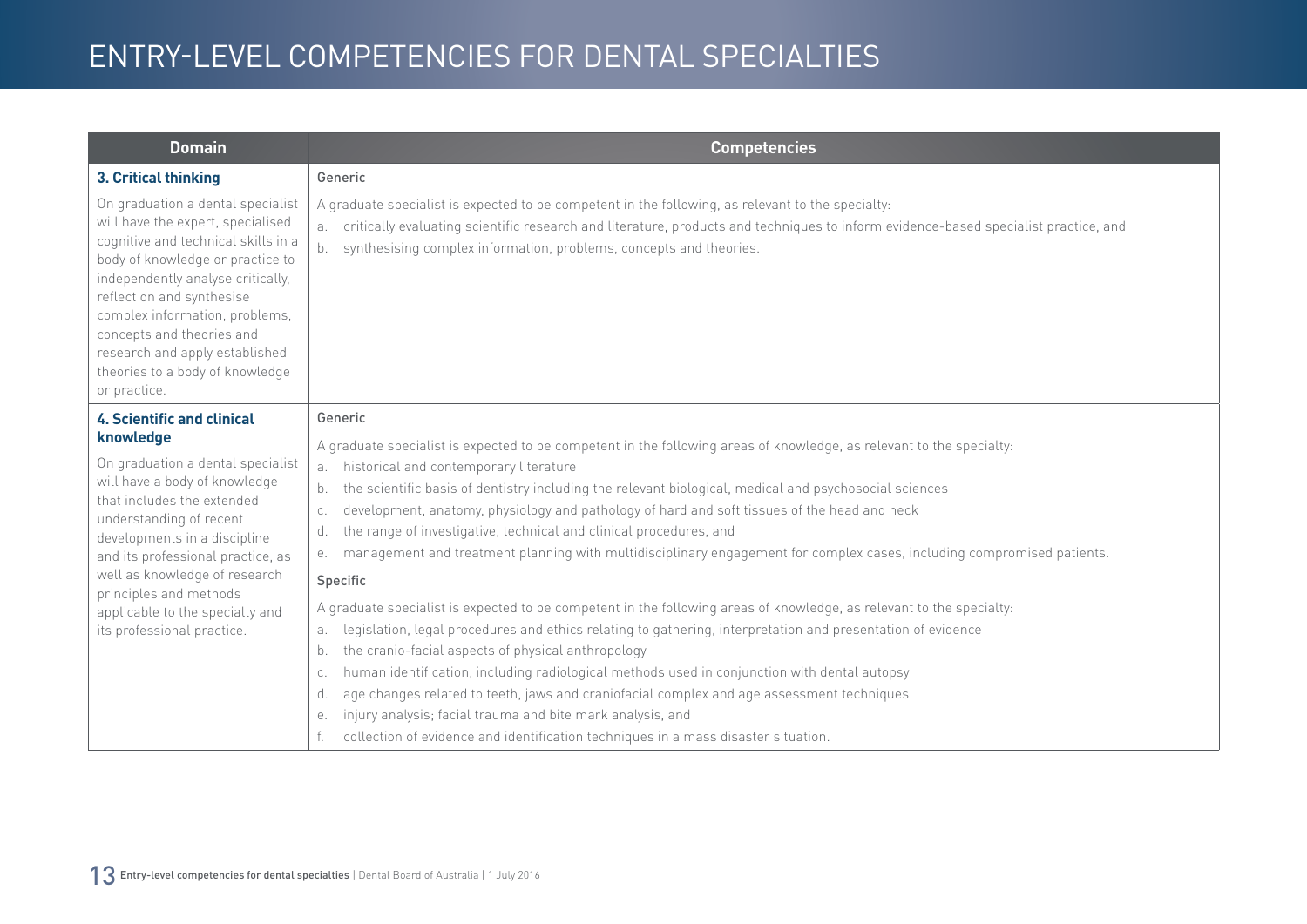| <b>Domain</b>                                                                                                                                                                                                                                                                                                                                               | <b>Competencies</b>                                                                                                                                                                                                                                                                                                                                                                                                                                                                                                                                                                                                                                                                                                                                                                                                                                                                       |
|-------------------------------------------------------------------------------------------------------------------------------------------------------------------------------------------------------------------------------------------------------------------------------------------------------------------------------------------------------------|-------------------------------------------------------------------------------------------------------------------------------------------------------------------------------------------------------------------------------------------------------------------------------------------------------------------------------------------------------------------------------------------------------------------------------------------------------------------------------------------------------------------------------------------------------------------------------------------------------------------------------------------------------------------------------------------------------------------------------------------------------------------------------------------------------------------------------------------------------------------------------------------|
| 5. Patient care <sup>8</sup>                                                                                                                                                                                                                                                                                                                                | Generic                                                                                                                                                                                                                                                                                                                                                                                                                                                                                                                                                                                                                                                                                                                                                                                                                                                                                   |
| On graduation a dental specialist<br>will, with a high level of personal<br>autonomy and accountability, be<br>able to apply highly specialised<br>knowledge and skills within<br>a discipline or professional<br>practice. This includes<br>clinical information gathering,<br>diagnosis and management<br>planning, clinical treatment and<br>evaluation. | A graduate specialist is expected to be competent in the following, as relevant to the specialty:<br>applying decision-making, clinical reasoning and judgement to develop a comprehensive diagnosis and treatment plan by interpreting and<br>$\overline{a}$ .<br>correlating findings from the history, clinical examinations, imaging and other diagnostic tests<br>managing complex cases, including compromised patients with multidisciplinary management, and<br>managing complications.<br>Specific<br>A graduate specialist is expected to be competent in the following, as relevant to the specialty:<br>identifying people for forensic purposes<br>а.<br>performing age assessments<br>b.<br>assessing and reporting of injuries<br>undertaking disaster victim identification (DVI) in both national and international settings, and<br>undertaking a dental autopsy.<br>е. |

<sup>8</sup> This may include interaction with the deceased's family.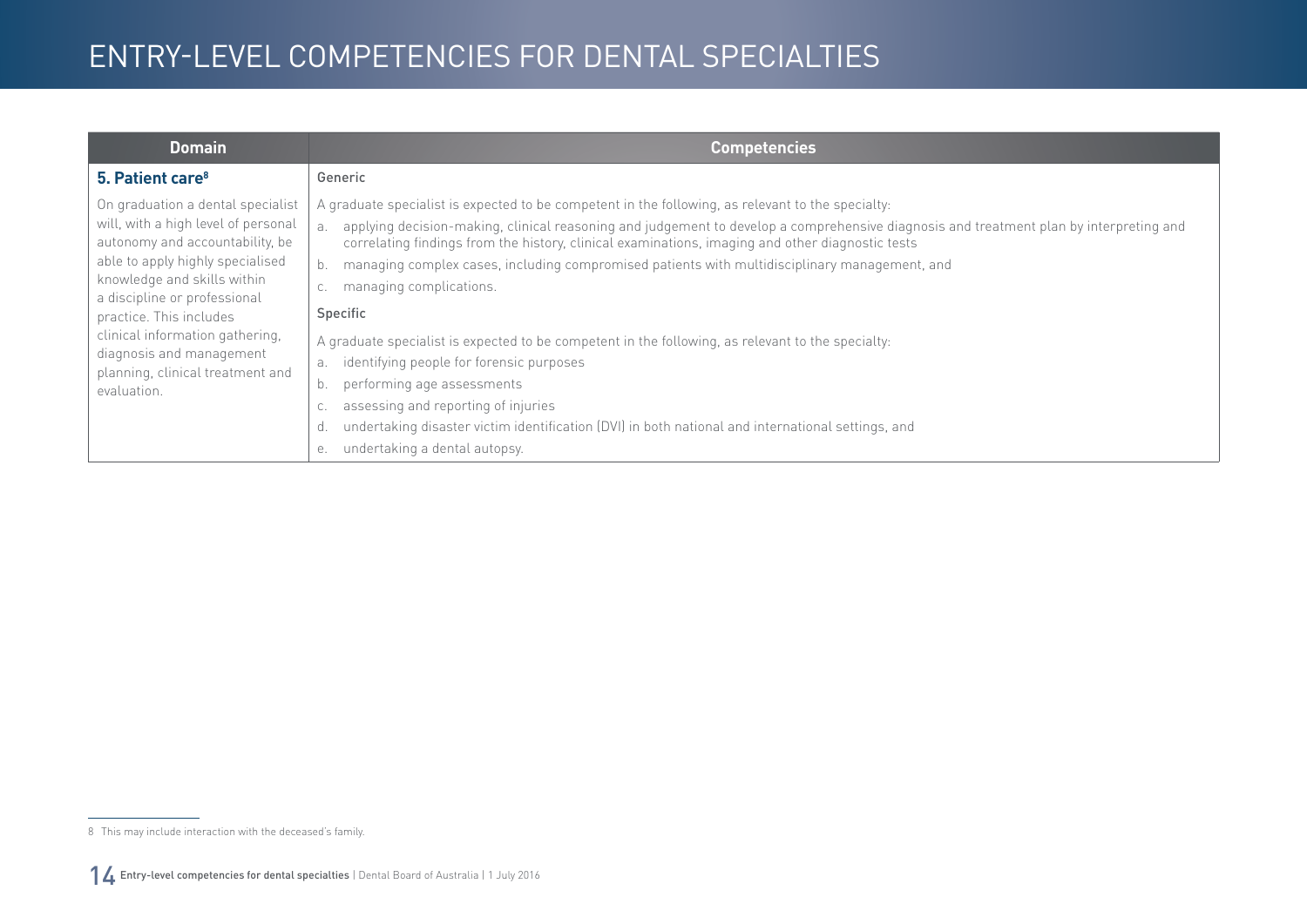#### <span id="page-14-0"></span>ORAL AND MAXILLOFACIAL SURGERY

#### **Definition**

#### **Australia**

Dental Board of Australia *List of approved specialties*<sup>9</sup> .

Oral and Maxillofacial Surgery is defined as:

*The part of surgery that deals with the diagnosis and surgical and adjunctive treatment of diseases, injuries and defects of human jaws and associated structures.*

#### **New Zealand**

The *Health Practitioners Competence Assurance Act* (the Act) describes a scope of practice as the health service that a practitioner registered in that scope of practice is permitted to perform, subject to any conditions for the time being imposed by the responsible authority.

The Council publishes a scope of practice as a Notice in the New Zealand Gazette under section 11 of the Act.

The scope of practice for Oral and Maxillofacial Surgery<sup>10</sup> is described as:

*Oral and maxillofacial surgery specialists practise in that part of surgery which deals with the diagnosis, surgical and adjunctive treatment of diseases, injuries and defects of the human jaws and associated structures.*

*Specialist oral and maxillofacial surgery is undertaken by a dental practitioner who possesses additional postgraduate qualifications, training and experience recognised by the Council as appropriate for registration.*

<sup>9</sup> Published at [www.dentalboard.gov.au/Registration-Standards](http://www.dentalboard.gov.au/Registration-Standards.aspx)

<sup>10</sup> Published at [www.dcnz.org.nz/i-practise-in-new-zealand/dentists-and-dental-specialists/scopes-of-practice](http://www.dcnz.org.nz/i-practise-in-new-zealand/dentists-and-dental-specialists/scopes-of-practice)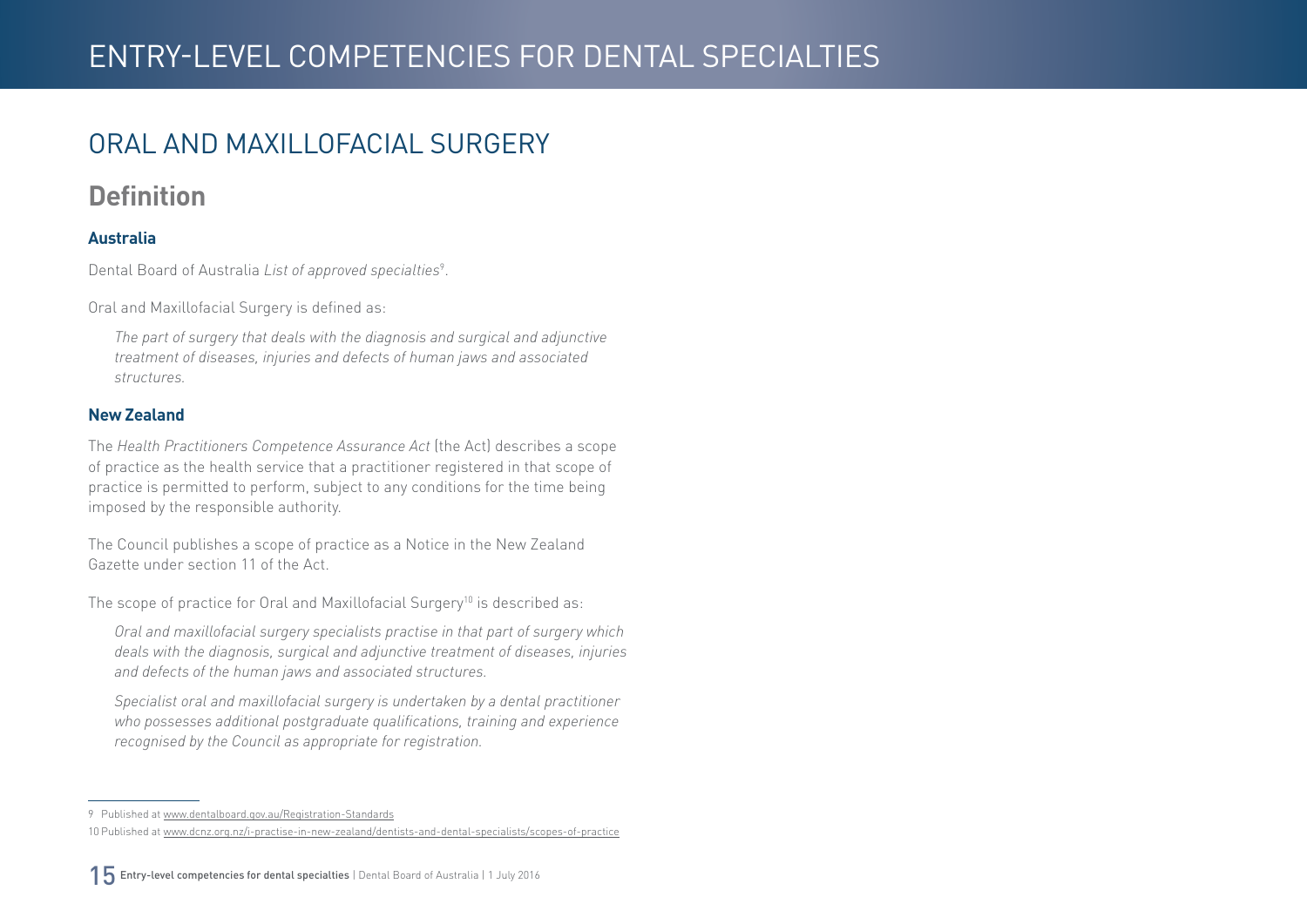| <b>Domain</b>                                                                                                                                                                                                                     | <b>Competencies</b>                                                                                                                                                                                                                                                                                                                                                                                                                                                                                                                                                                                                                                                                                                                                                                                                                                                                                                                                                                                                                                                                                                                                                                                                                                                                                |
|-----------------------------------------------------------------------------------------------------------------------------------------------------------------------------------------------------------------------------------|----------------------------------------------------------------------------------------------------------------------------------------------------------------------------------------------------------------------------------------------------------------------------------------------------------------------------------------------------------------------------------------------------------------------------------------------------------------------------------------------------------------------------------------------------------------------------------------------------------------------------------------------------------------------------------------------------------------------------------------------------------------------------------------------------------------------------------------------------------------------------------------------------------------------------------------------------------------------------------------------------------------------------------------------------------------------------------------------------------------------------------------------------------------------------------------------------------------------------------------------------------------------------------------------------|
| 1. Professionalism                                                                                                                                                                                                                | Generic                                                                                                                                                                                                                                                                                                                                                                                                                                                                                                                                                                                                                                                                                                                                                                                                                                                                                                                                                                                                                                                                                                                                                                                                                                                                                            |
| On graduation a dental specialist<br>will have the knowledge and<br>skills to demonstrate autonomy,<br>expert judgement, adaptability<br>and responsibility as a<br>practitioner and show leadership<br>in the dental profession. | A graduate specialist is expected to be competent in the following, as relevant to the specialty:<br>recognising the personal limitations and scope of the specialty and knowing when to refer or seek advice appropriately<br>b.<br>practising with personal and professional integrity, honesty and trustworthiness<br>providing patient-centred care, including selecting and prioritising treatment options that are compassionate and respectful of patients' best<br>interests, dignity and choices and which seek to improve community oral health<br>understanding and applying the moral, cultural, ethical principles and legal responsibilities involved in the provision of specialist dental care<br>d.<br>to individual patients, to communities and populations<br>displaying appropriate professional behaviour and communication towards all members of the dental team and referring health practitioner/s<br>е.<br>understanding and applying legislation including that related to record-keeping<br>demonstrating specialist professional growth and development through research and learning<br>q.<br>supporting the professional development and education for all members of the dental and/or health community, and<br>h.<br>demonstrating leadership in the profession. |
| 2. Communication and social<br>skills<br>On graduation a dental specialist<br>will be able to interpret and<br>transmit knowledge, skills and<br>ideas to dental and non-dental<br>audiences.                                     | Generic<br>A graduate specialist is expected to be competent in the following, as relevant to the specialty:<br>identifying and understanding a patient's, or their parent's, guardian's or carer's expectations, desires and attitudes when planning and<br>a <sub>z</sub><br>delivering specialist treatment<br>communicating effectively with patients, their families, relatives and carers in a manner that takes into account factors such as their age,<br>intellectual development, social and cultural background<br>use of technological and telecommunication aids in planning and delivering specialist treatment<br>C.<br>communicating effectively in all forms of health and legal reporting, and<br>d.<br>interpreting and communicating knowledge, skills and ideas.<br>е.                                                                                                                                                                                                                                                                                                                                                                                                                                                                                                        |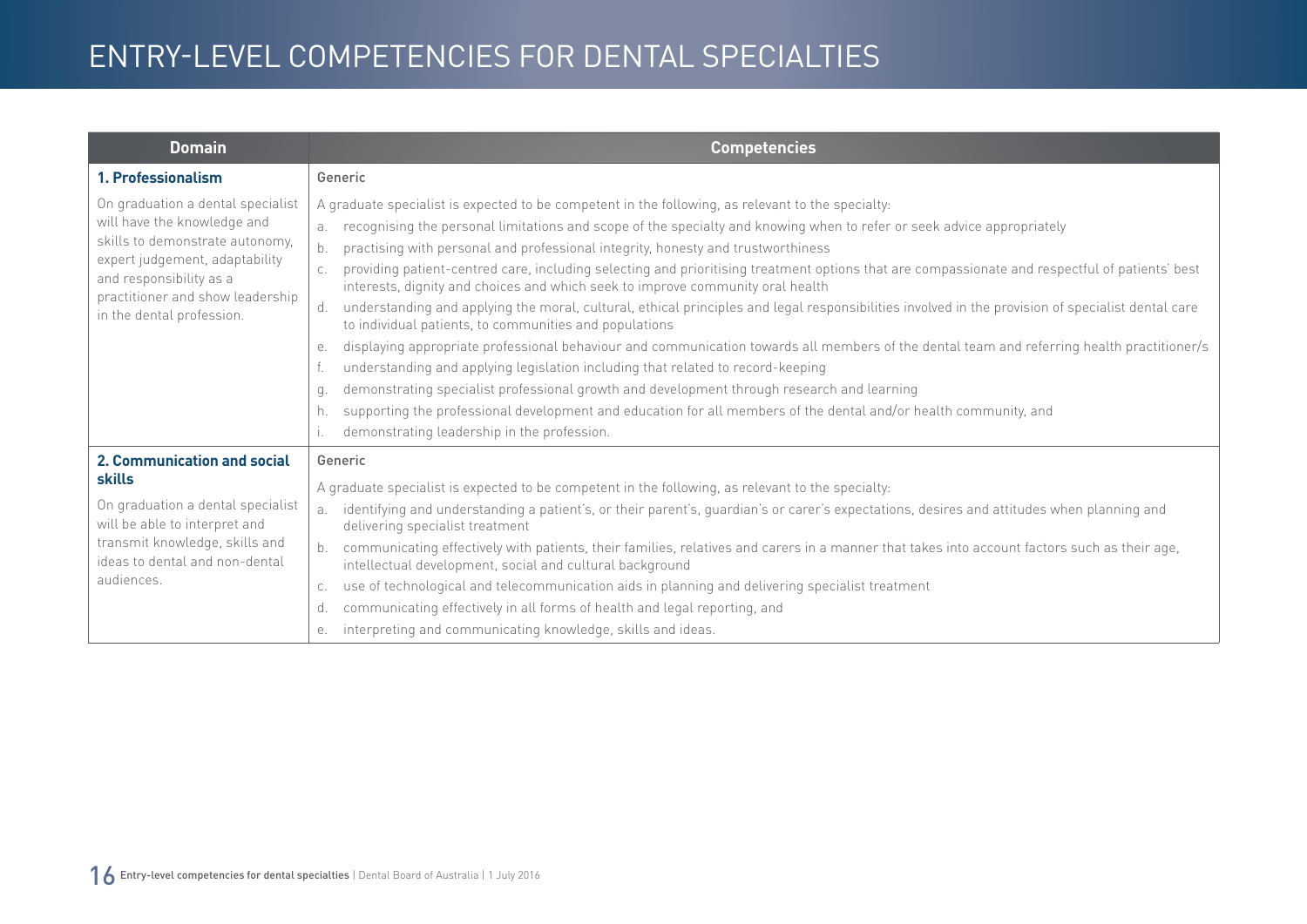| <b>Domain</b>                                                                                                                                                                                                                                                                                                                                                           | <b>Competencies</b>                                                                                                                                                                                                                                                                                                                                                                                                                                                                                                                                                                                                                                                                                                                                                                                                                                                                                                                                                                                                                                                                                                                                                                                                                                                                                                                                                                                                                                                                          |
|-------------------------------------------------------------------------------------------------------------------------------------------------------------------------------------------------------------------------------------------------------------------------------------------------------------------------------------------------------------------------|----------------------------------------------------------------------------------------------------------------------------------------------------------------------------------------------------------------------------------------------------------------------------------------------------------------------------------------------------------------------------------------------------------------------------------------------------------------------------------------------------------------------------------------------------------------------------------------------------------------------------------------------------------------------------------------------------------------------------------------------------------------------------------------------------------------------------------------------------------------------------------------------------------------------------------------------------------------------------------------------------------------------------------------------------------------------------------------------------------------------------------------------------------------------------------------------------------------------------------------------------------------------------------------------------------------------------------------------------------------------------------------------------------------------------------------------------------------------------------------------|
| 3. Critical thinking                                                                                                                                                                                                                                                                                                                                                    | Generic                                                                                                                                                                                                                                                                                                                                                                                                                                                                                                                                                                                                                                                                                                                                                                                                                                                                                                                                                                                                                                                                                                                                                                                                                                                                                                                                                                                                                                                                                      |
| On graduation a dental specialist<br>will have the expert, specialised<br>cognitive and technical skills in a<br>body of knowledge or practice to<br>independently analyse critically,<br>reflect on and synthesise<br>complex information, problems,<br>concepts and theories and<br>research and apply established<br>theories to a body of knowledge<br>or practice. | A graduate specialist is expected to be competent in the following, as relevant to the specialty:<br>critically evaluating scientific research and literature, products and techniques to inform evidence-based specialist practice, and<br>synthesising complex information, problems, concepts and theories.<br>b.                                                                                                                                                                                                                                                                                                                                                                                                                                                                                                                                                                                                                                                                                                                                                                                                                                                                                                                                                                                                                                                                                                                                                                         |
| <b>4. Scientific and clinical</b>                                                                                                                                                                                                                                                                                                                                       | Generic                                                                                                                                                                                                                                                                                                                                                                                                                                                                                                                                                                                                                                                                                                                                                                                                                                                                                                                                                                                                                                                                                                                                                                                                                                                                                                                                                                                                                                                                                      |
| knowledge<br>On graduation a dental specialist<br>will have a body of knowledge<br>that includes the extended<br>understanding of recent<br>developments in a discipline<br>and its professional practice, as<br>well as knowledge of research<br>principles and methods<br>applicable to the specialty and<br>its professional practice.                               | A graduate specialist is expected to be competent in the following areas of knowledge, as relevant to the specialty:<br>historical and contemporary literature<br>a.<br>the scientific basis of dentistry including the relevant biological, medical and psychosocial sciences<br>b.<br>development, anatomy, physiology and pathology of hard and soft tissues of the head and neck<br>C.<br>the range of investigative, technical and clinical procedures, and<br>d.<br>management and treatment planning with multidisciplinary engagement for complex cases, including compromised patients.<br>е.<br>Specific<br>A graduate specialist is expected to be competent in the following areas of knowledge, as relevant to the specialty:<br>general medical assessment and peri-operative management of the surgical patient<br>a.<br>conditions, deformities and reconstructive procedures in the oral and maxillofacial region<br>b.<br>manifestations of systematic disease, infections and pathologies of the oral and maxillofacial region<br>C.<br>oral and maxillofacial oncology<br>d.<br>disorders of the temporomandibular joint, masticatory apparatus and orofacial pain<br>е.<br>recognition of disorders and differentiate those amenable to operative and non-operative treatment<br>the principles and management of the trauma patient,<br>g.<br>the appropriate use of sedation and anaesthetic techniques, and<br>h.<br>the principles and application of pharmacology. |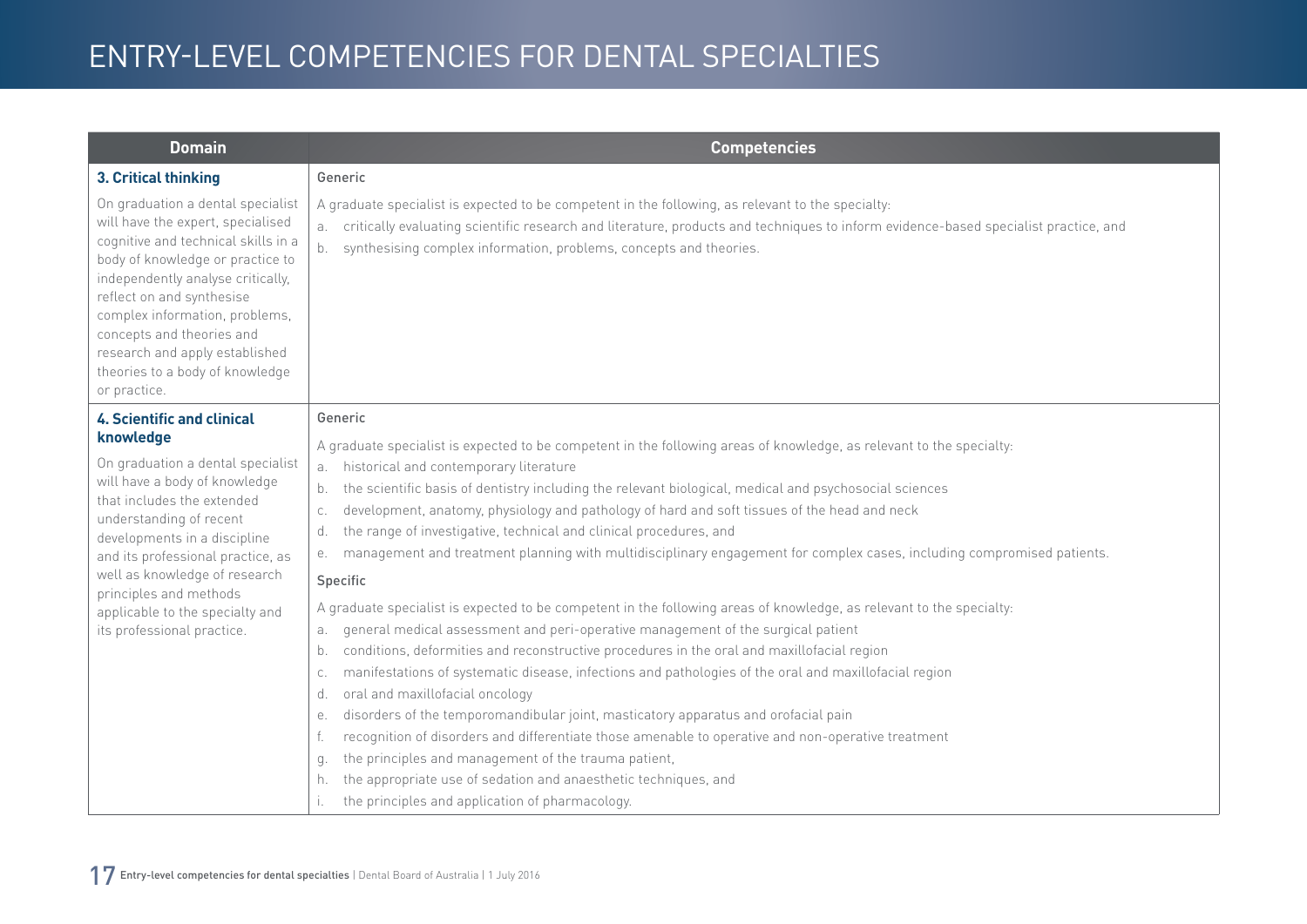| <b>Domain</b>                                                                                                                                                                                                                                                                                                                                               | <b>Competencies</b>                                                                                                                                                                                                                                                                                                                                                                                                                                                                                                                                                                                                                                                                                                                                                                                                                                                                                                                                                                                                                                                         |
|-------------------------------------------------------------------------------------------------------------------------------------------------------------------------------------------------------------------------------------------------------------------------------------------------------------------------------------------------------------|-----------------------------------------------------------------------------------------------------------------------------------------------------------------------------------------------------------------------------------------------------------------------------------------------------------------------------------------------------------------------------------------------------------------------------------------------------------------------------------------------------------------------------------------------------------------------------------------------------------------------------------------------------------------------------------------------------------------------------------------------------------------------------------------------------------------------------------------------------------------------------------------------------------------------------------------------------------------------------------------------------------------------------------------------------------------------------|
| 5. Patient care                                                                                                                                                                                                                                                                                                                                             | Generic                                                                                                                                                                                                                                                                                                                                                                                                                                                                                                                                                                                                                                                                                                                                                                                                                                                                                                                                                                                                                                                                     |
| On graduation a dental specialist<br>will, with a high level of personal<br>autonomy and accountability, be<br>able to apply highly specialised<br>knowledge and skills within<br>a discipline or professional<br>practice. This includes<br>clinical information gathering,<br>diagnosis and management<br>planning, clinical treatment and<br>evaluation. | A graduate specialist is expected to be competent in the following, as relevant to the specialty:<br>applying decision-making, clinical reasoning and judgement to develop a comprehensive diagnosis and treatment plan by interpreting and<br>a.<br>correlating findings from the history, clinical examinations, imaging and other diagnostic tests<br>managing complex cases, including compromised patients with multidisciplinary management, and<br>b.<br>managing complications.<br>Specific<br>A graduate specialist is expected to be competent in the following, as relevant to the specialty:<br>undertaking general medical assessment and peri-operative management of the surgical patient<br>a.<br>surgically managing conditions, deformities and reconstruction of the oral maxillofacial region<br>b.<br>managing infections and pathology of the oral and maxillofacial region<br>managing oral and maxillofacial trauma<br>d.<br>diagnosing and managing disorders of the temporomandibular joint, and<br>е.<br>diagnosing and managing orofacial pain. |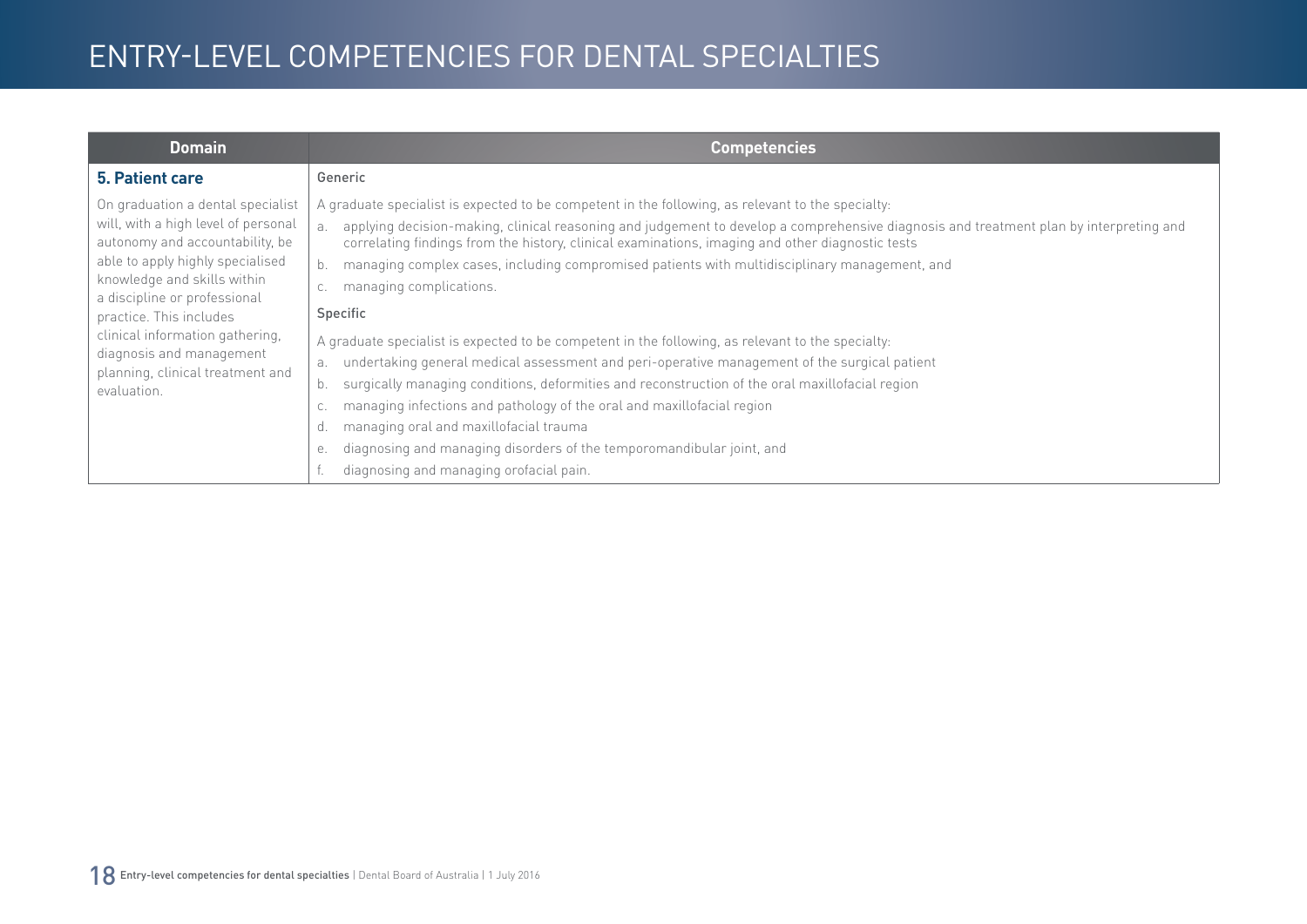## <span id="page-18-0"></span>ORAL MEDICINE

#### **Definition**

#### **Australia**

Dental Board of Australia *List of approved specialties*11.

Oral Medicine is defined as:

*The branch of dentistry concerned with the oral health care of patients with chronic and medically related disorders of the oral and maxillofacial region and with their diagnosis and nonsurgical management.*

#### **New Zealand**

The *Health Practitioners Competence Assurance Act* (the Act) describes a scope of practice as the health service that a practitioner registered in that scope of practice is permitted to perform, subject to any conditions for the time being imposed by the responsible authority.

The Council publishes a scope of practice as a Notice in the New Zealand Gazette under section 11 of the Act.

The scope of practice for Oral Medicine<sup>12</sup> is described as:

*Oral medicine specialists practise in the branch of dentistry that is concerned with the oral health care of patients with chronic and medically related disorders of the oral and maxillofacial region, and with their diagnosis and non-surgical management.*

*Specialist oral medicine is undertaken by a dental practitioner who possesses additional postgraduate qualifications, training and experience recognised by the Council as appropriate for registration.*

<sup>11</sup> Published at www.dentalboard.gov.au/Registration-Standards

<sup>12</sup> Published at www.dcnz.org.nz/i-practise-in-new-zealand/dentists-and-dental-specialists/scopes-of-practice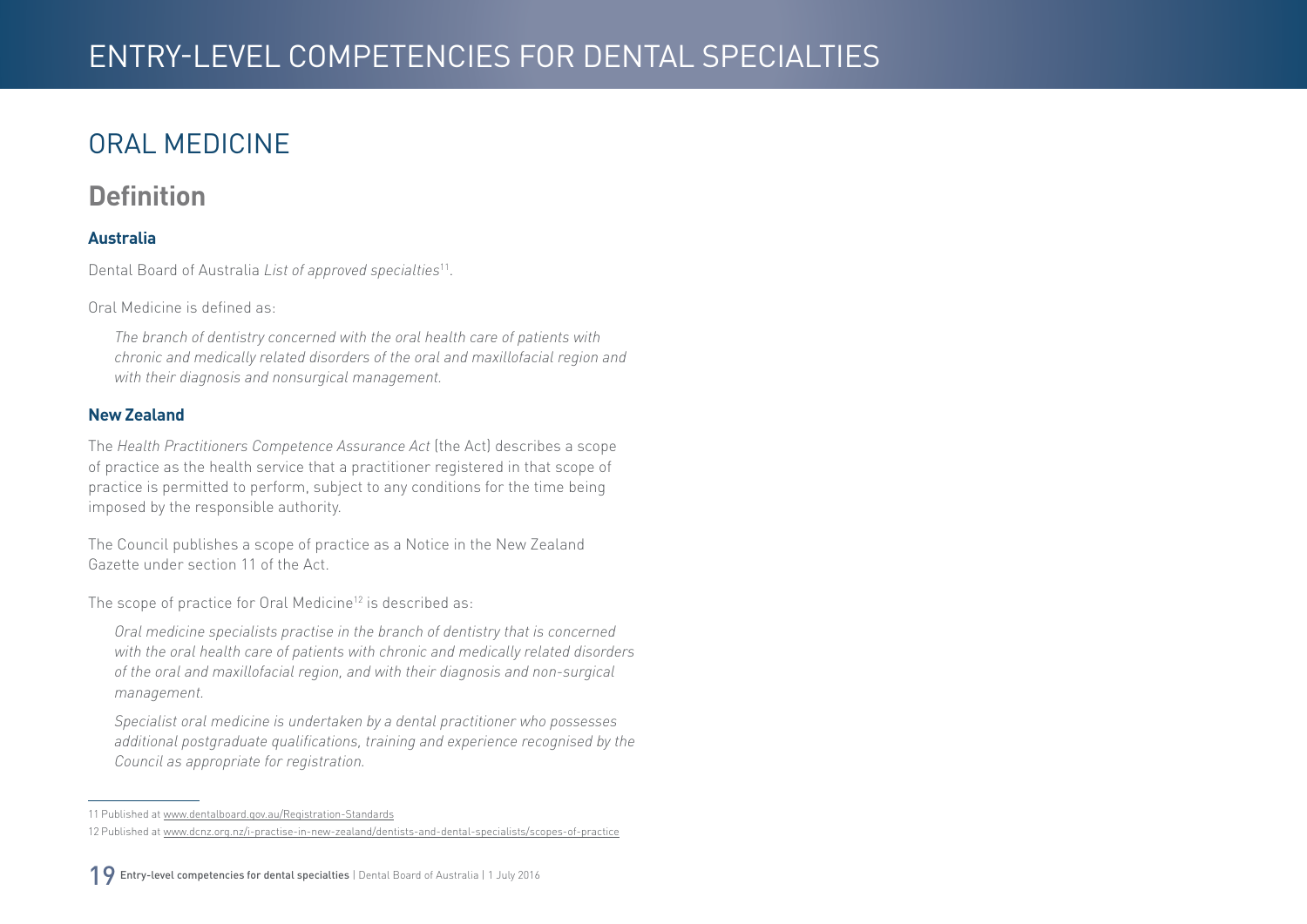| <b>Domain</b>                                                                                                                                                                                                                     | <b>Competencies</b>                                                                                                                                                                                                                                                                                                                                                                                                                                                                                                                                                                                                                                                                                                                                                                                                                                                                                                                                                                                                                                                                                                                                                                                                                                                                                                |
|-----------------------------------------------------------------------------------------------------------------------------------------------------------------------------------------------------------------------------------|--------------------------------------------------------------------------------------------------------------------------------------------------------------------------------------------------------------------------------------------------------------------------------------------------------------------------------------------------------------------------------------------------------------------------------------------------------------------------------------------------------------------------------------------------------------------------------------------------------------------------------------------------------------------------------------------------------------------------------------------------------------------------------------------------------------------------------------------------------------------------------------------------------------------------------------------------------------------------------------------------------------------------------------------------------------------------------------------------------------------------------------------------------------------------------------------------------------------------------------------------------------------------------------------------------------------|
| 1. Professionalism                                                                                                                                                                                                                | Generic                                                                                                                                                                                                                                                                                                                                                                                                                                                                                                                                                                                                                                                                                                                                                                                                                                                                                                                                                                                                                                                                                                                                                                                                                                                                                                            |
| On graduation a dental specialist<br>will have the knowledge and<br>skills to demonstrate autonomy,<br>expert judgement, adaptability<br>and responsibility as a<br>practitioner and show leadership<br>in the dental profession. | A graduate specialist is expected to be competent in the following, as relevant to the specialty:<br>recognising the personal limitations and scope of the specialty and knowing when to refer or seek advice appropriately<br>practising with personal and professional integrity, honesty and trustworthiness<br>b.<br>providing patient-centred care, including selecting and prioritising treatment options that are compassionate and respectful of patients' best<br>interests, dignity and choices and which seek to improve community oral health<br>understanding and applying the moral, cultural, ethical principles and legal responsibilities involved in the provision of specialist dental care<br>d.<br>to individual patients, to communities and populations<br>displaying appropriate professional behaviour and communication towards all members of the dental team and referring health practitioner/s<br>е.<br>understanding and applying legislation including that related to record-keeping<br>demonstrating specialist professional growth and development through research and learning<br>q.<br>supporting the professional development and education for all members of the dental and/or health community, and<br>h.<br>demonstrating leadership in the profession.<br>$\mathsf{L}$ |
| 2. Communication and social<br><b>skills</b><br>On graduation a dental specialist<br>will be able to interpret and<br>transmit knowledge, skills and<br>ideas to dental and non-dental<br>audiences.                              | Generic<br>A graduate specialist is expected to be competent in the following, as relevant to the specialty:<br>identifying and understanding a patient's, or their parent's, guardian's or carer's expectations, desires and attitudes when planning and<br>a <sub>z</sub><br>delivering specialist treatment<br>communicating effectively with patients, their families, relatives and carers in a manner that takes into account factors such as their age,<br>intellectual development, social and cultural background<br>use of technological and telecommunication aids in planning and delivering specialist treatment<br>C.<br>communicating effectively in all forms of health and legal reporting, and<br>d.<br>interpreting and communicating knowledge, skills and ideas.<br>е.                                                                                                                                                                                                                                                                                                                                                                                                                                                                                                                        |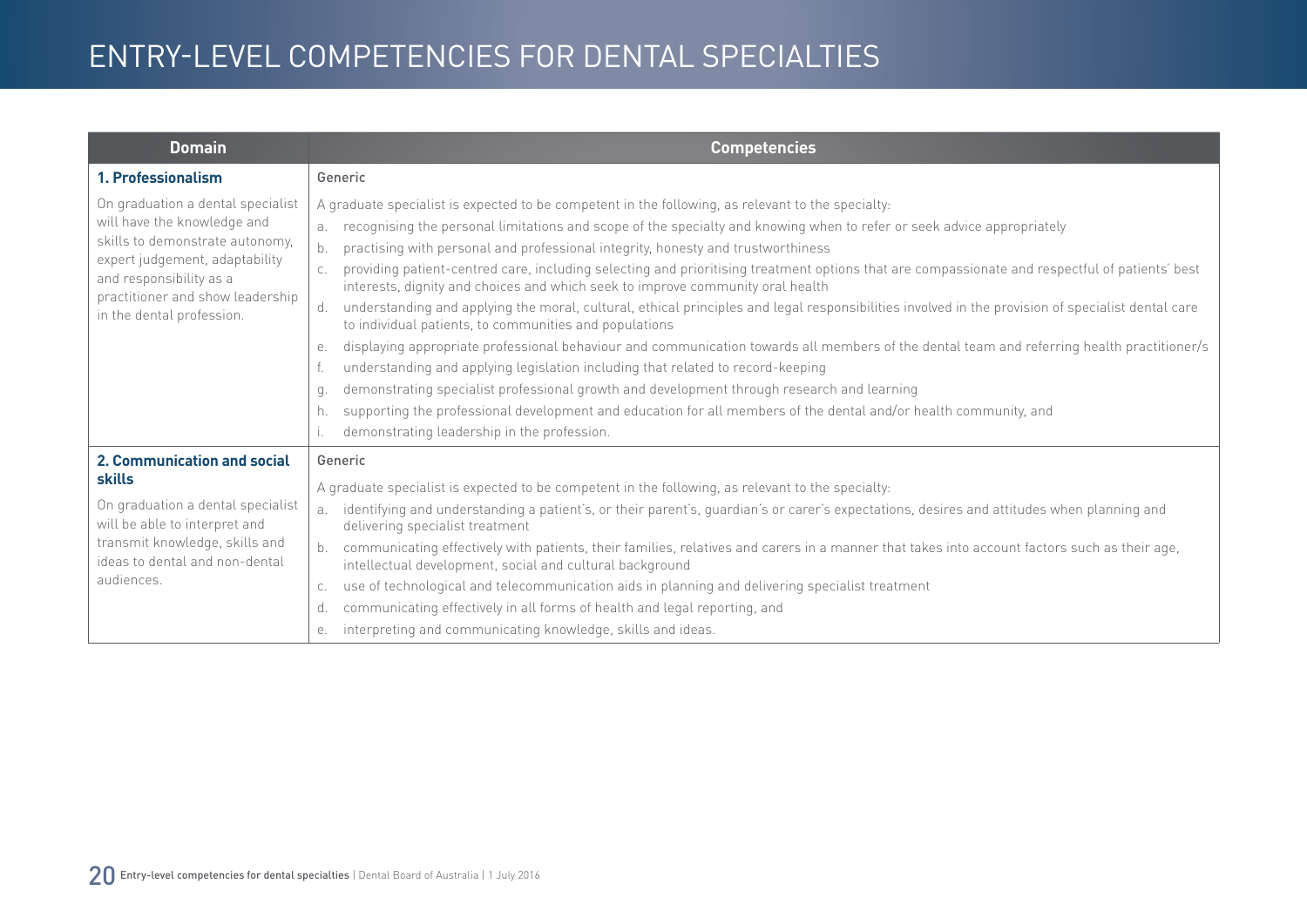| <b>Domain</b>                                                                                                                                                                                                                                                                                                                                                                  | <b>Competencies</b>                                                                                                                                                                                                                                                                                                              |
|--------------------------------------------------------------------------------------------------------------------------------------------------------------------------------------------------------------------------------------------------------------------------------------------------------------------------------------------------------------------------------|----------------------------------------------------------------------------------------------------------------------------------------------------------------------------------------------------------------------------------------------------------------------------------------------------------------------------------|
| 3. Critical thinking                                                                                                                                                                                                                                                                                                                                                           | Generic                                                                                                                                                                                                                                                                                                                          |
| On graduation a dental specialist<br>will have the expert, specialised<br>cognitive and technical skills in a<br>body of knowledge or practice to<br>independently analyse critically,<br>reflect on and synthesise<br>complex information, problems,<br>concepts and theories and<br>research and apply established<br>theories to a body of knowledge<br>or practice.        | A graduate specialist is expected to be competent in the following, as relevant to the specialty:<br>critically evaluating scientific research and literature, products and techniques to inform evidence-based specialist practice, and<br>synthesising complex information, problems, concepts and theories.<br>b <sub>1</sub> |
| <b>4. Scientific and clinical</b><br>knowledge<br>On graduation a dental specialist<br>will have a body of knowledge<br>that includes the extended<br>understanding of recent<br>developments in a discipline<br>and its professional practice, as<br>well as knowledge of research<br>principles and methods<br>applicable to the specialty and<br>its professional practice. | Generic<br>A graduate specialist is expected to be competent in the following areas of knowledge, as relevant to the specialty:<br>historical and contemporary literature<br>a.<br>the scientific basis of dentistry including the relevant biological, medical and psychosocial sciences<br>b.                                  |
|                                                                                                                                                                                                                                                                                                                                                                                | development, anatomy, physiology and pathology of hard and soft tissues of the head and neck<br>C.<br>the range of investigative, technical and clinical procedures, and<br>d.<br>management and treatment planning with multidisciplinary engagement for complex cases, including compromised patients.<br>е.                   |
|                                                                                                                                                                                                                                                                                                                                                                                | Specific                                                                                                                                                                                                                                                                                                                         |
|                                                                                                                                                                                                                                                                                                                                                                                | A graduate specialist is expected to be competent in the following areas of knowledge, as relevant to the specialty:<br>the basis and management of orofacial pain<br>a.                                                                                                                                                         |
|                                                                                                                                                                                                                                                                                                                                                                                | oral and maxillofacial oncology<br>b.<br>oral and maxillofacial manifestations of systemic disease<br>C.                                                                                                                                                                                                                         |
|                                                                                                                                                                                                                                                                                                                                                                                | the principles and application of general medicine, and<br>d.                                                                                                                                                                                                                                                                    |
|                                                                                                                                                                                                                                                                                                                                                                                | the principles and application of pharmacology.<br>е.                                                                                                                                                                                                                                                                            |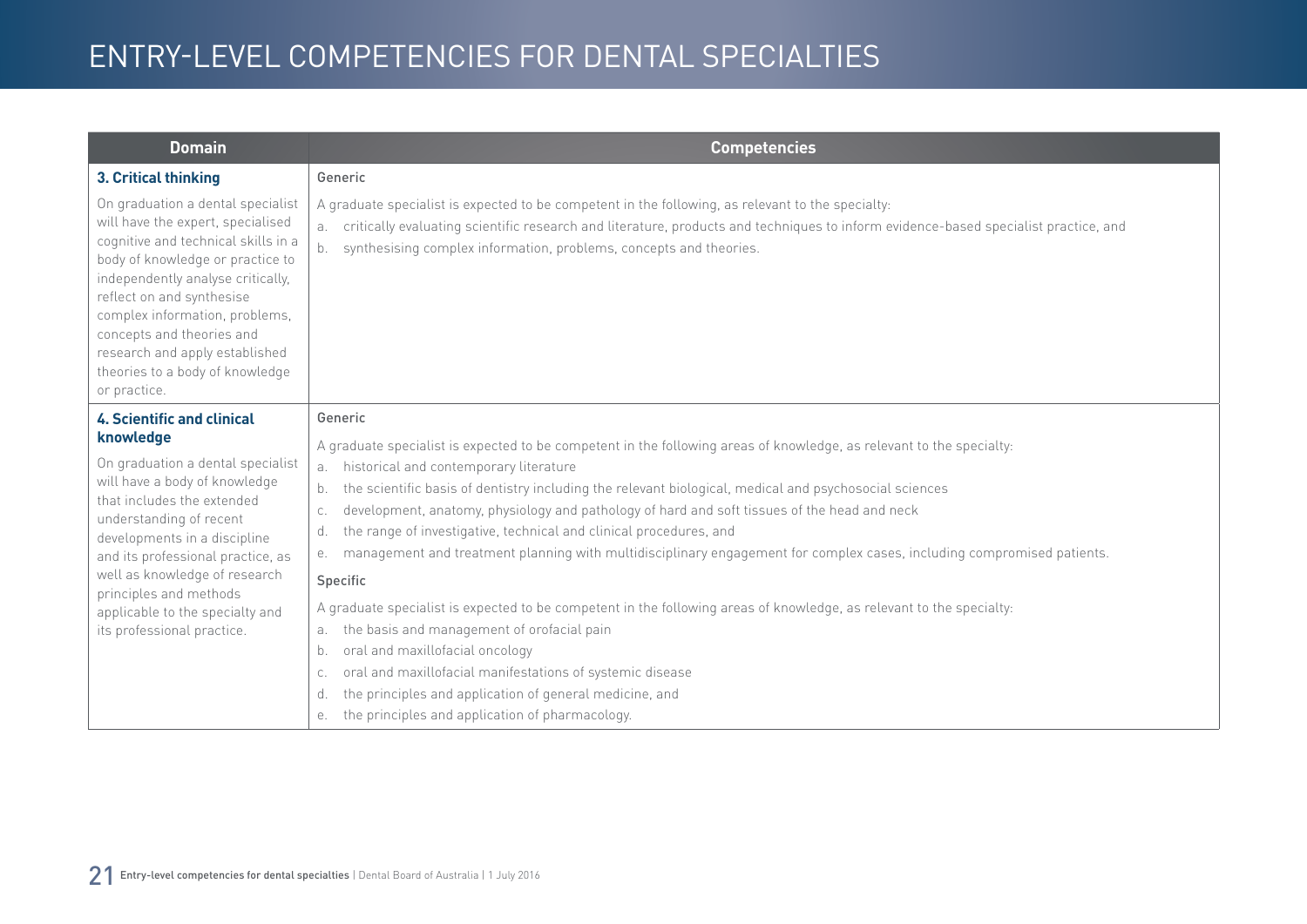| <b>Domain</b>                                                                                                                                                                                                                                                                                                                                               | <b>Competencies</b>                                                                                                                                                                                                                                                                                                                                                                                                                                                                                                                                                                                                                                                                                                                                                                                                                                                                                                                                                                                                                                        |
|-------------------------------------------------------------------------------------------------------------------------------------------------------------------------------------------------------------------------------------------------------------------------------------------------------------------------------------------------------------|------------------------------------------------------------------------------------------------------------------------------------------------------------------------------------------------------------------------------------------------------------------------------------------------------------------------------------------------------------------------------------------------------------------------------------------------------------------------------------------------------------------------------------------------------------------------------------------------------------------------------------------------------------------------------------------------------------------------------------------------------------------------------------------------------------------------------------------------------------------------------------------------------------------------------------------------------------------------------------------------------------------------------------------------------------|
| 5. Patient care                                                                                                                                                                                                                                                                                                                                             | Generic                                                                                                                                                                                                                                                                                                                                                                                                                                                                                                                                                                                                                                                                                                                                                                                                                                                                                                                                                                                                                                                    |
| On graduation a dental specialist<br>will, with a high level of personal<br>autonomy and accountability, be<br>able to apply highly specialised<br>knowledge and skills within<br>a discipline or professional<br>practice. This includes<br>clinical information gathering,<br>diagnosis and management<br>planning, clinical treatment and<br>evaluation. | A graduate specialist is expected to be competent in the following, as relevant to the specialty:<br>applying decision-making, clinical reasoning and judgement to develop a comprehensive diagnosis and treatment plan by interpreting and<br>a.<br>correlating findings from the history, clinical examinations, imaging and other diagnostic tests<br>managing complex cases, including compromised patients with multidisciplinary management, and<br>managing complications.<br>Specific<br>A graduate specialist is expected to be competent in the following, as relevant to the specialty:<br>diagnosing and managing oral mucosal and soft tissue conditions in the oral and maxillofacial region<br>a.<br>diagnosing and managing the oral and maxillofacial manifestations of systemic diseases and disorders<br>b.<br>diagnosing and managing disorders of major and minor salivary glands<br>diagnosing and managing disorders of the temporomandibular joint and masticatory apparatus, and<br>diagnosing and managing orofacial pain.<br>е. |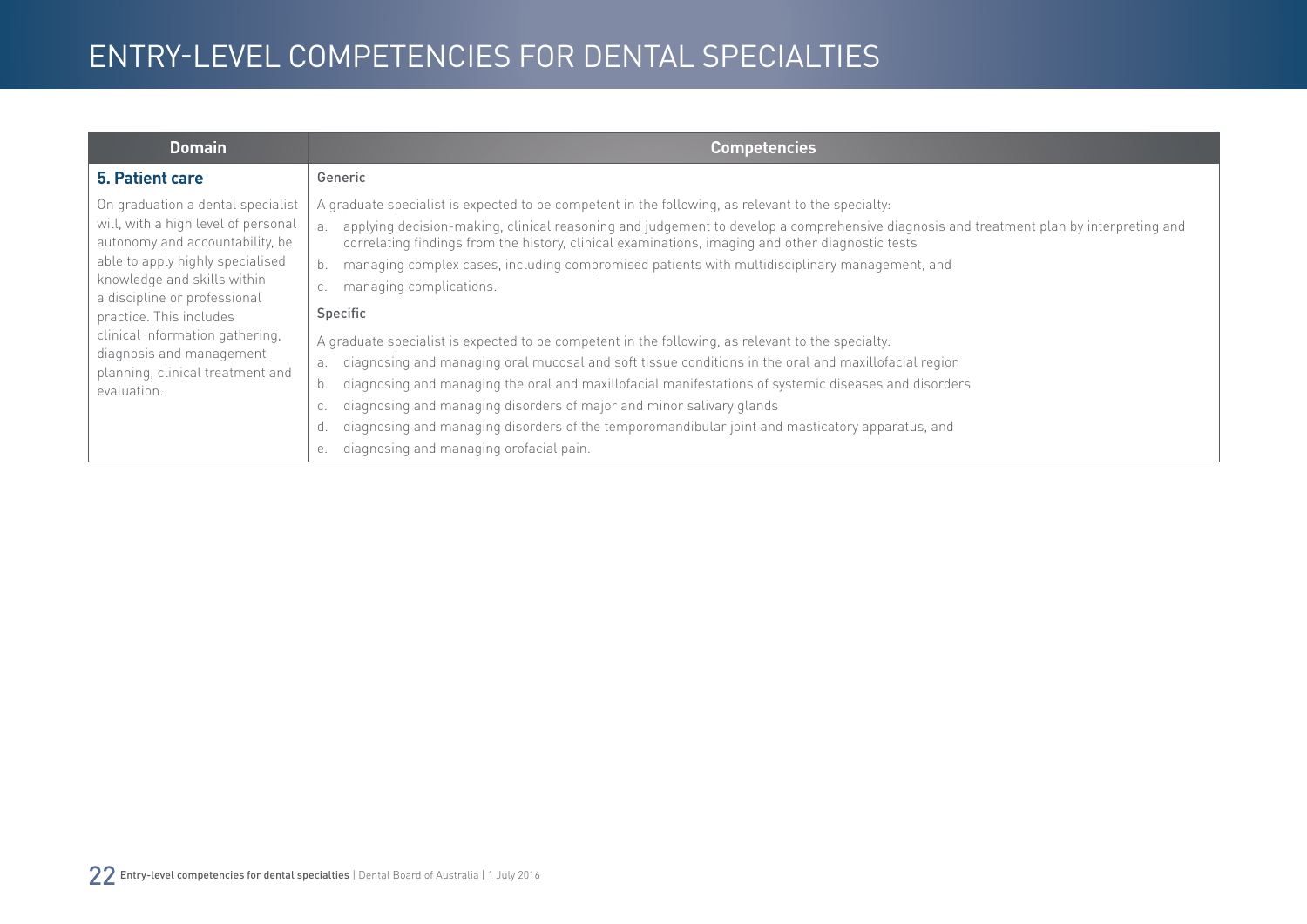### <span id="page-22-0"></span>ORAL PATHOLOGY

#### **Definition**

#### **Australia**

Dental Board of Australia *List of approved specialties*13.

Oral Pathology is defined as:

*The branch of pathology that deals with the nature of diseases affecting the oral, maxillofacial and adjacent regions.*

#### **New Zealand**

The *Health Practitioners Competence Assurance Act* (the Act) describes a scope of practice as the health service that a practitioner registered in that scope of practice is permitted to perform, subject to any conditions for the time being imposed by the responsible authority.

The Council publishes a scope of practice as a Notice in the New Zealand Gazette under section 11 of the Act.

The scope of practice for Oral Pathology<sup>14</sup> is described as:

*Oral pathology specialists practise in the branch of pathology which deals with that nature of diseases affecting the oral, maxillofacial and adjacent regions.*

*Specialist oral pathology is undertaken by a dental practitioner who possesses additional postgraduate, qualifications, training and experience recognised by the Council as appropriate for registration.* 

<sup>13</sup> Published at [www.dentalboard.gov.au/Registration-Standards](http://www.dentalboard.gov.au/Registration-Standards.aspx)

<sup>14</sup> Published at [www.dcnz.org.nz/i-practise-in-new-zealand/dentists-and-dental-specialists/scopes-of-practice](http://www.dcnz.org.nz/i-practise-in-new-zealand/dentists-and-dental-specialists/scopes-of-practice)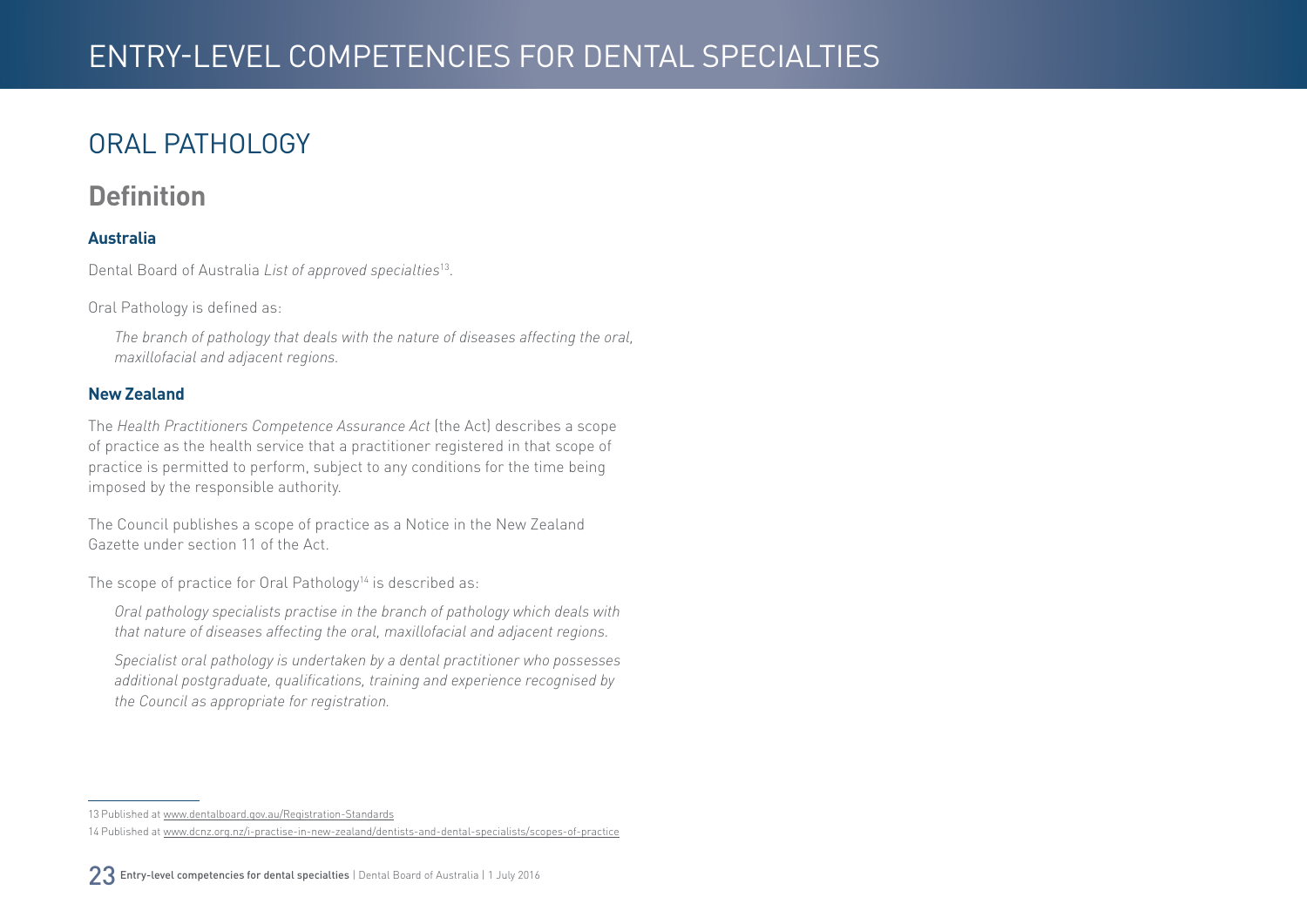| <b>Domain</b>                                                                                                                                                                                                                     | <b>Competencies</b>                                                                                                                                                                                                                                                                                                                                                                                                                                                                                                                                                                                                                                                                                                                                                                                                                                                                                                                                                                                                                                                                                                                                                                                                                                                                                |
|-----------------------------------------------------------------------------------------------------------------------------------------------------------------------------------------------------------------------------------|----------------------------------------------------------------------------------------------------------------------------------------------------------------------------------------------------------------------------------------------------------------------------------------------------------------------------------------------------------------------------------------------------------------------------------------------------------------------------------------------------------------------------------------------------------------------------------------------------------------------------------------------------------------------------------------------------------------------------------------------------------------------------------------------------------------------------------------------------------------------------------------------------------------------------------------------------------------------------------------------------------------------------------------------------------------------------------------------------------------------------------------------------------------------------------------------------------------------------------------------------------------------------------------------------|
| 1. Professionalism                                                                                                                                                                                                                | Generic                                                                                                                                                                                                                                                                                                                                                                                                                                                                                                                                                                                                                                                                                                                                                                                                                                                                                                                                                                                                                                                                                                                                                                                                                                                                                            |
| On graduation a dental specialist<br>will have the knowledge and<br>skills to demonstrate autonomy,<br>expert judgement, adaptability<br>and responsibility as a<br>practitioner and show leadership<br>in the dental profession. | A graduate specialist is expected to be competent in the following, as relevant to the specialty:<br>recognising the personal limitations and scope of the specialty and knowing when to refer or seek advice appropriately<br>b.<br>practising with personal and professional integrity, honesty and trustworthiness<br>providing patient-centred care, including selecting and prioritising treatment options that are compassionate and respectful of patients' best<br>interests, dignity and choices and which seek to improve community oral health<br>understanding and applying the moral, cultural, ethical principles and legal responsibilities involved in the provision of specialist dental care<br>d.<br>to individual patients, to communities and populations<br>displaying appropriate professional behaviour and communication towards all members of the dental team and referring health practitioner/s<br>е.<br>understanding and applying legislation including that related to record-keeping<br>demonstrating specialist professional growth and development through research and learning<br>q.<br>supporting the professional development and education for all members of the dental and/or health community, and<br>h.<br>demonstrating leadership in the profession. |
| 2. Communication and social<br>skills<br>On graduation a dental specialist<br>will be able to interpret and<br>transmit knowledge, skills and<br>ideas to dental and non-dental<br>audiences.                                     | Generic<br>A graduate specialist is expected to be competent in the following, as relevant to the specialty:<br>identifying and understanding a patient's, or their parent's, guardian's or carer's expectations, desires and attitudes when planning and<br>a <sub>z</sub><br>delivering specialist treatment<br>communicating effectively with patients, their families, relatives and carers in a manner that takes into account factors such as their age,<br>intellectual development, social and cultural background<br>use of technological and telecommunication aids in planning and delivering specialist treatment<br>C.<br>communicating effectively in all forms of health and legal reporting, and<br>d.<br>interpreting and communicating knowledge, skills and ideas.<br>е.                                                                                                                                                                                                                                                                                                                                                                                                                                                                                                        |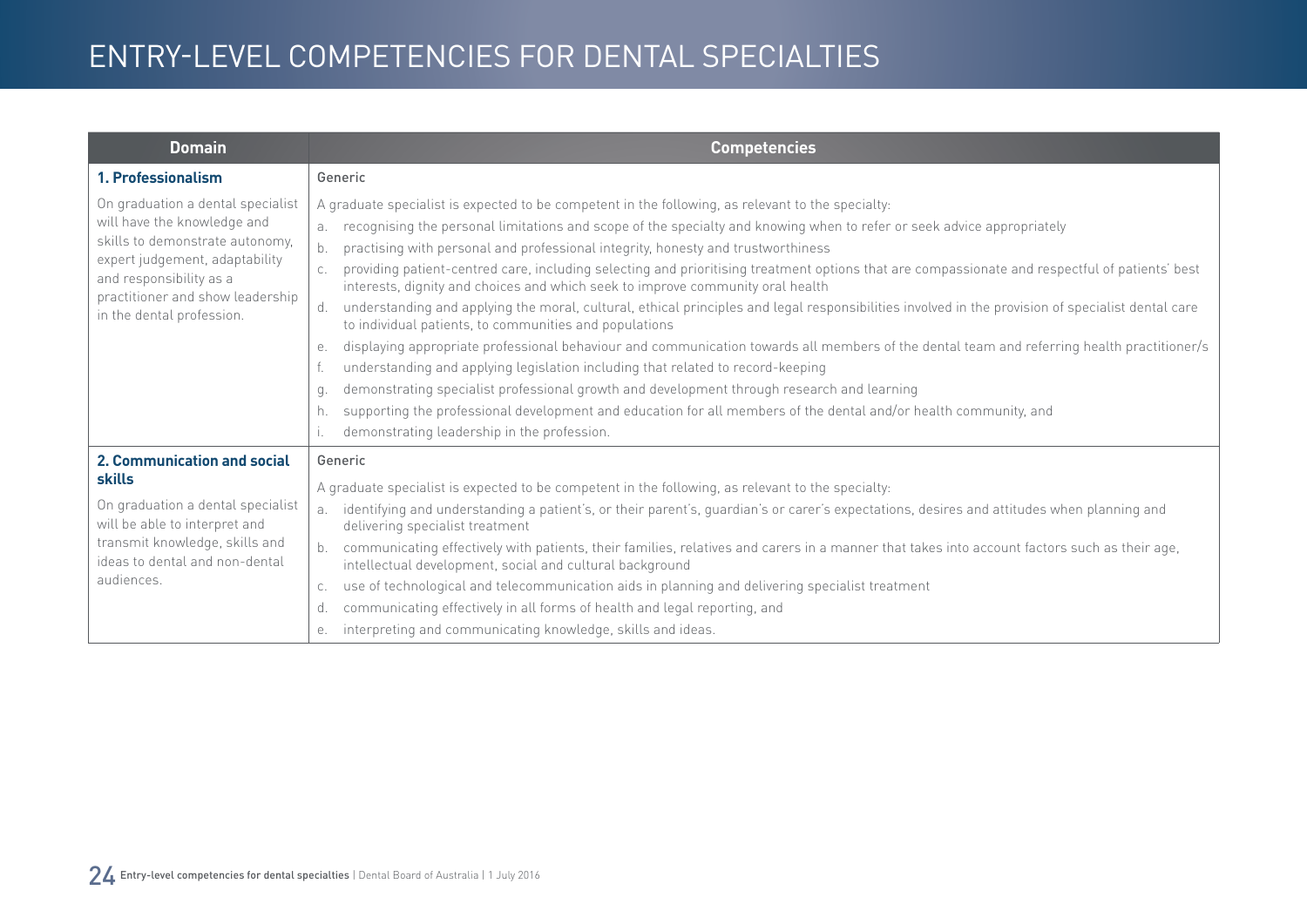| <b>Domain</b>                                                                                                                                                                                                                                                                                                                                                                  | <b>Competencies</b>                                                                                                                                                                                                                                                                                                                                                                                                                                                                                                                                                                                                                                                                                                                                                                                                                                                                                                                                                                                                                                                                                                                                                                                                                                                                                                                                                                                                                                                                                                                                 |
|--------------------------------------------------------------------------------------------------------------------------------------------------------------------------------------------------------------------------------------------------------------------------------------------------------------------------------------------------------------------------------|-----------------------------------------------------------------------------------------------------------------------------------------------------------------------------------------------------------------------------------------------------------------------------------------------------------------------------------------------------------------------------------------------------------------------------------------------------------------------------------------------------------------------------------------------------------------------------------------------------------------------------------------------------------------------------------------------------------------------------------------------------------------------------------------------------------------------------------------------------------------------------------------------------------------------------------------------------------------------------------------------------------------------------------------------------------------------------------------------------------------------------------------------------------------------------------------------------------------------------------------------------------------------------------------------------------------------------------------------------------------------------------------------------------------------------------------------------------------------------------------------------------------------------------------------------|
| 3. Critical thinking                                                                                                                                                                                                                                                                                                                                                           | Generic                                                                                                                                                                                                                                                                                                                                                                                                                                                                                                                                                                                                                                                                                                                                                                                                                                                                                                                                                                                                                                                                                                                                                                                                                                                                                                                                                                                                                                                                                                                                             |
| On graduation a dental specialist<br>will have the expert, specialised<br>cognitive and technical skills in a<br>body of knowledge or practice to<br>independently analyse critically,<br>reflect on and synthesise<br>complex information, problems,<br>concepts and theories and<br>research and apply established<br>theories to a body of knowledge<br>or practice.        | A graduate specialist is expected to be competent in the following, as relevant to the specialty:<br>critically evaluating scientific research and literature, products and techniques to inform evidence-based specialist practice, and<br>а.<br>synthesising complex information, problems, concepts and theories.<br>b.                                                                                                                                                                                                                                                                                                                                                                                                                                                                                                                                                                                                                                                                                                                                                                                                                                                                                                                                                                                                                                                                                                                                                                                                                          |
| <b>4. Scientific and clinical</b><br>knowledge<br>On graduation a dental specialist<br>will have a body of knowledge<br>that includes the extended<br>understanding of recent<br>developments in a discipline<br>and its professional practice, as<br>well as knowledge of research<br>principles and methods<br>applicable to the specialty and<br>its professional practice. | Generic<br>A graduate specialist is expected to be competent in the following areas of knowledge, as relevant to the specialty:<br>historical and contemporary literature<br>а.<br>the scientific basis of dentistry including the relevant biological, medical and psychosocial sciences<br>b.<br>development, anatomy, physiology and pathology of hard and soft tissues of the head and neck<br>C.<br>the range of investigative, technical and clinical procedures, and<br>d.<br>management and treatment planning with multidisciplinary engagement for complex cases, including compromised patients.<br>е.<br>Specific<br>A graduate specialist is expected to be competent in the following areas of knowledge, as relevant to the specialty:<br>general pathology and basic pathological sciences<br>a.<br>embryology and genetic factors affecting the oral and maxillofacial region (and adjacent structures)<br>b.<br>macroscopic and histological features of the oral and maxillofacial region (and adjacent structures) in normal tissues and in pathology<br>C.<br>the relationship of pathology in the oral and maxillofacial region (and adjacent structures) to the general health of the patient<br>d.<br>oral and maxillofacial manifestations of systemic disease<br>е.<br>oral and maxillofacial oncology, and<br>understanding the functions of a pathologist in the laboratory including specimen accession, management and processing as well as quality<br>q.<br>assurance and occupational health and safety processes. |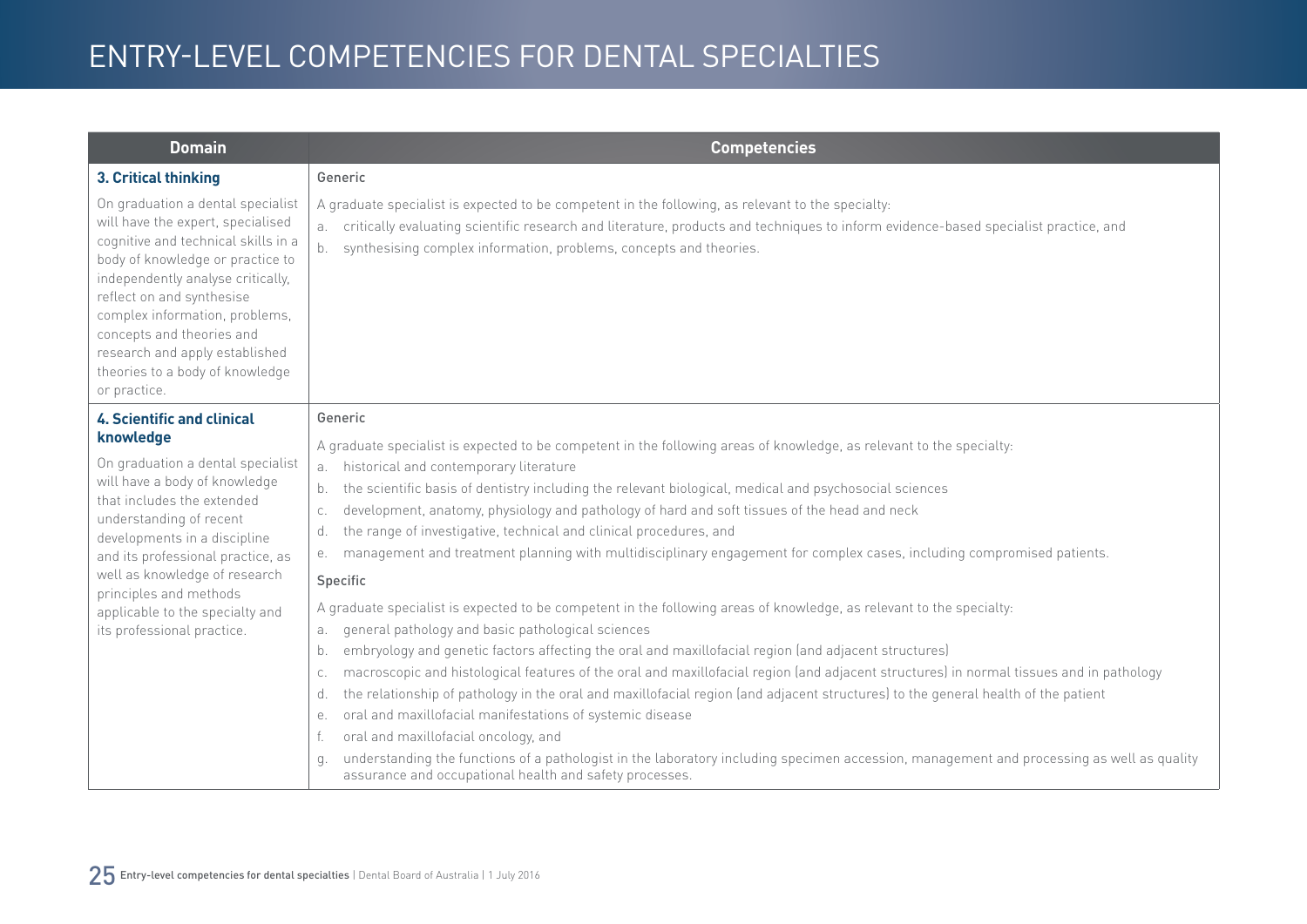| <b>Domain</b>                                                                                                                                                                                                                                                                                                                                               | <b>Competencies</b>                                                                                                                                                                                                                                                                                                                                                                                                                                                                                                                                                                                                                                                                                                                                                                                                                                                                                                                                                                                                                   |
|-------------------------------------------------------------------------------------------------------------------------------------------------------------------------------------------------------------------------------------------------------------------------------------------------------------------------------------------------------------|---------------------------------------------------------------------------------------------------------------------------------------------------------------------------------------------------------------------------------------------------------------------------------------------------------------------------------------------------------------------------------------------------------------------------------------------------------------------------------------------------------------------------------------------------------------------------------------------------------------------------------------------------------------------------------------------------------------------------------------------------------------------------------------------------------------------------------------------------------------------------------------------------------------------------------------------------------------------------------------------------------------------------------------|
| 5. Patient care                                                                                                                                                                                                                                                                                                                                             | Generic                                                                                                                                                                                                                                                                                                                                                                                                                                                                                                                                                                                                                                                                                                                                                                                                                                                                                                                                                                                                                               |
| On graduation a dental specialist<br>will, with a high level of personal<br>autonomy and accountability, be<br>able to apply highly specialised<br>knowledge and skills within<br>a discipline or professional<br>practice. This includes<br>clinical information gathering,<br>diagnosis and management<br>planning, clinical treatment and<br>evaluation. | A graduate specialist is expected to be competent in the following, as relevant to the specialty:<br>applying decision-making, clinical reasoning and judgement to develop a comprehensive diagnosis and treatment plan by interpreting and<br>a <sub>x</sub><br>correlating findings from the history, clinical examinations, imaging and other diagnostic tests<br>managing complex cases, including compromised patients with multidisciplinary management, and<br>managing complications.<br>Specific<br>A graduate specialist is expected to be competent in the following, as relevant to the specialty:<br>handling specimens appropriately<br>a.<br>correlating the findings of diagnostic oral and maxillofacial histological examination of tissue with clinical and radiological features<br>b.<br>undertaking and interpreting appropriate ancillary tests<br>C.<br>providing clinical and histopathological diagnosis of oral and maxillofacial pathology (and adjacent structures), and<br>d.<br>writing reports.<br>е. |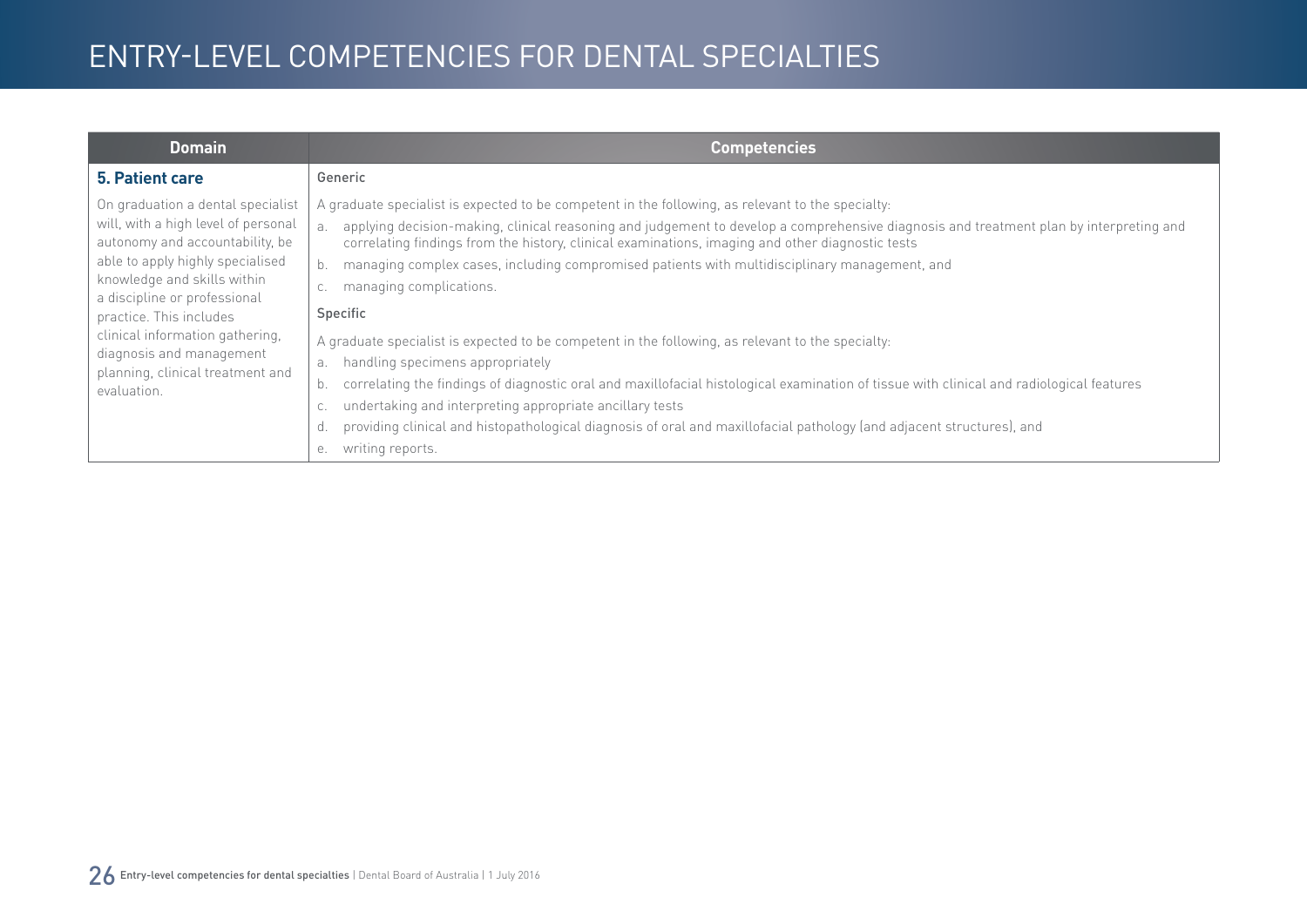## <span id="page-26-0"></span>ORAL SURGERY

#### **Definition**

#### **Australia**

Dental Board of Australia *List of approved specialties*15.

Oral Surgery is defined as:

*The branch of dentistry concerned with the diagnosis and surgical management of conditions affecting the oral and dentoalveolar tissues.*

#### **New Zealand**

The *Health Practitioners Competence Assurance Act* (the Act) describes a scope of practice as the health service that a practitioner registered in that scope of practice is permitted to perform, subject to any conditions for the time being imposed by the responsible authority.

The Council publishes a scope of practice as a Notice in the New Zealand Gazette under section 11 of the Act.

The scope of practice for Oral Surgery<sup>16</sup> is described as:

*Oral surgery specialists practise in the branch of dentistry concerned with the diagnosis and surgical management of conditions affecting the oral and dentoalveolar tissues.*

*Specialist oral surgery is undertaken by a dental practitioner who possesses additional postgraduate qualifications and experience recognised by the Council as appropriate for registration.*

<sup>15</sup> Published at [www.dentalboard.gov.au/Registration-Standards](http://www.dentalboard.gov.au/Registration-Standards.aspx)

<sup>16</sup> Published at [www.dcnz.org.nz/i-practise-in-new-zealand/dentists-and-dental-specialists/scopes-of-practice](http://www.dcnz.org.nz/i-practise-in-new-zealand/dentists-and-dental-specialists/scopes-of-practice)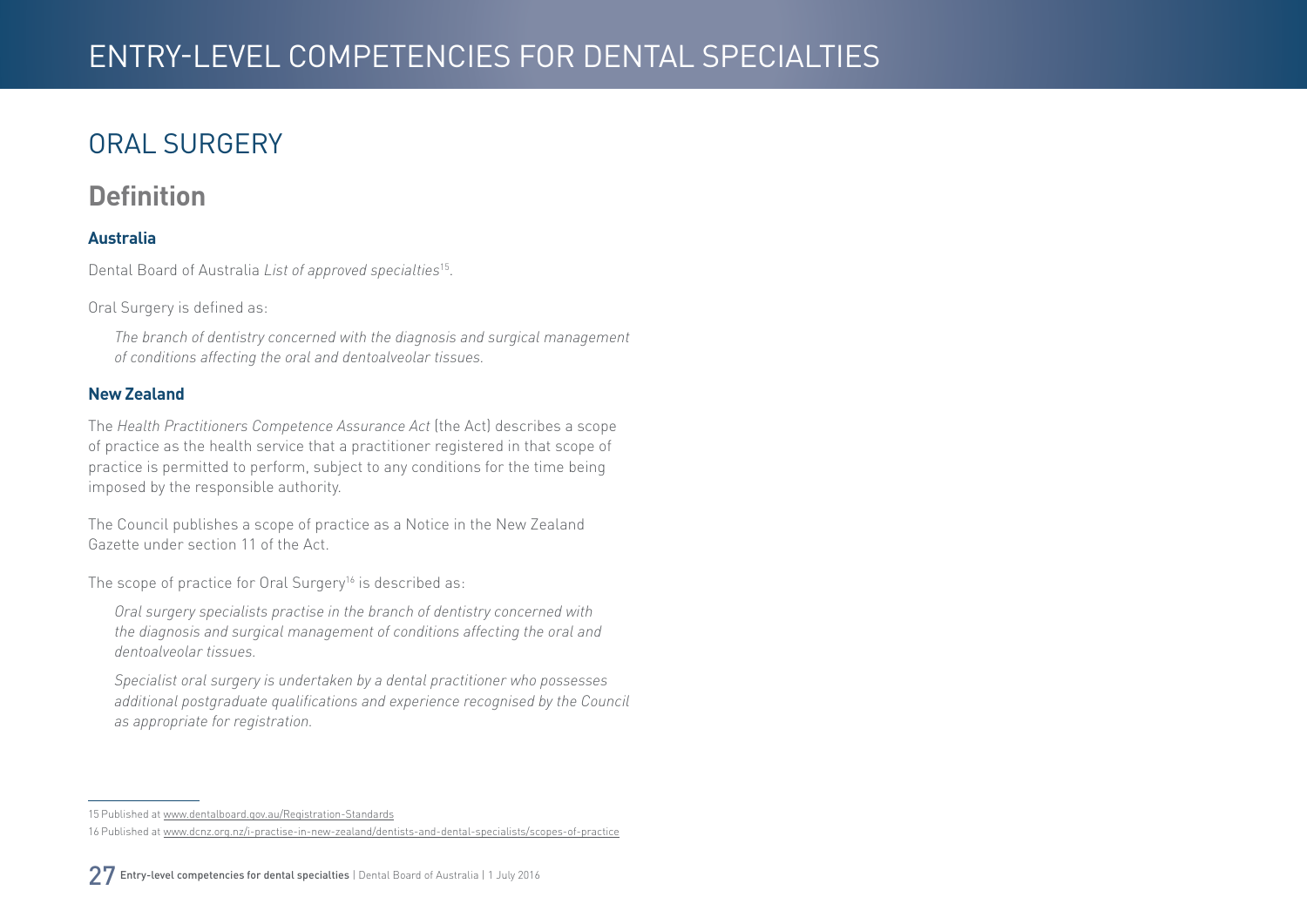| <b>Domain</b>                                                                                                                                                                                                                     | <b>Competencies</b>                                                                                                                                                                                                                                                                                                                                                                                                                                                                                                                                                                                                                                                                                                                                                                                                                                                                                                                                                                                                                                                                                                                                                                                                                                                                                |
|-----------------------------------------------------------------------------------------------------------------------------------------------------------------------------------------------------------------------------------|----------------------------------------------------------------------------------------------------------------------------------------------------------------------------------------------------------------------------------------------------------------------------------------------------------------------------------------------------------------------------------------------------------------------------------------------------------------------------------------------------------------------------------------------------------------------------------------------------------------------------------------------------------------------------------------------------------------------------------------------------------------------------------------------------------------------------------------------------------------------------------------------------------------------------------------------------------------------------------------------------------------------------------------------------------------------------------------------------------------------------------------------------------------------------------------------------------------------------------------------------------------------------------------------------|
| 1. Professionalism                                                                                                                                                                                                                | Generic                                                                                                                                                                                                                                                                                                                                                                                                                                                                                                                                                                                                                                                                                                                                                                                                                                                                                                                                                                                                                                                                                                                                                                                                                                                                                            |
| On graduation a dental specialist<br>will have the knowledge and<br>skills to demonstrate autonomy,<br>expert judgement, adaptability<br>and responsibility as a<br>practitioner and show leadership<br>in the dental profession. | A graduate specialist is expected to be competent in the following, as relevant to the specialty:<br>recognising the personal limitations and scope of the specialty and knowing when to refer or seek advice appropriately<br>b.<br>practising with personal and professional integrity, honesty and trustworthiness<br>providing patient-centred care, including selecting and prioritising treatment options that are compassionate and respectful of patients' best<br>interests, dignity and choices and which seek to improve community oral health<br>understanding and applying the moral, cultural, ethical principles and legal responsibilities involved in the provision of specialist dental care<br>d.<br>to individual patients, to communities and populations<br>displaying appropriate professional behaviour and communication towards all members of the dental team and referring health practitioner/s<br>е.<br>understanding and applying legislation including that related to record-keeping<br>demonstrating specialist professional growth and development through research and learning<br>q.<br>supporting the professional development and education for all members of the dental and/or health community, and<br>h.<br>demonstrating leadership in the profession. |
| 2. Communication and social<br>skills<br>On graduation a dental specialist<br>will be able to interpret and<br>transmit knowledge, skills and<br>ideas to dental and non-dental<br>audiences.                                     | Generic<br>A graduate specialist is expected to be competent in the following, as relevant to the specialty:<br>identifying and understanding a patient's, or their parent's, guardian's or carer's expectations, desires and attitudes when planning and<br>a <sub>z</sub><br>delivering specialist treatment<br>communicating effectively with patients, their families, relatives and carers in a manner that takes into account factors such as their age,<br>intellectual development, social and cultural background<br>use of technological and telecommunication aids in planning and delivering specialist treatment<br>C.<br>communicating effectively in all forms of health and legal reporting, and<br>d.<br>interpreting and communicating knowledge, skills and ideas.<br>е.                                                                                                                                                                                                                                                                                                                                                                                                                                                                                                        |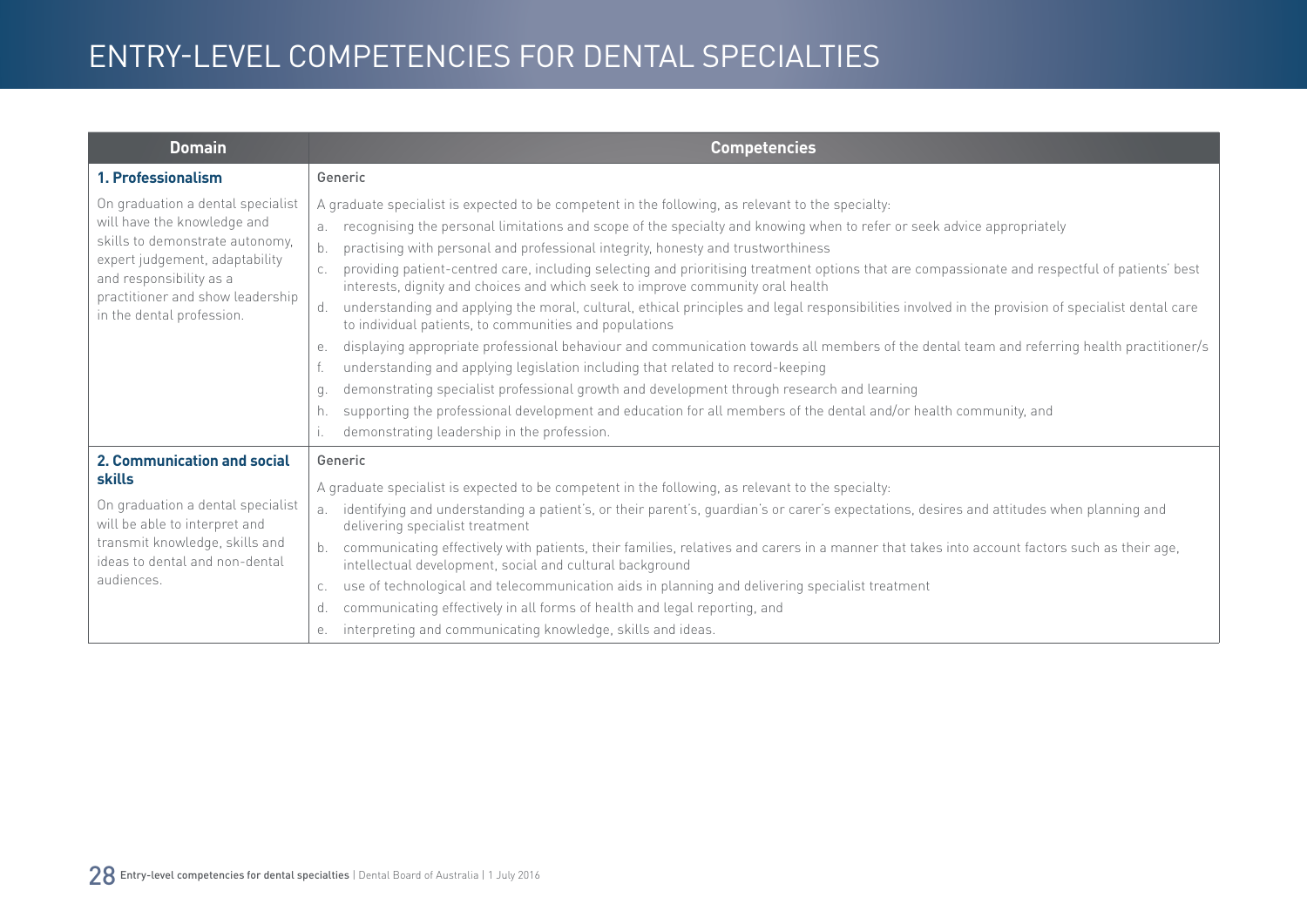| <b>Domain</b>                                                                                                                                                                                                                                                                                                                                                           | <b>Competencies</b>                                                                                                                                                                                                                                                                                                                                                                                                                                                                                                                                                                                                                                                                                                                                                                                                                                                                                        |
|-------------------------------------------------------------------------------------------------------------------------------------------------------------------------------------------------------------------------------------------------------------------------------------------------------------------------------------------------------------------------|------------------------------------------------------------------------------------------------------------------------------------------------------------------------------------------------------------------------------------------------------------------------------------------------------------------------------------------------------------------------------------------------------------------------------------------------------------------------------------------------------------------------------------------------------------------------------------------------------------------------------------------------------------------------------------------------------------------------------------------------------------------------------------------------------------------------------------------------------------------------------------------------------------|
| 3. Critical thinking                                                                                                                                                                                                                                                                                                                                                    | Generic                                                                                                                                                                                                                                                                                                                                                                                                                                                                                                                                                                                                                                                                                                                                                                                                                                                                                                    |
| On graduation a dental specialist<br>will have the expert, specialised<br>cognitive and technical skills in a<br>body of knowledge or practice to<br>independently analyse critically,<br>reflect on and synthesise<br>complex information, problems,<br>concepts and theories and<br>research and apply established<br>theories to a body of knowledge<br>or practice. | A graduate specialist is expected to be competent in the following, as relevant to the specialty:<br>critically evaluating scientific research and literature, products and techniques to inform evidence-based specialist practice, and<br>a.<br>synthesising complex information, problems, concepts and theories.<br>b.                                                                                                                                                                                                                                                                                                                                                                                                                                                                                                                                                                                 |
| <b>4. Scientific and clinical</b><br>knowledge                                                                                                                                                                                                                                                                                                                          | Generic                                                                                                                                                                                                                                                                                                                                                                                                                                                                                                                                                                                                                                                                                                                                                                                                                                                                                                    |
| On graduation a dental specialist<br>will have a body of knowledge<br>that includes the extended<br>understanding of recent<br>developments in a discipline<br>and its professional practice, as<br>well as knowledge of research<br>principles and methods<br>applicable to the specialty and<br>its professional practice.                                            | A graduate specialist is expected to be competent in the following areas of knowledge, as relevant to the specialty:<br>historical and contemporary literature<br>a.<br>the scientific basis of dentistry including the relevant biological, medical and psychosocial sciences<br>b.<br>development, anatomy, physiology and pathology of hard and soft tissues of the head and neck<br>C.<br>the range of investigative, technical and clinical procedures, and<br>d.<br>management and treatment planning with multidisciplinary engagement for complex cases, including compromised patients.<br>е.<br>Specific<br>A graduate specialist is expected to be competent in the following areas of knowledge, as relevant to the specialty:<br>the recognition of disorders affecting the oral and dentoalveolar tissues and differentiate those amenable to operative and non-operative<br>a.<br>treatment |
|                                                                                                                                                                                                                                                                                                                                                                         | the basis and management of orofacial pain<br>b.                                                                                                                                                                                                                                                                                                                                                                                                                                                                                                                                                                                                                                                                                                                                                                                                                                                           |
|                                                                                                                                                                                                                                                                                                                                                                         | the basis and management of dentoalveolar trauma<br>C.<br>the appropriate use of sedation and anaesthetic techniques, and<br>d.<br>the principles and application of pharmacology.<br>е.                                                                                                                                                                                                                                                                                                                                                                                                                                                                                                                                                                                                                                                                                                                   |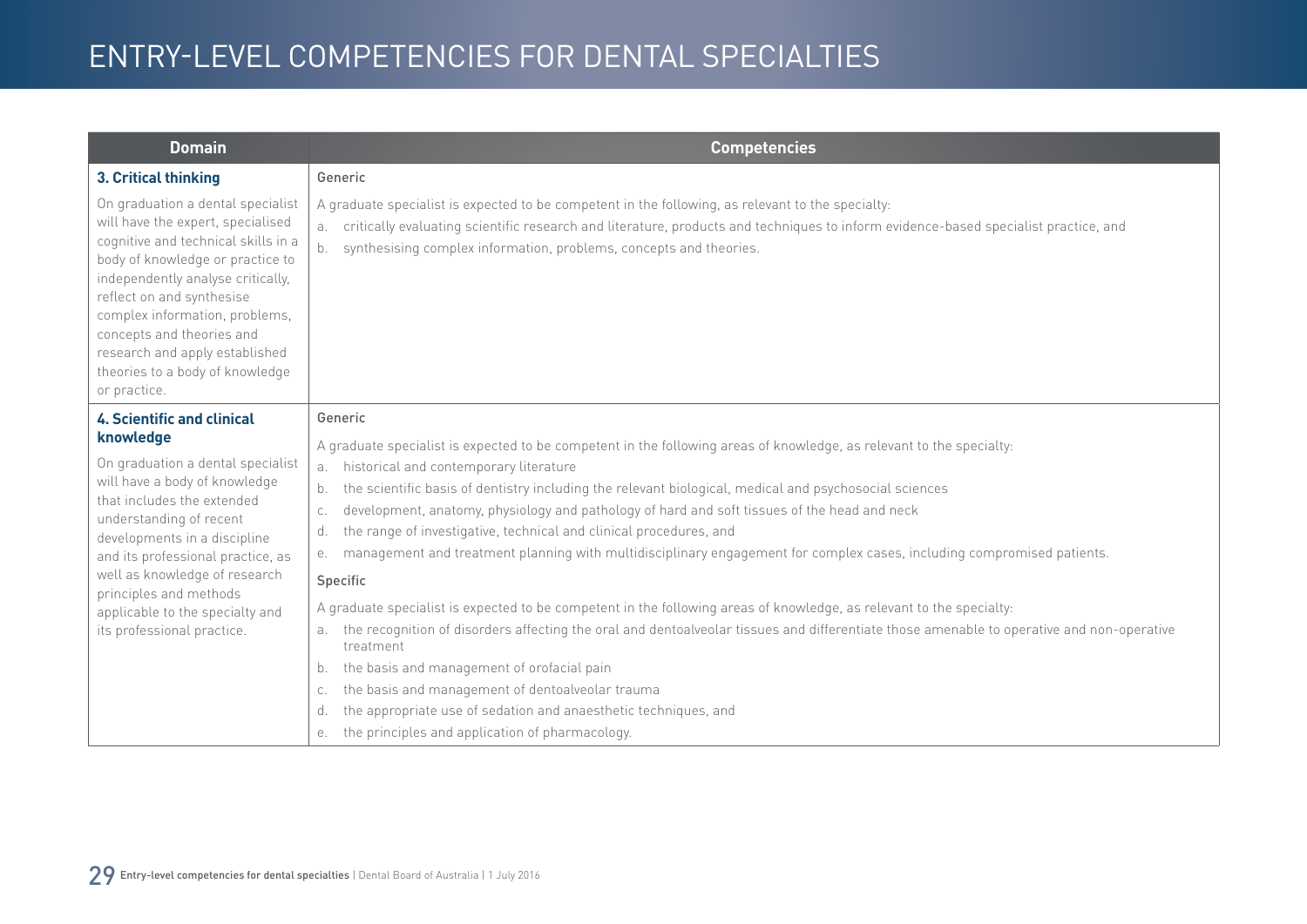| <b>Domain</b>                                                                                                                                                                                                                                                                                                                                               | <b>Competencies</b>                                                                                                                                                                                                                                                                                                                                                                                                                                                                                                                                                                                                                                                                                                                                                                                                                                                                                                                                   |
|-------------------------------------------------------------------------------------------------------------------------------------------------------------------------------------------------------------------------------------------------------------------------------------------------------------------------------------------------------------|-------------------------------------------------------------------------------------------------------------------------------------------------------------------------------------------------------------------------------------------------------------------------------------------------------------------------------------------------------------------------------------------------------------------------------------------------------------------------------------------------------------------------------------------------------------------------------------------------------------------------------------------------------------------------------------------------------------------------------------------------------------------------------------------------------------------------------------------------------------------------------------------------------------------------------------------------------|
| 5. Patient care                                                                                                                                                                                                                                                                                                                                             | Generic                                                                                                                                                                                                                                                                                                                                                                                                                                                                                                                                                                                                                                                                                                                                                                                                                                                                                                                                               |
| On graduation a dental specialist<br>will, with a high level of personal<br>autonomy and accountability, be<br>able to apply highly specialised<br>knowledge and skills within<br>a discipline or professional<br>practice. This includes<br>clinical information gathering,<br>diagnosis and management<br>planning, clinical treatment and<br>evaluation. | A graduate specialist is expected to be competent in the following, as relevant to the specialty:<br>applying decision-making, clinical reasoning and judgement to develop a comprehensive diagnosis and treatment plan by interpreting and<br>correlating findings from the history, clinical examinations, imaging and other diagnostic tests<br>managing complex cases, including compromised patients with multidisciplinary management, and<br>managing complications.<br><b>Specific</b><br>A graduate specialist is expected to be competent in the following, as relevant to the specialty:<br>diagnosing and managing orofacial pain<br>а.<br>managing odontogenic and other oral infections<br>b.<br>managing pathology of the oral and dentoalveolar tissues<br>undertaking surgical procedures to the oral and dentoalveolar tissues, and<br>d.<br>managing oral and dentoalveolar trauma, including associated soft tissue injury.<br>е. |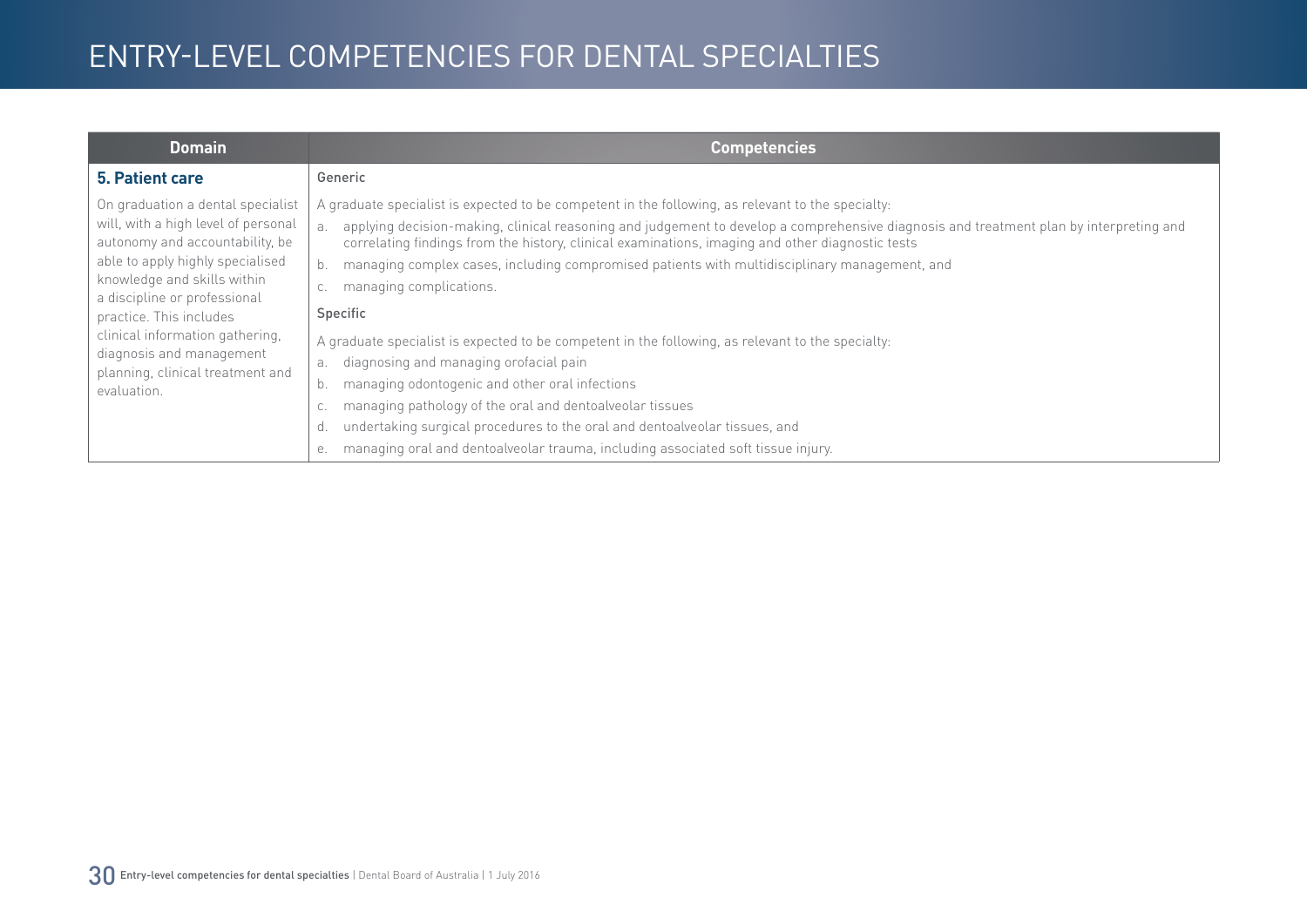## <span id="page-30-0"></span>**ORTHODONTICS**

#### **Definition**

#### **Australia**

Dental Board of Australia *List of approved specialties*17.

Orthodontics is defined as:

*The branch of dentistry that is concerned with the supervision, guidance and correction of the growing and mature dentofacial structures; it includes the diagnosis, prevention, interception and treatment of all forms of malocclusion of the teeth and associated alterations in their surrounding structures.*

#### **New Zealand**

The *Health Practitioners Competence Assurance Act* (the Act) describes a scope of practice as the health service that a practitioner registered in that scope of practice is permitted to perform, subject to any conditions for the time being imposed by the responsible authority.

The Council publishes a scope of practice as a Notice in the New Zealand Gazette under section 11 of the Act.

The scope of practice for Orthodontics<sup>18</sup> is described as:

*Orthodontic specialists practise in the branch of dentistry that is concerned with the supervision, guidance and correction of the growing and mature dentofacial structures and includes the diagnoses, prevention, interception and treatment of all forms of malocclusion of the teeth and associated alterations in their surrounding structures.*

31 Entry-level competencies for dental specialties | Dental Board of Australia | 1 July 2016

*Specialist orthodontics is undertaken by a dental practitioner who possesses additional postgraduate qualifications, training, and experience recognised by the Council as appropriate for registration.*

<sup>17</sup> Published at [www.dentalboard.gov.au/Registration-Standards](http://www.dentalboard.gov.au/Registration-Standards.aspx) 18 Published at [www.dcnz.org.nz/i-practise-in-new-zealand/dentists-and-dental-specialists/scopes-of-practice](http://www.dcnz.org.nz/i-practise-in-new-zealand/dentists-and-dental-specialists/scopes-of-practice)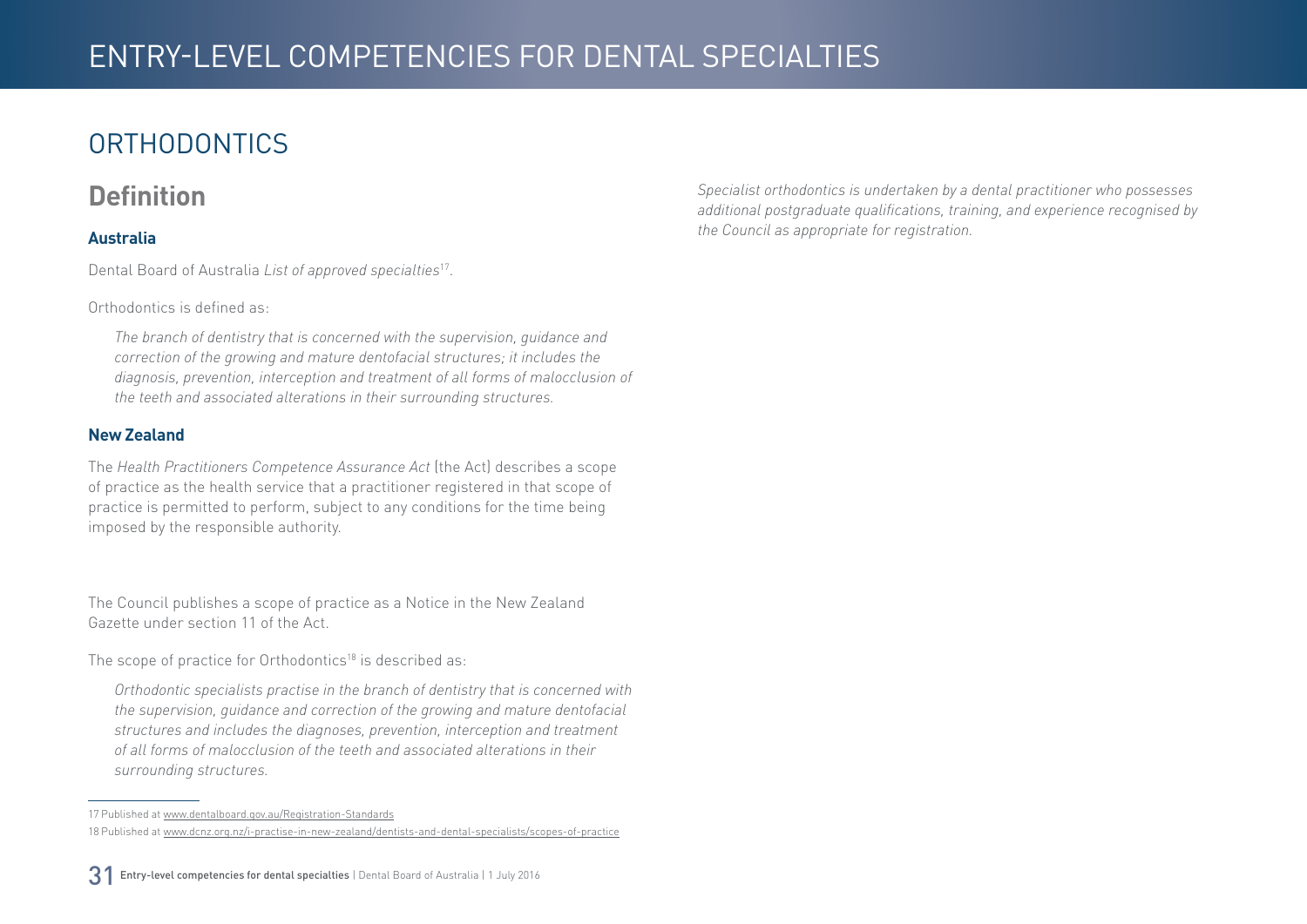| <b>Domain</b>                                                                                                                                                                                                                     | <b>Competencies</b>                                                                                                                                                                                                                                                                                                                                                                                                                                                                                                                                                                                                                                                                                                                                                                                                                                                                                                                                                                                                                                                                                                                                                                                                                                                                                |
|-----------------------------------------------------------------------------------------------------------------------------------------------------------------------------------------------------------------------------------|----------------------------------------------------------------------------------------------------------------------------------------------------------------------------------------------------------------------------------------------------------------------------------------------------------------------------------------------------------------------------------------------------------------------------------------------------------------------------------------------------------------------------------------------------------------------------------------------------------------------------------------------------------------------------------------------------------------------------------------------------------------------------------------------------------------------------------------------------------------------------------------------------------------------------------------------------------------------------------------------------------------------------------------------------------------------------------------------------------------------------------------------------------------------------------------------------------------------------------------------------------------------------------------------------|
| 1. Professionalism                                                                                                                                                                                                                | Generic                                                                                                                                                                                                                                                                                                                                                                                                                                                                                                                                                                                                                                                                                                                                                                                                                                                                                                                                                                                                                                                                                                                                                                                                                                                                                            |
| On graduation a dental specialist<br>will have the knowledge and<br>skills to demonstrate autonomy,<br>expert judgement, adaptability<br>and responsibility as a<br>practitioner and show leadership<br>in the dental profession. | A graduate specialist is expected to be competent in the following, as relevant to the specialty:<br>recognising the personal limitations and scope of the specialty and knowing when to refer or seek advice appropriately<br>b.<br>practising with personal and professional integrity, honesty and trustworthiness<br>providing patient-centred care, including selecting and prioritising treatment options that are compassionate and respectful of patients' best<br>interests, dignity and choices and which seek to improve community oral health<br>understanding and applying the moral, cultural, ethical principles and legal responsibilities involved in the provision of specialist dental care<br>d.<br>to individual patients, to communities and populations<br>displaying appropriate professional behaviour and communication towards all members of the dental team and referring health practitioner/s<br>е.<br>understanding and applying legislation including that related to record-keeping<br>demonstrating specialist professional growth and development through research and learning<br>q.<br>supporting the professional development and education for all members of the dental and/or health community, and<br>h.<br>demonstrating leadership in the profession. |
| 2. Communication and social<br>skills<br>On graduation a dental specialist<br>will be able to interpret and<br>transmit knowledge, skills and<br>ideas to dental and non-dental<br>audiences.                                     | Generic<br>A graduate specialist is expected to be competent in the following, as relevant to the specialty:<br>identifying and understanding a patient's, or their parent's, guardian's or carer's expectations, desires and attitudes when planning and<br>a <sub>z</sub><br>delivering specialist treatment<br>communicating effectively with patients, their families, relatives and carers in a manner that takes into account factors such as their age,<br>intellectual development, social and cultural background<br>use of technological and telecommunication aids in planning and delivering specialist treatment<br>C.<br>communicating effectively in all forms of health and legal reporting, and<br>d.<br>interpreting and communicating knowledge, skills and ideas.<br>е.                                                                                                                                                                                                                                                                                                                                                                                                                                                                                                        |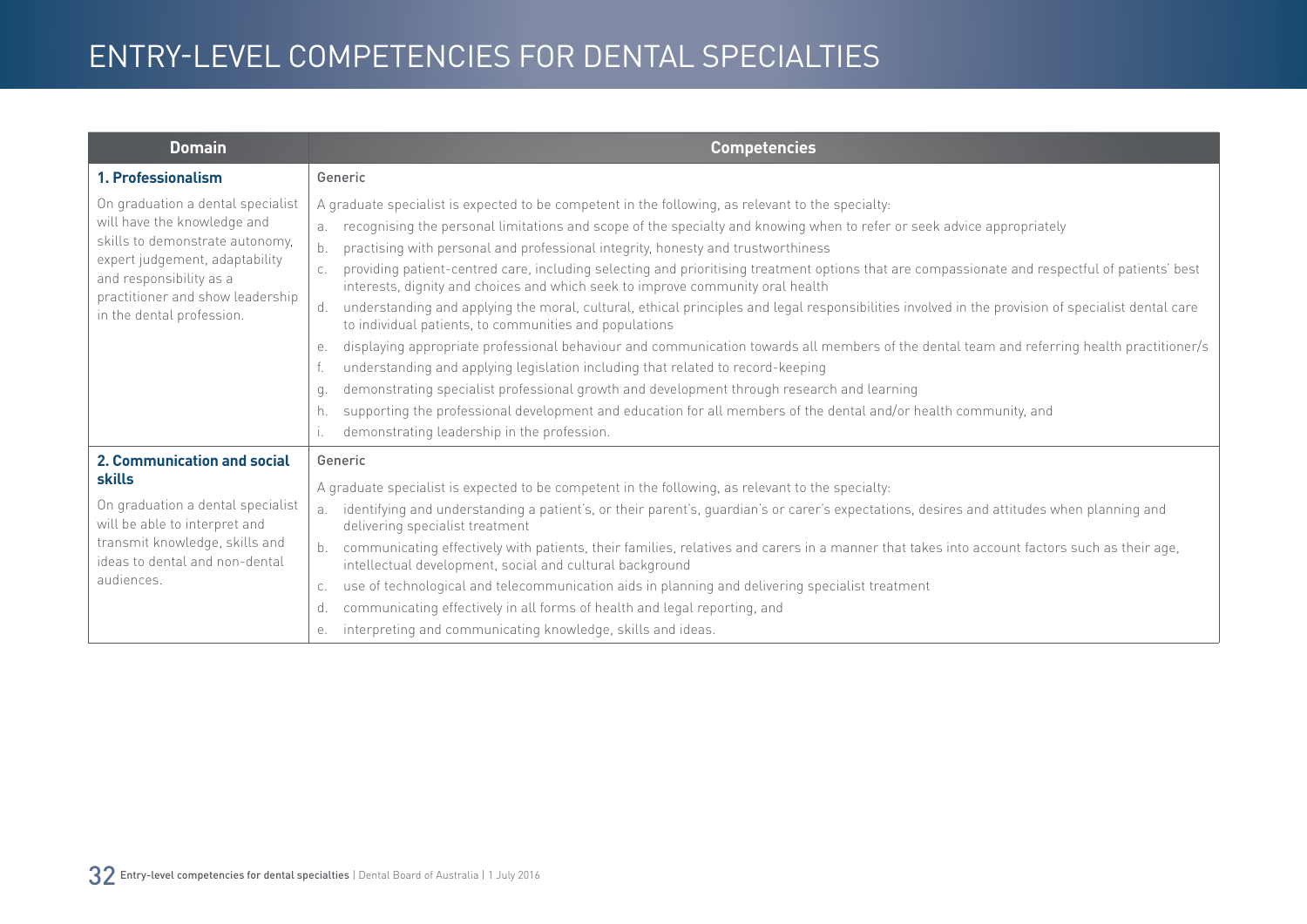| <b>Domain</b>                                                                                                                                                                                                                                                                                                                                                           | <b>Competencies</b>                                                                                                                                                                                                                                                                                                                                                                                                                                                                                                                                                                                                                                                                                                                                                                                                                                                                                                                                                                                                                                                                                                                                                                                                                                                                                                                        |
|-------------------------------------------------------------------------------------------------------------------------------------------------------------------------------------------------------------------------------------------------------------------------------------------------------------------------------------------------------------------------|--------------------------------------------------------------------------------------------------------------------------------------------------------------------------------------------------------------------------------------------------------------------------------------------------------------------------------------------------------------------------------------------------------------------------------------------------------------------------------------------------------------------------------------------------------------------------------------------------------------------------------------------------------------------------------------------------------------------------------------------------------------------------------------------------------------------------------------------------------------------------------------------------------------------------------------------------------------------------------------------------------------------------------------------------------------------------------------------------------------------------------------------------------------------------------------------------------------------------------------------------------------------------------------------------------------------------------------------|
| 3. Critical thinking                                                                                                                                                                                                                                                                                                                                                    | Generic                                                                                                                                                                                                                                                                                                                                                                                                                                                                                                                                                                                                                                                                                                                                                                                                                                                                                                                                                                                                                                                                                                                                                                                                                                                                                                                                    |
| On graduation a dental specialist<br>will have the expert, specialised<br>cognitive and technical skills in a<br>body of knowledge or practice to<br>independently analyse critically,<br>reflect on and synthesise<br>complex information, problems,<br>concepts and theories and<br>research and apply established<br>theories to a body of knowledge<br>or practice. | A graduate specialist is expected to be competent in the following, as relevant to the specialty:<br>a. critically evaluating scientific research and literature, products and techniques to inform evidence-based specialist practice, and<br>synthesising complex information, problems, concepts and theories.<br>b.                                                                                                                                                                                                                                                                                                                                                                                                                                                                                                                                                                                                                                                                                                                                                                                                                                                                                                                                                                                                                    |
| <b>4. Scientific and clinical</b>                                                                                                                                                                                                                                                                                                                                       | Generic                                                                                                                                                                                                                                                                                                                                                                                                                                                                                                                                                                                                                                                                                                                                                                                                                                                                                                                                                                                                                                                                                                                                                                                                                                                                                                                                    |
| knowledge<br>On graduation a dental specialist<br>will have a body of knowledge<br>that includes the extended<br>understanding of recent<br>developments in a discipline<br>and its professional practice, as<br>well as knowledge of research<br>principles and methods<br>applicable to the specialty and<br>its professional practice.                               | A graduate specialist is expected to be competent in the following areas of knowledge, as relevant to the specialty:<br>a. historical and contemporary literature<br>the scientific basis of dentistry including the relevant biological, medical and psychosocial sciences<br>b.<br>development, anatomy, physiology and pathology of hard and soft tissues of the head and neck<br>C.<br>the range of investigative, technical and clinical procedures, and<br>d.<br>management and treatment planning with multidisciplinary engagement for complex cases, including compromised patients.<br>е.<br>Specific<br>A graduate specialist is expected to be competent in the following areas of knowledge, as relevant to the specialty:<br>the principles of biomechanics and materials science<br>a.<br>the principles of speech pathology<br>b.<br>growth and development and the effects on orthodontic treatment<br>C.<br>application of clinical and radiographical techniques to assess growth and the effects of orthodontic treatment<br>d.<br>management of development and dentofacial disorders, including orthognathic surgical procedures<br>е.<br>biomechanical and physiological principles in the fabrication and placement of fixed and removable appliances, and<br>the principles and application of pharmacology<br>q. |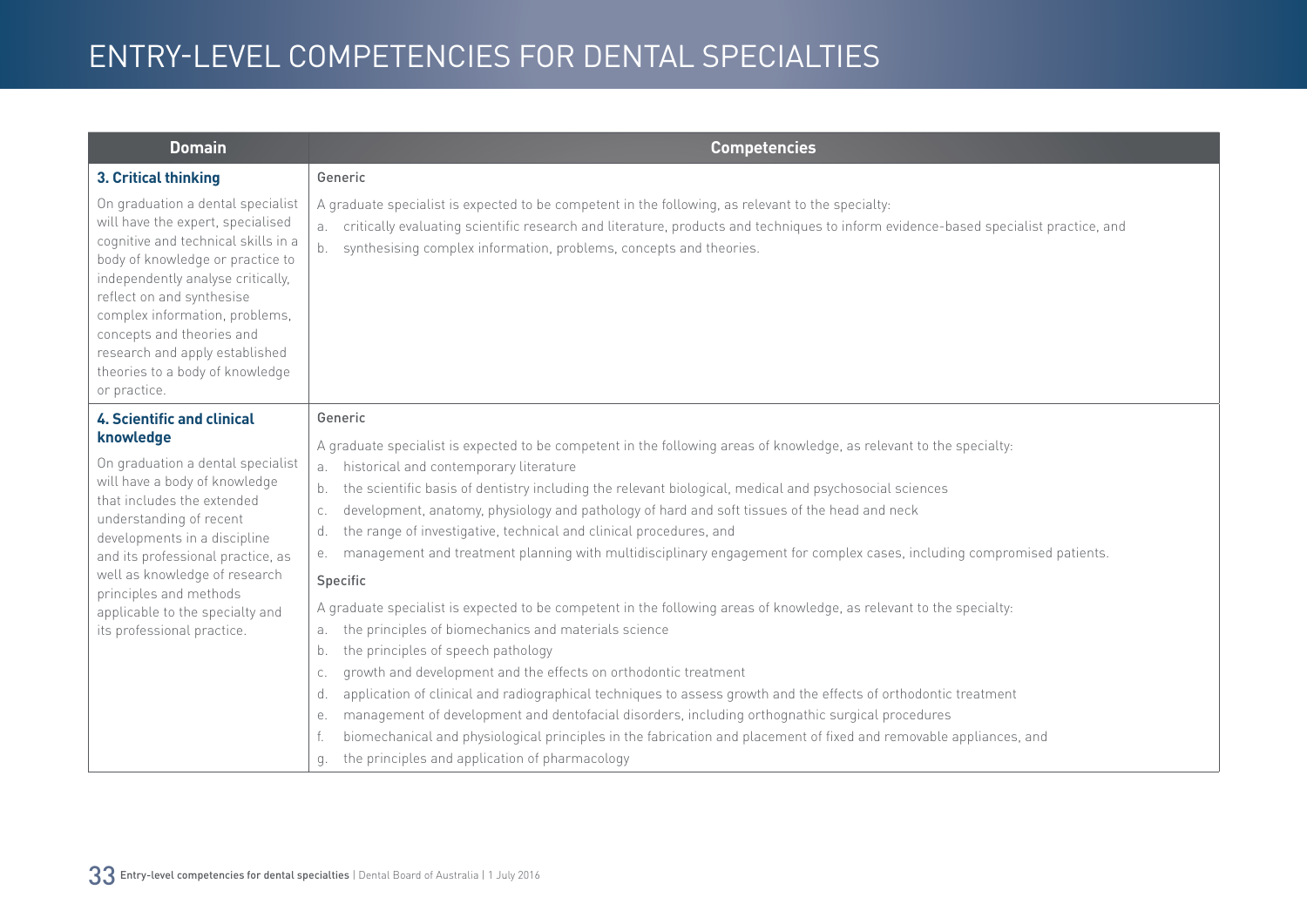| <b>Domain</b>                                                                                                                                                                                                                                                                                                                                               | <b>Competencies</b>                                                                                                                                                                                                                                                                                                                                                                                                                                                                                                                                                                                                                                                                                                                                                                                                                                                                                                                                                                                                                            |
|-------------------------------------------------------------------------------------------------------------------------------------------------------------------------------------------------------------------------------------------------------------------------------------------------------------------------------------------------------------|------------------------------------------------------------------------------------------------------------------------------------------------------------------------------------------------------------------------------------------------------------------------------------------------------------------------------------------------------------------------------------------------------------------------------------------------------------------------------------------------------------------------------------------------------------------------------------------------------------------------------------------------------------------------------------------------------------------------------------------------------------------------------------------------------------------------------------------------------------------------------------------------------------------------------------------------------------------------------------------------------------------------------------------------|
| 5. Patient care                                                                                                                                                                                                                                                                                                                                             | Generic                                                                                                                                                                                                                                                                                                                                                                                                                                                                                                                                                                                                                                                                                                                                                                                                                                                                                                                                                                                                                                        |
| On graduation a dental specialist<br>will, with a high level of personal<br>autonomy and accountability, be<br>able to apply highly specialised<br>knowledge and skills within<br>a discipline or professional<br>practice. This includes<br>clinical information gathering,<br>diagnosis and management<br>planning, clinical treatment and<br>evaluation. | A graduate specialist is expected to be competent in the following, as relevant to the specialty:<br>applying decision-making, clinical reasoning and judgement to develop a comprehensive diagnosis and treatment plan by interpreting and<br>a.<br>correlating findings from the history, clinical examinations, imaging and other diagnostic tests<br>managing complex cases, including compromised patients with multidisciplinary management, and<br>b.<br>managing complications.<br>C.<br>Specific<br>A graduate specialist is expected to be competent in the following, as relevant to the specialty.<br>managing developmental and dentofacial anomalies including skeletal and/or dental discrepancies<br>a.<br>managing functional occlusal and temporomandibular disorders, and<br>b.<br>evaluating and recognising the dental and skeletal effects of orthodontic treatment in the individual patient and modification to treatment<br>С.<br>strategies when appropriate. This should include the retention period of treatment. |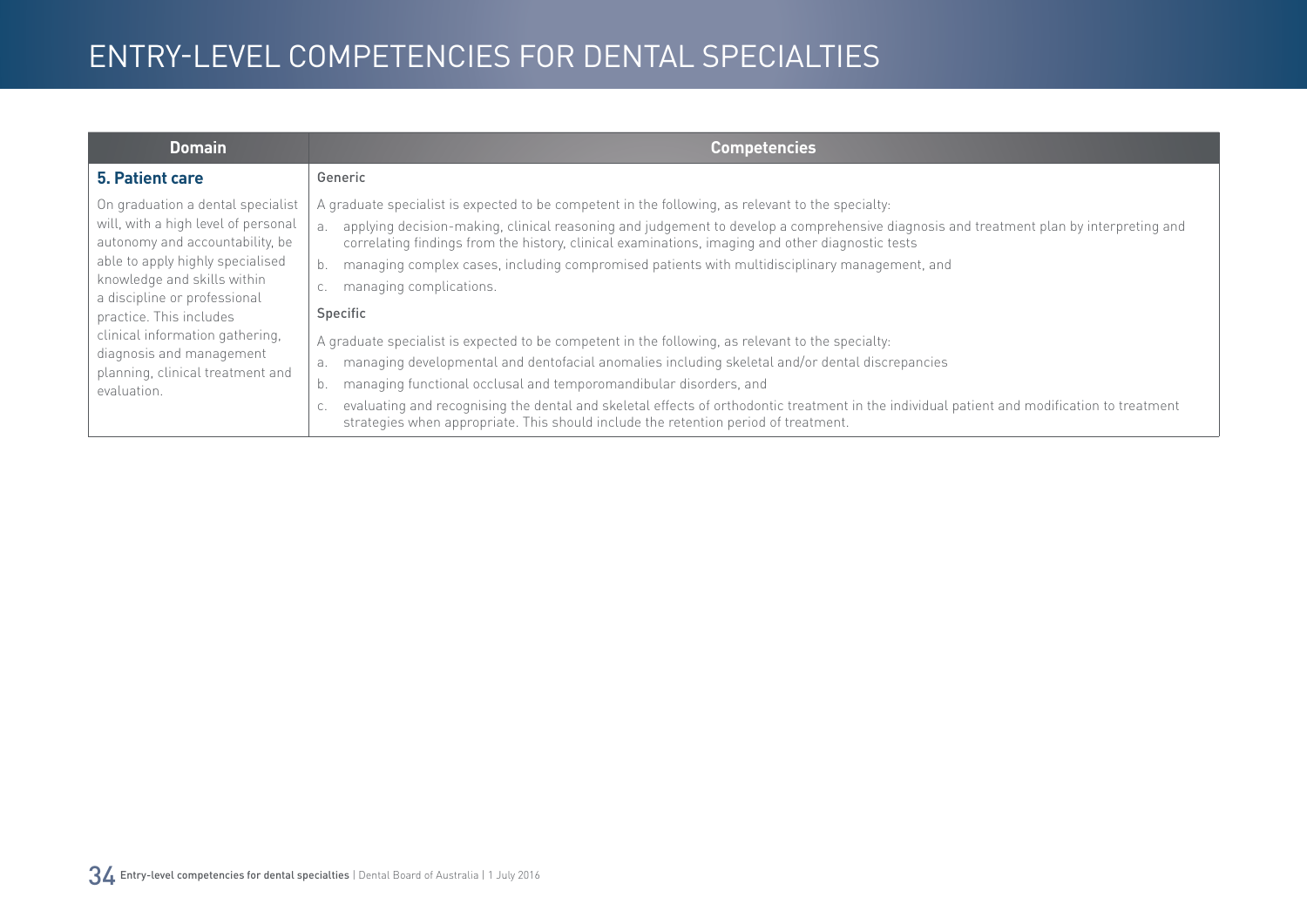### <span id="page-34-0"></span>PAEDIATRIC DENTISTRY

#### **Definition**

#### **Australia**

Dental Board of Australia *List of approved specialties*19.

Paediatric Dentistry is defined as:

*The branch of dentistry that is concerned with preventive and therapeutic oral health care for children from birth through to adolescence and those with special needs.*

#### **New Zealand**

The *Health Practitioners Competence Assurance Act* (the Act) describes a scope of practice as the health service that a practitioner registered in that scope of practice is permitted to perform, subject to any conditions for the time being imposed by the responsible authority.

The Council publishes a scope of practice as a Notice in the New Zealand Gazette under section 11 of the Act.

The scope of practice for Paediatric Dentistry<sup>20</sup> is described as:

*Paediatric dentistry specialists practise in the branch of dentistry that is concerned with oral health care for children from birth through to adolescence. It includes management of orofacial problems related to medical, behavioural, physical or developmental disabilities. It may include management of adults with special needs.*

35 Entry-level competencies for dental specialties | Dental Board of Australia | 1 July 2016

*Specialist paediatric dentistry is undertaken by a dental practitioner who possesses additional postgraduate qualifications, training and experience recognised by the Council as appropriate for registration.*

<sup>19</sup> Published at [www.dentalboard.gov.au/Registration-Standards](http://www.dentalboard.gov.au/Registration-Standards.aspx) 20 Published at [www.dcnz.org.nz/i-practise-in-new-zealand/dentists-and-dental-specialists/scopes-of-practice](http://www.dcnz.org.nz/i-practise-in-new-zealand/dentists-and-dental-specialists/scopes-of-practice)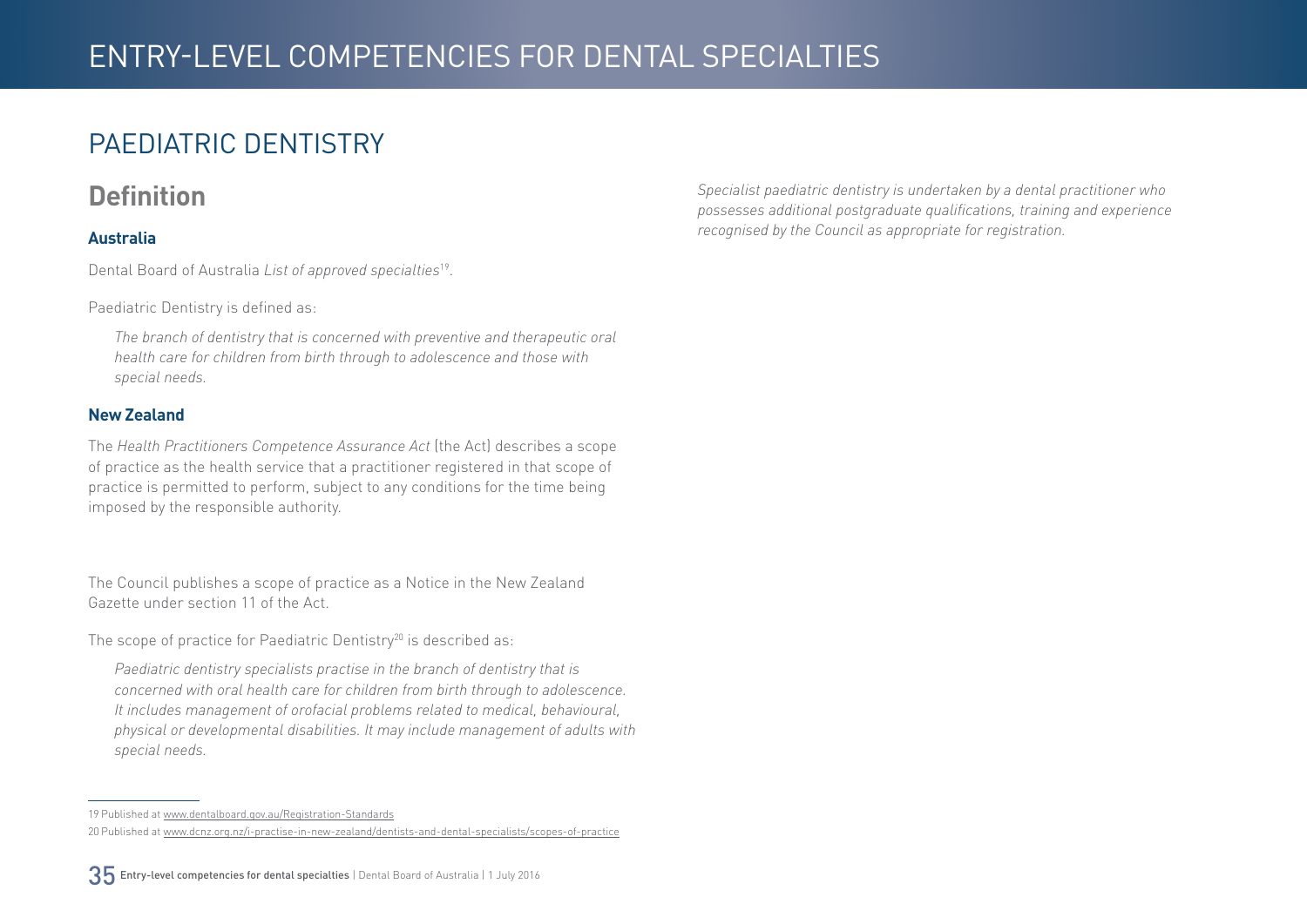| <b>Domain</b>                                                                                                                                                                                                                     | <b>Competencies</b>                                                                                                                                                                                                                                                                                                                                                                                                                                                                                                                                                                                                                                                                                                                                                                                                                                                                                                                                                                                                                                                                                                                                                                                                                                                                                |
|-----------------------------------------------------------------------------------------------------------------------------------------------------------------------------------------------------------------------------------|----------------------------------------------------------------------------------------------------------------------------------------------------------------------------------------------------------------------------------------------------------------------------------------------------------------------------------------------------------------------------------------------------------------------------------------------------------------------------------------------------------------------------------------------------------------------------------------------------------------------------------------------------------------------------------------------------------------------------------------------------------------------------------------------------------------------------------------------------------------------------------------------------------------------------------------------------------------------------------------------------------------------------------------------------------------------------------------------------------------------------------------------------------------------------------------------------------------------------------------------------------------------------------------------------|
| 1. Professionalism                                                                                                                                                                                                                | Generic                                                                                                                                                                                                                                                                                                                                                                                                                                                                                                                                                                                                                                                                                                                                                                                                                                                                                                                                                                                                                                                                                                                                                                                                                                                                                            |
| On graduation a dental specialist<br>will have the knowledge and<br>skills to demonstrate autonomy,<br>expert judgement, adaptability<br>and responsibility as a<br>practitioner and show leadership<br>in the dental profession. | A graduate specialist is expected to be competent in the following, as relevant to the specialty:<br>recognising the personal limitations and scope of the specialty and knowing when to refer or seek advice appropriately<br>b.<br>practising with personal and professional integrity, honesty and trustworthiness<br>providing patient-centred care, including selecting and prioritising treatment options that are compassionate and respectful of patients' best<br>interests, dignity and choices and which seek to improve community oral health<br>understanding and applying the moral, cultural, ethical principles and legal responsibilities involved in the provision of specialist dental care<br>d.<br>to individual patients, to communities and populations<br>displaying appropriate professional behaviour and communication towards all members of the dental team and referring health practitioner/s<br>е.<br>understanding and applying legislation including that related to record-keeping<br>demonstrating specialist professional growth and development through research and learning<br>q.<br>supporting the professional development and education for all members of the dental and/or health community, and<br>h.<br>demonstrating leadership in the profession. |
| 2. Communication and social<br>skills<br>On graduation a dental specialist<br>will be able to interpret and<br>transmit knowledge, skills and<br>ideas to dental and non-dental<br>audiences.                                     | Generic<br>A graduate specialist is expected to be competent in the following, as relevant to the specialty:<br>identifying and understanding a patient's, or their parent's, guardian's or carer's expectations, desires and attitudes when planning and<br>a <sub>z</sub><br>delivering specialist treatment<br>communicating effectively with patients, their families, relatives and carers in a manner that takes into account factors such as their age,<br>intellectual development, social and cultural background<br>use of technological and telecommunication aids in planning and delivering specialist treatment<br>C.<br>communicating effectively in all forms of health and legal reporting, and<br>d.<br>interpreting and communicating knowledge, skills and ideas.<br>е.                                                                                                                                                                                                                                                                                                                                                                                                                                                                                                        |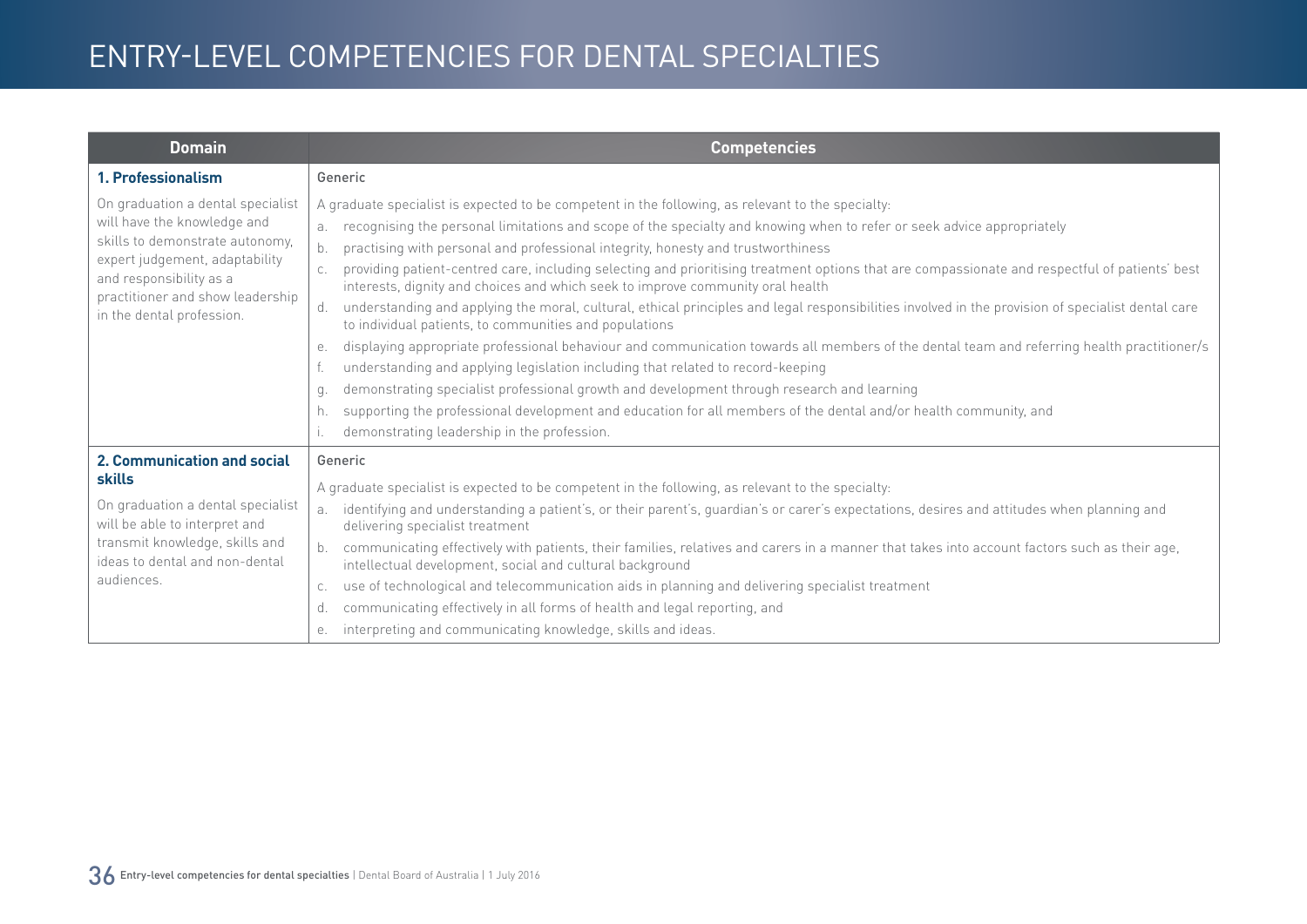| <b>Domain</b>                                                                                                                                                                                                                                                                                                                                                           | <b>Competencies</b>                                                                                                                                                                                                                                                                                                        |
|-------------------------------------------------------------------------------------------------------------------------------------------------------------------------------------------------------------------------------------------------------------------------------------------------------------------------------------------------------------------------|----------------------------------------------------------------------------------------------------------------------------------------------------------------------------------------------------------------------------------------------------------------------------------------------------------------------------|
| 3. Critical thinking                                                                                                                                                                                                                                                                                                                                                    | Generic                                                                                                                                                                                                                                                                                                                    |
| On graduation a dental specialist<br>will have the expert, specialised<br>cognitive and technical skills in a<br>body of knowledge or practice to<br>independently analyse critically,<br>reflect on and synthesise<br>complex information, problems,<br>concepts and theories and<br>research and apply established<br>theories to a body of knowledge<br>or practice. | A graduate specialist is expected to be competent in the following, as relevant to the specialty:<br>critically evaluating scientific research and literature, products and techniques to inform evidence-based specialist practice, and<br>а.<br>synthesising complex information, problems, concepts and theories.<br>b. |
| <b>4. Scientific and clinical</b>                                                                                                                                                                                                                                                                                                                                       | Generic                                                                                                                                                                                                                                                                                                                    |
| knowledge                                                                                                                                                                                                                                                                                                                                                               | A graduate specialist is expected to be competent in the following areas of knowledge, as relevant to the specialty:                                                                                                                                                                                                       |
| On graduation a dental specialist<br>will have a body of knowledge                                                                                                                                                                                                                                                                                                      | historical and contemporary literature<br>a.                                                                                                                                                                                                                                                                               |
| that includes the extended                                                                                                                                                                                                                                                                                                                                              | the scientific basis of dentistry including the relevant biological, medical and psychosocial sciences<br>b.<br>development, anatomy, physiology and pathology of hard and soft tissues of the head and neck<br>C.                                                                                                         |
| understanding of recent                                                                                                                                                                                                                                                                                                                                                 | the range of investigative, technical and clinical procedures, and<br>d.                                                                                                                                                                                                                                                   |
| developments in a discipline<br>and its professional practice, as<br>well as knowledge of research<br>principles and methods<br>applicable to the specialty and<br>its professional practice.                                                                                                                                                                           | management and treatment planning with multidisciplinary engagement for complex cases, including compromised patients.<br>е.                                                                                                                                                                                               |
|                                                                                                                                                                                                                                                                                                                                                                         | Specific                                                                                                                                                                                                                                                                                                                   |
|                                                                                                                                                                                                                                                                                                                                                                         | A graduate specialist is expected to be competent in the following areas of knowledge, as relevant to the specialty:                                                                                                                                                                                                       |
|                                                                                                                                                                                                                                                                                                                                                                         | quardianship, fostering and medical power of attorney<br>a.                                                                                                                                                                                                                                                                |
|                                                                                                                                                                                                                                                                                                                                                                         | aetiology and management of oral diseases and conditions both inherited and acquired<br>b.                                                                                                                                                                                                                                 |
|                                                                                                                                                                                                                                                                                                                                                                         | assessment and management of orofacial pain<br>C.                                                                                                                                                                                                                                                                          |
|                                                                                                                                                                                                                                                                                                                                                                         | application of psychological development and behavioural management techniques<br>d.                                                                                                                                                                                                                                       |
|                                                                                                                                                                                                                                                                                                                                                                         | the principles and application of pharmacology, and<br>е.                                                                                                                                                                                                                                                                  |
|                                                                                                                                                                                                                                                                                                                                                                         | the appropriate use of sedation and anaesthetic techniques.                                                                                                                                                                                                                                                                |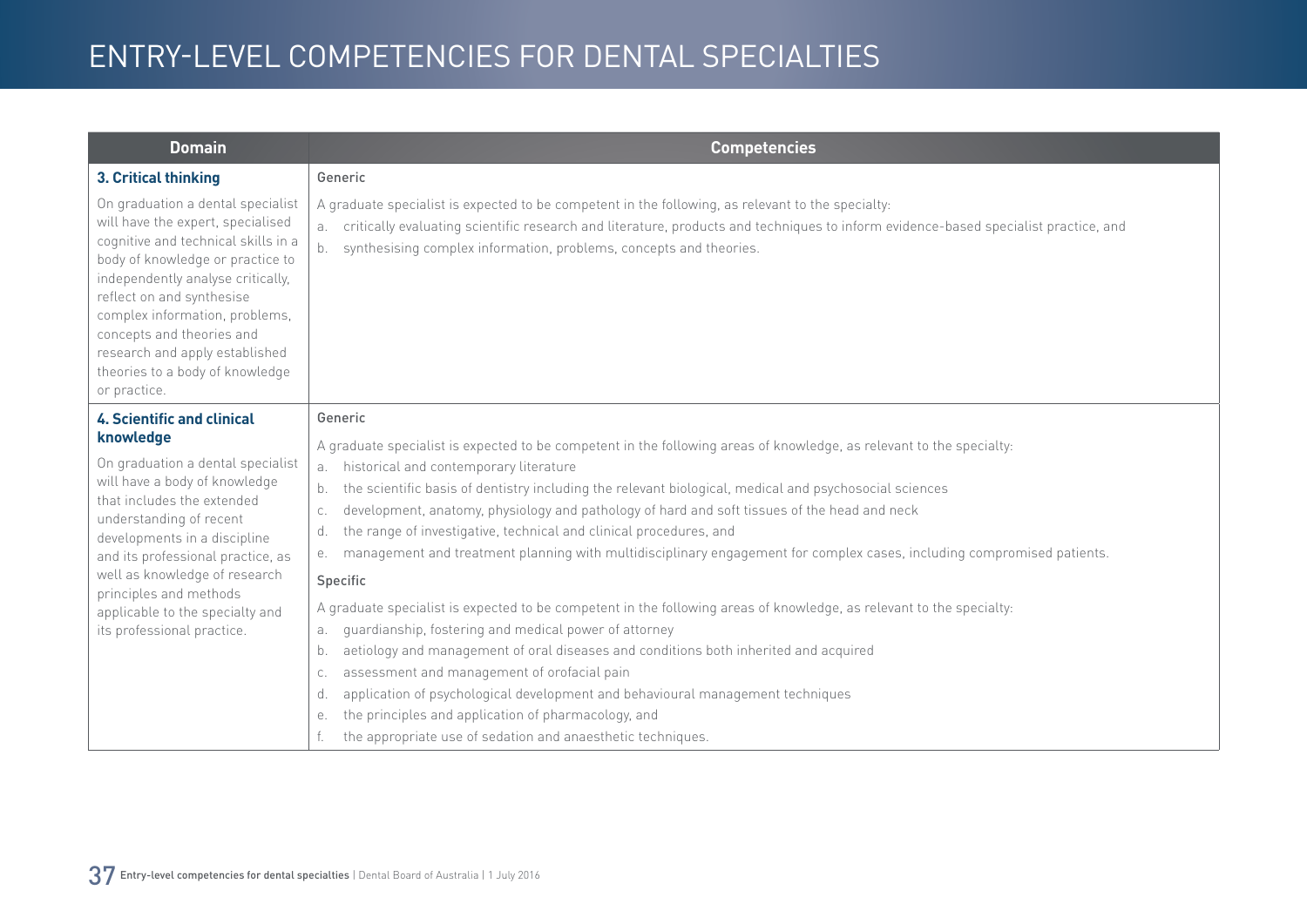| <b>Domain</b>                                                                                                                                                                                                                                                                                                                                               | <b>Competencies</b>                                                                                                                                                                                                                                                                                                                                                                                                                                                                                                                                                                                                                                                                                                                                                                                                                                                                                                                                                                                                                              |
|-------------------------------------------------------------------------------------------------------------------------------------------------------------------------------------------------------------------------------------------------------------------------------------------------------------------------------------------------------------|--------------------------------------------------------------------------------------------------------------------------------------------------------------------------------------------------------------------------------------------------------------------------------------------------------------------------------------------------------------------------------------------------------------------------------------------------------------------------------------------------------------------------------------------------------------------------------------------------------------------------------------------------------------------------------------------------------------------------------------------------------------------------------------------------------------------------------------------------------------------------------------------------------------------------------------------------------------------------------------------------------------------------------------------------|
| <b>5. Patient care</b>                                                                                                                                                                                                                                                                                                                                      | Generic                                                                                                                                                                                                                                                                                                                                                                                                                                                                                                                                                                                                                                                                                                                                                                                                                                                                                                                                                                                                                                          |
| On graduation a dental specialist<br>will, with a high level of personal<br>autonomy and accountability, be<br>able to apply highly specialised<br>knowledge and skills within<br>a discipline or professional<br>practice. This includes<br>clinical information gathering,<br>diagnosis and management<br>planning, clinical treatment and<br>evaluation. | A graduate specialist is expected to be competent in the following, as relevant to the specialty:<br>applying decision-making, clinical reasoning and judgement to develop a comprehensive diagnosis and treatment plan by interpreting and<br>$\overline{a}$ .<br>correlating findings from the history, clinical examinations, imaging and other diagnostic tests<br>managing complex cases, including compromised patients with multidisciplinary management, and<br>managing complications.<br>Specific<br>A graduate specialist is expected to be competent in the following, as relevant to the specialty:<br>providing oral health care to paediatric patients<br>a.<br>applying psychological and behaviour modification techniques<br>b.<br>identifying the need for sedation and/or general anaesthesia<br>assessing and managing orofacial pain<br>advising other practitioners who are providing oral health care to the paediatric patients, and<br>е.<br>advocating for provision of oral health services for paediatric patients. |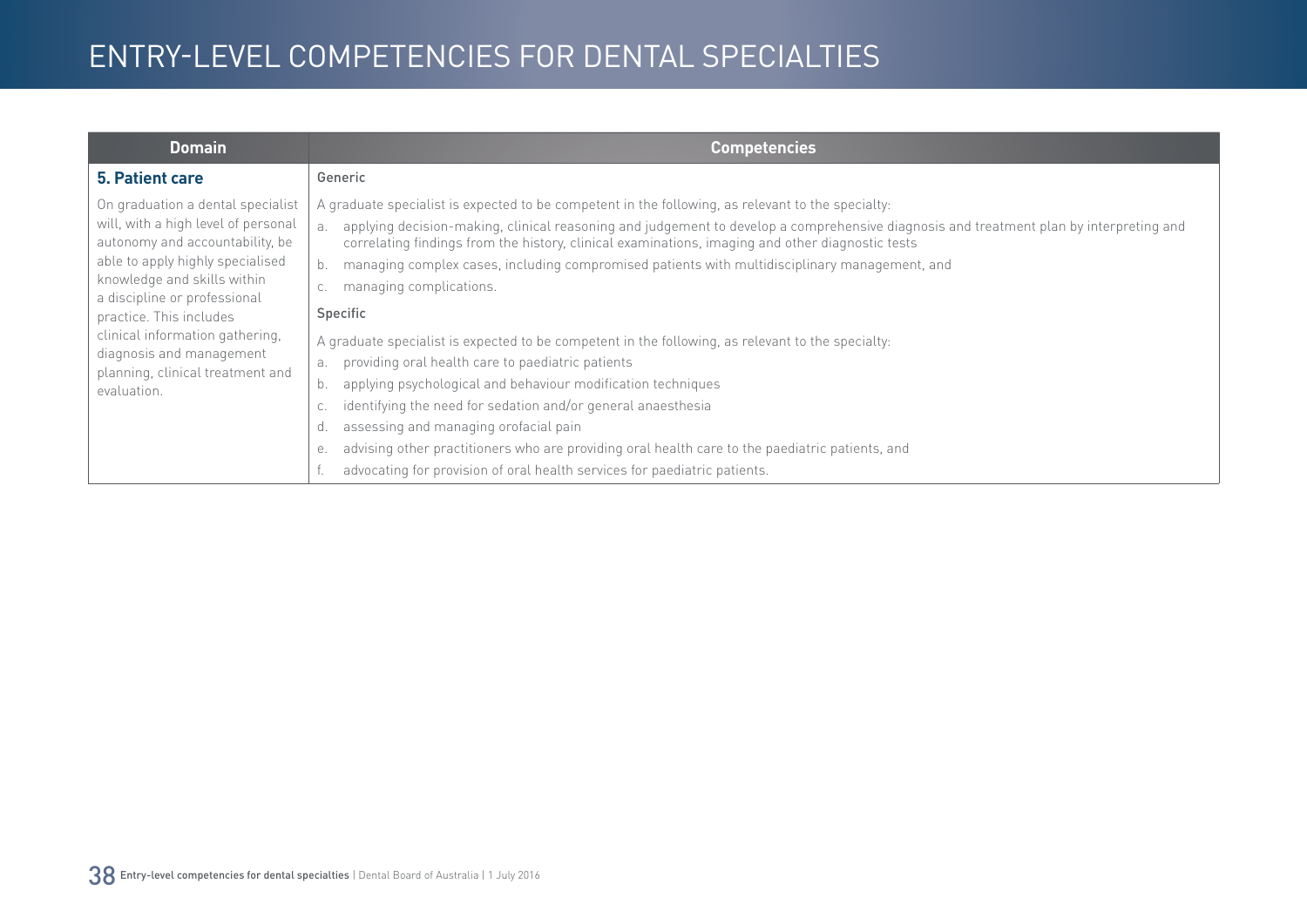## <span id="page-38-0"></span>**PERIODONTICS**

#### **Definition**

#### **Australia**

Dental Board of Australia *List of approved specialties*21.

Periodontics is defined as:

*The branch of dentistry that is concerned with the prevention, diagnosis and treatment of diseases or abnormalities of the supporting tissues of the teeth and their substitutes.*

#### **New Zealand**

The *Health Practitioners Competence Assurance Act* (the Act) describes a scope of practice as the health service that a practitioner registered in that scope of practice is permitted to perform, subject to any conditions for the time being imposed by the responsible authority.

The Council publishes a scope of practice as a Notice in the New Zealand Gazette under section 11 of the Act.

The scope of practice for Periodontics<sup>22</sup> is described as:

*Periodontic specialists practise in the branch of dentistry that is concerned with the prevention, diagnosis and treatment of diseases or abnormalities of the supporting tissues of the teeth or their substitutes.*

*Specialist periodontics is undertaken by a dental practitioner who possesses additional postgraduate qualifications, training and experience recognised by the Council as appropriate for registration.*

<sup>21</sup> Published at [www.dentalboard.gov.au/Registration-Standards](http://www.dentalboard.gov.au/Registration-Standards.aspx)

<sup>22</sup> Published at [www.dcnz.org.nz/i-practise-in-new-zealand/dentists-and-dental-specialists/scopes-of-practice](http://www.dcnz.org.nz/i-practise-in-new-zealand/dentists-and-dental-specialists/scopes-of-practice)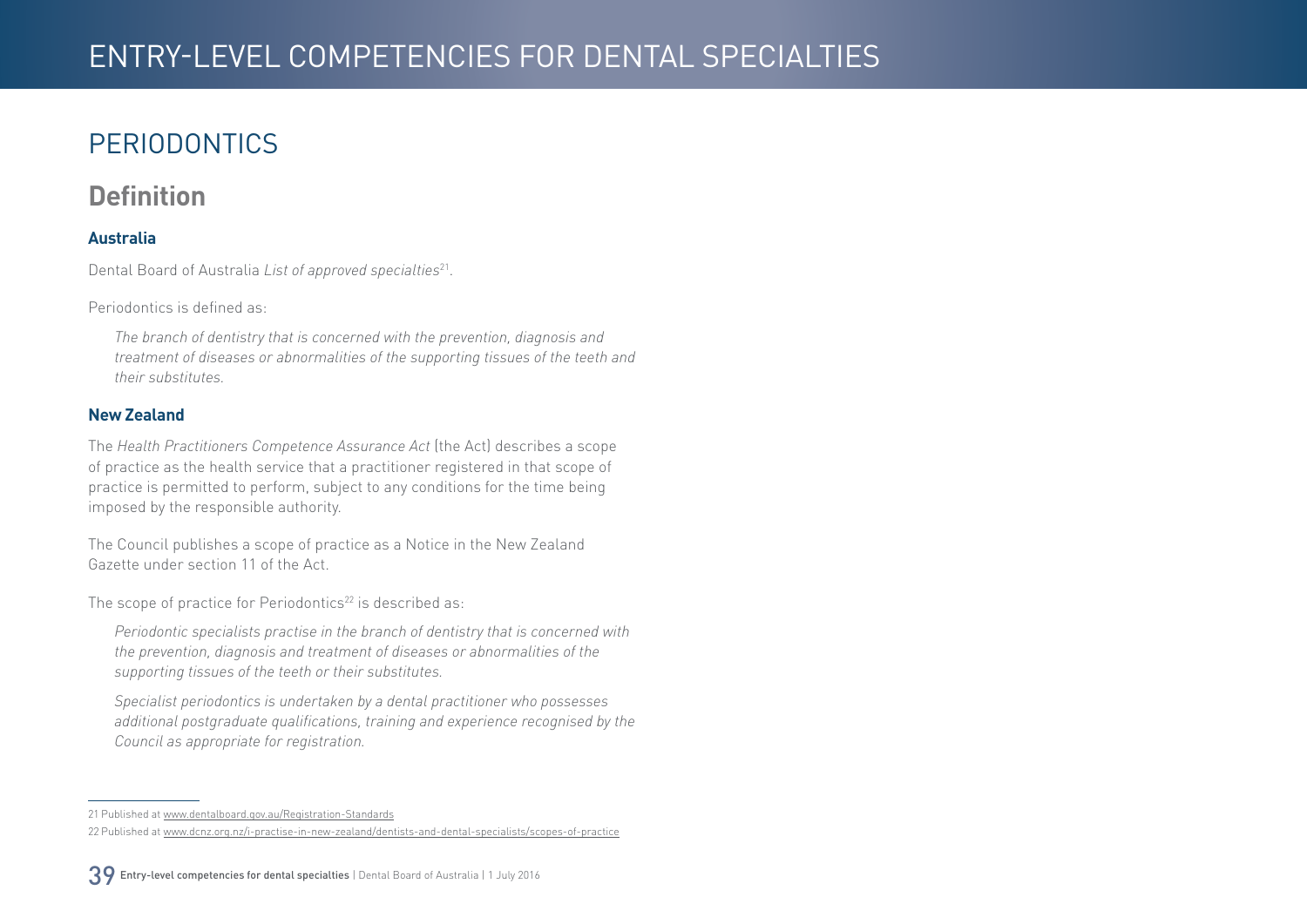| <b>Domain</b>                                                                                                                                                                                                                     | <b>Competencies</b>                                                                                                                                                                                                                                                                                                                                                                                                                                                                                                                                                                                                                                                                                                                                                                                                                                                                                                                                                                                                                                                                                                                                                                                                                                                                                |
|-----------------------------------------------------------------------------------------------------------------------------------------------------------------------------------------------------------------------------------|----------------------------------------------------------------------------------------------------------------------------------------------------------------------------------------------------------------------------------------------------------------------------------------------------------------------------------------------------------------------------------------------------------------------------------------------------------------------------------------------------------------------------------------------------------------------------------------------------------------------------------------------------------------------------------------------------------------------------------------------------------------------------------------------------------------------------------------------------------------------------------------------------------------------------------------------------------------------------------------------------------------------------------------------------------------------------------------------------------------------------------------------------------------------------------------------------------------------------------------------------------------------------------------------------|
| 1. Professionalism                                                                                                                                                                                                                | Generic                                                                                                                                                                                                                                                                                                                                                                                                                                                                                                                                                                                                                                                                                                                                                                                                                                                                                                                                                                                                                                                                                                                                                                                                                                                                                            |
| On graduation a dental specialist<br>will have the knowledge and<br>skills to demonstrate autonomy,<br>expert judgement, adaptability<br>and responsibility as a<br>practitioner and show leadership<br>in the dental profession. | A graduate specialist is expected to be competent in the following, as relevant to the specialty:<br>recognising the personal limitations and scope of the specialty and knowing when to refer or seek advice appropriately<br>b.<br>practising with personal and professional integrity, honesty and trustworthiness<br>providing patient-centred care, including selecting and prioritising treatment options that are compassionate and respectful of patients' best<br>interests, dignity and choices and which seek to improve community oral health<br>understanding and applying the moral, cultural, ethical principles and legal responsibilities involved in the provision of specialist dental care<br>d.<br>to individual patients, to communities and populations<br>displaying appropriate professional behaviour and communication towards all members of the dental team and referring health practitioner/s<br>е.<br>understanding and applying legislation including that related to record-keeping<br>demonstrating specialist professional growth and development through research and learning<br>q.<br>supporting the professional development and education for all members of the dental and/or health community, and<br>h.<br>demonstrating leadership in the profession. |
| 2. Communication and social<br>skills<br>On graduation a dental specialist<br>will be able to interpret and<br>transmit knowledge, skills and<br>ideas to dental and non-dental<br>audiences.                                     | Generic<br>A graduate specialist is expected to be competent in the following, as relevant to the specialty:<br>identifying and understanding a patient's, or their parent's, guardian's or carer's expectations, desires and attitudes when planning and<br>a <sub>z</sub><br>delivering specialist treatment<br>communicating effectively with patients, their families, relatives and carers in a manner that takes into account factors such as their age,<br>intellectual development, social and cultural background<br>use of technological and telecommunication aids in planning and delivering specialist treatment<br>C.<br>communicating effectively in all forms of health and legal reporting, and<br>d.<br>interpreting and communicating knowledge, skills and ideas.<br>е.                                                                                                                                                                                                                                                                                                                                                                                                                                                                                                        |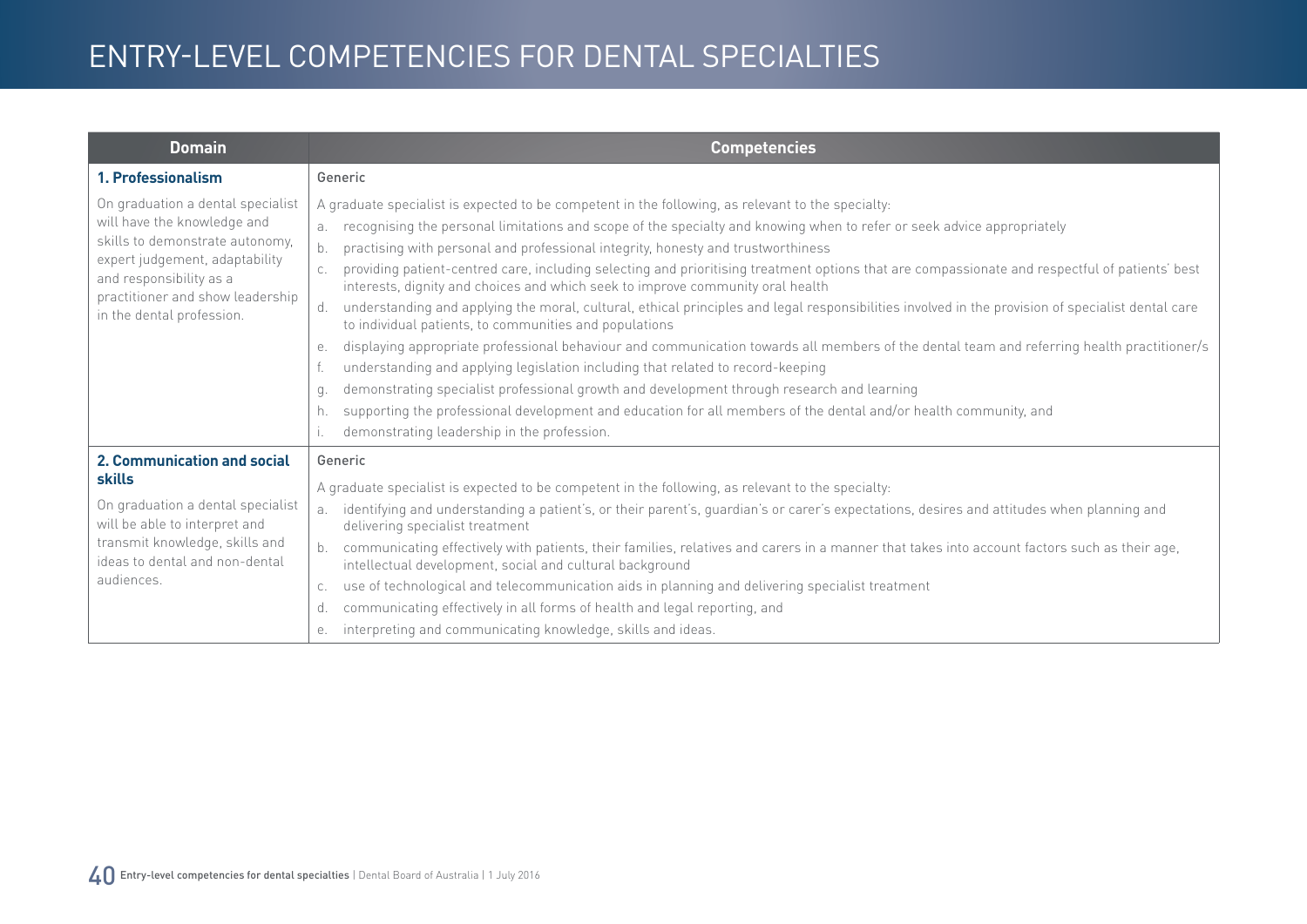| Domain                                                                                                                                                                                                                                                                                                                                                                  | <b>Competencies</b>                                                                                                                                                                                                                                                                                                           |
|-------------------------------------------------------------------------------------------------------------------------------------------------------------------------------------------------------------------------------------------------------------------------------------------------------------------------------------------------------------------------|-------------------------------------------------------------------------------------------------------------------------------------------------------------------------------------------------------------------------------------------------------------------------------------------------------------------------------|
| 3. Critical thinking                                                                                                                                                                                                                                                                                                                                                    | Generic                                                                                                                                                                                                                                                                                                                       |
| On graduation a dental specialist<br>will have the expert, specialised<br>cognitive and technical skills in a<br>body of knowledge or practice to<br>independently analyse critically,<br>reflect on and synthesise<br>complex information, problems,<br>concepts and theories and<br>research and apply established<br>theories to a body of knowledge<br>or practice. | A graduate specialist is expected to be competent in the following, as relevant to the specialty:<br>critically evaluating scientific research and literature, products and techniques to inform evidence-based specialist practice, and<br>a.<br>synthesising complex information, problems, concepts and theories.<br>$b$ . |
| <b>4. Scientific and clinical</b>                                                                                                                                                                                                                                                                                                                                       | Generic                                                                                                                                                                                                                                                                                                                       |
| knowledge<br>On graduation a dental specialist                                                                                                                                                                                                                                                                                                                          | A graduate specialist is expected to be competent in the following areas of knowledge, as relevant to the specialty:<br>historical and contemporary literature                                                                                                                                                                |
| will have a body of knowledge                                                                                                                                                                                                                                                                                                                                           | a.<br>the scientific basis of dentistry including the relevant biological, medical and psychosocial sciences<br>b.                                                                                                                                                                                                            |
| that includes the extended<br>understanding of recent<br>developments in a discipline                                                                                                                                                                                                                                                                                   | development, anatomy, physiology and pathology of hard and soft tissues of the head and neck<br>C.                                                                                                                                                                                                                            |
|                                                                                                                                                                                                                                                                                                                                                                         | the range of investigative, technical and clinical procedures, and<br>d.                                                                                                                                                                                                                                                      |
| and its professional practice, as                                                                                                                                                                                                                                                                                                                                       | management and treatment planning with multidisciplinary engagement for complex cases, including compromised patients.<br>е.                                                                                                                                                                                                  |
| well as knowledge of research<br>principles and methods                                                                                                                                                                                                                                                                                                                 | Specific                                                                                                                                                                                                                                                                                                                      |
| applicable to the specialty and                                                                                                                                                                                                                                                                                                                                         | A graduate specialist is expected to be competent in the following areas of knowledge, as relevant to the specialty:                                                                                                                                                                                                          |
| its professional practice.                                                                                                                                                                                                                                                                                                                                              | biology of wound healing in relation to periodontal and bone defect repair and regeneration<br>а.                                                                                                                                                                                                                             |
|                                                                                                                                                                                                                                                                                                                                                                         | pathogenesis, diagnosis and management of periodontal diseases and conditions<br>b.                                                                                                                                                                                                                                           |
|                                                                                                                                                                                                                                                                                                                                                                         | management of periodontal, mucogingival and implant surgery, and<br>C.                                                                                                                                                                                                                                                        |
|                                                                                                                                                                                                                                                                                                                                                                         | the principles and application of pharmacology.<br>d.                                                                                                                                                                                                                                                                         |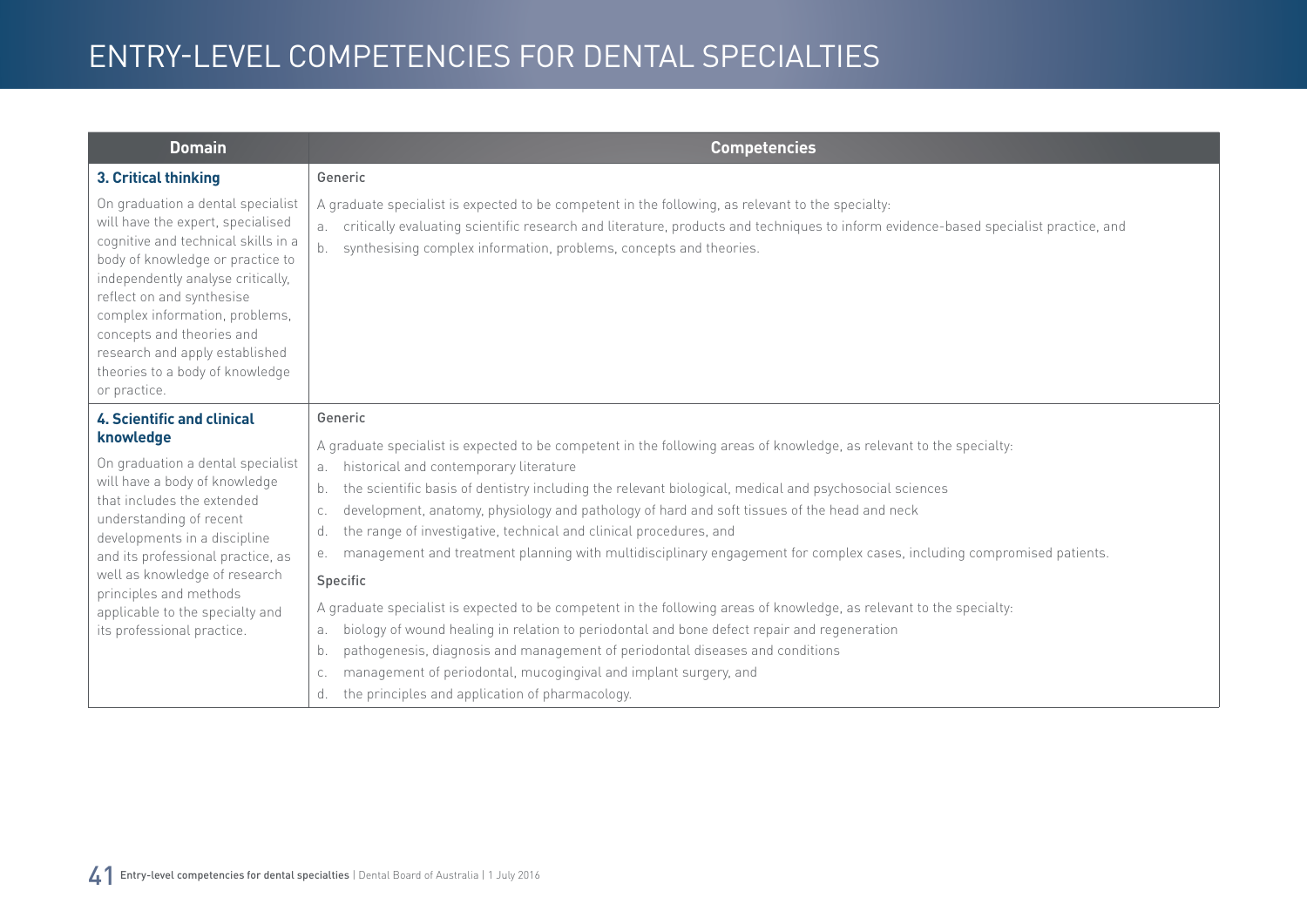| <b>Domain</b>                                                                                                                                                                                                                                                                                                                                               | <b>Competencies</b>                                                                                                                                                                                                                                                                                                                                                                                                                                                                                                                                                                                                                                                                                                                                           |
|-------------------------------------------------------------------------------------------------------------------------------------------------------------------------------------------------------------------------------------------------------------------------------------------------------------------------------------------------------------|---------------------------------------------------------------------------------------------------------------------------------------------------------------------------------------------------------------------------------------------------------------------------------------------------------------------------------------------------------------------------------------------------------------------------------------------------------------------------------------------------------------------------------------------------------------------------------------------------------------------------------------------------------------------------------------------------------------------------------------------------------------|
| 5. Patient care                                                                                                                                                                                                                                                                                                                                             | Generic                                                                                                                                                                                                                                                                                                                                                                                                                                                                                                                                                                                                                                                                                                                                                       |
| On graduation a dental specialist<br>will, with a high level of personal<br>autonomy and accountability, be<br>able to apply highly specialised<br>knowledge and skills within<br>a discipline or professional<br>practice. This includes<br>clinical information gathering,<br>diagnosis and management<br>planning, clinical treatment and<br>evaluation. | A graduate specialist is expected to be competent in the following, as relevant to the specialty:<br>applying decision-making, clinical reasoning and judgement to develop a comprehensive diagnosis and treatment plan by interpreting and<br>correlating findings from the history, clinical examinations, imaging and other diagnostic tests<br>managing complex cases, including compromised patients with multidisciplinary management, and<br>managing complications.<br>Specific<br>A graduate specialist is expected to be competent in the following, as relevant to the specialty:<br>diagnosing periodontal disease and conditions, including peri-implant disease, and<br>а.<br>managing soft and hard tissues including implant placement.<br>b. |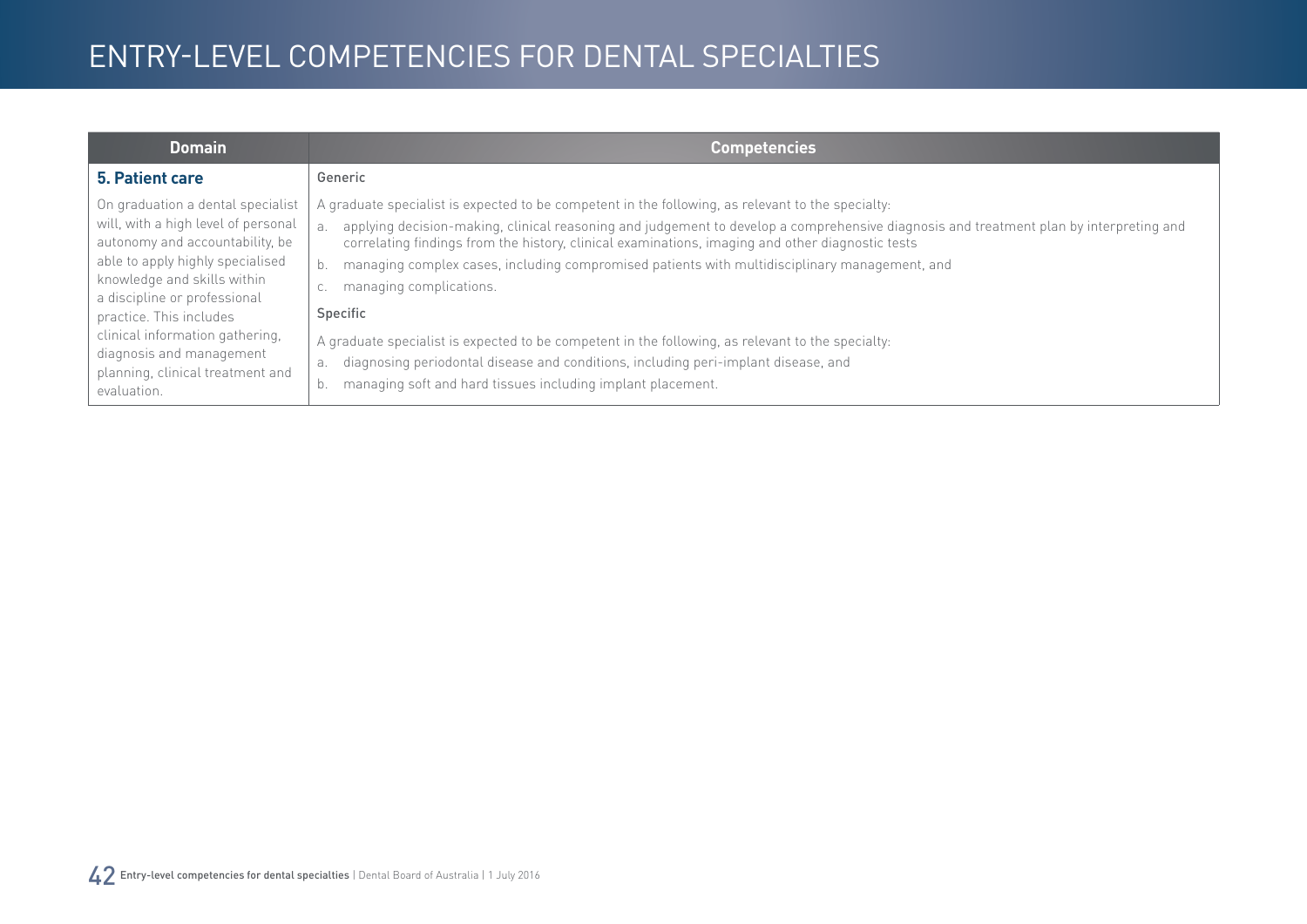## <span id="page-42-0"></span>PROSTHODONTICS

#### **Definition**

#### **Australia**

Dental Board of Australia *List of approved specialties23*.

Prosthodontics is defined as:

*The branch of dentistry that deals with the restoration and maintenance of oral health, function and appearance by coronal alteration or reconstruction of the natural teeth, or the replacement of missing teeth and contiguous oral and maxillofacial tissues with substitutes.*

#### **New Zealand**

The *Health Practitioners Competence Assurance Act* (the Act) describes a scope of practice as the health service that a practitioner registered in that scope of practice is permitted to perform, subject to any conditions for the time being imposed by the responsible authority.

The Council publishes a scope of practice as a Notice in the New Zealand Gazette under section 11 of the Act.

The scope of practice for Prosthodontics $24$  is described as:

*Prosthodontic specialists practise in the branch of dentistry that is concerned with diagnosis, treatment planning, rehabilitation and maintenance of patients with a range of clinical conditions involving missing or deficient teeth and/or craniofacial tissues, using biocompatible substitutes.*

*Specialist prosthodontics is undertaken by a dental practitioner who possesses additional postgraduate qualifications, training and experience recognised by the Council as appropriate for registration.*

<sup>23</sup> Published at [www.dentalboard.gov.au/Registration-Standards](http://www.dentalboard.gov.au/Registration-Standards.aspx) 24 Published at [www.dcnz.org.nz/i-practise-in-new-zealand/dentists-and-dental-specialists/scopes-of-practice](http://www.dcnz.org.nz/i-practise-in-new-zealand/dentists-and-dental-specialists/scopes-of-practice)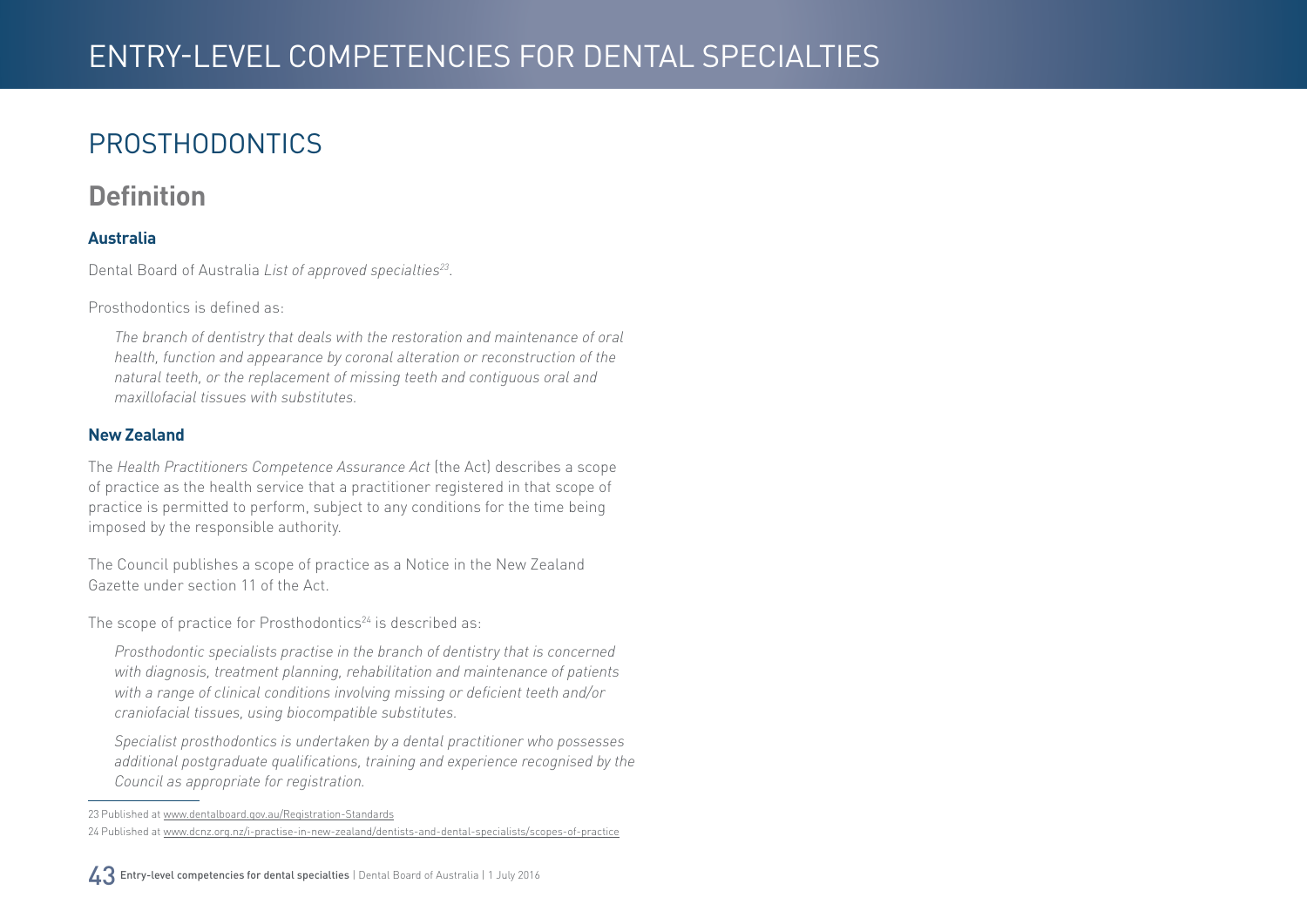| <b>Domain</b>                                                                                                                                                                                                                     | <b>Competencies</b>                                                                                                                                                                                                                                                                                                                                                                                                                                                                                                                                                                                                                                                                                                                                                                                                                                                                                                                                                                                                                                                                                                                                                                                                                                                                                |
|-----------------------------------------------------------------------------------------------------------------------------------------------------------------------------------------------------------------------------------|----------------------------------------------------------------------------------------------------------------------------------------------------------------------------------------------------------------------------------------------------------------------------------------------------------------------------------------------------------------------------------------------------------------------------------------------------------------------------------------------------------------------------------------------------------------------------------------------------------------------------------------------------------------------------------------------------------------------------------------------------------------------------------------------------------------------------------------------------------------------------------------------------------------------------------------------------------------------------------------------------------------------------------------------------------------------------------------------------------------------------------------------------------------------------------------------------------------------------------------------------------------------------------------------------|
| 1. Professionalism                                                                                                                                                                                                                | Generic                                                                                                                                                                                                                                                                                                                                                                                                                                                                                                                                                                                                                                                                                                                                                                                                                                                                                                                                                                                                                                                                                                                                                                                                                                                                                            |
| On graduation a dental specialist<br>will have the knowledge and<br>skills to demonstrate autonomy,<br>expert judgement, adaptability<br>and responsibility as a<br>practitioner and show leadership<br>in the dental profession. | A graduate specialist is expected to be competent in the following, as relevant to the specialty:<br>recognising the personal limitations and scope of the specialty and knowing when to refer or seek advice appropriately<br>b.<br>practising with personal and professional integrity, honesty and trustworthiness<br>providing patient-centred care, including selecting and prioritising treatment options that are compassionate and respectful of patients' best<br>interests, dignity and choices and which seek to improve community oral health<br>understanding and applying the moral, cultural, ethical principles and legal responsibilities involved in the provision of specialist dental care<br>d.<br>to individual patients, to communities and populations<br>displaying appropriate professional behaviour and communication towards all members of the dental team and referring health practitioner/s<br>е.<br>understanding and applying legislation including that related to record-keeping<br>demonstrating specialist professional growth and development through research and learning<br>q.<br>supporting the professional development and education for all members of the dental and/or health community, and<br>h.<br>demonstrating leadership in the profession. |
| 2. Communication and social<br>skills<br>On graduation a dental specialist<br>will be able to interpret and<br>transmit knowledge, skills and<br>ideas to dental and non-dental<br>audiences.                                     | Generic<br>A graduate specialist is expected to be competent in the following, as relevant to the specialty:<br>identifying and understanding a patient's, or their parent's, guardian's or carer's expectations, desires and attitudes when planning and<br>a <sub>z</sub><br>delivering specialist treatment<br>communicating effectively with patients, their families, relatives and carers in a manner that takes into account factors such as their age,<br>intellectual development, social and cultural background<br>use of technological and telecommunication aids in planning and delivering specialist treatment<br>C.<br>communicating effectively in all forms of health and legal reporting, and<br>d.<br>interpreting and communicating knowledge, skills and ideas.<br>е.                                                                                                                                                                                                                                                                                                                                                                                                                                                                                                        |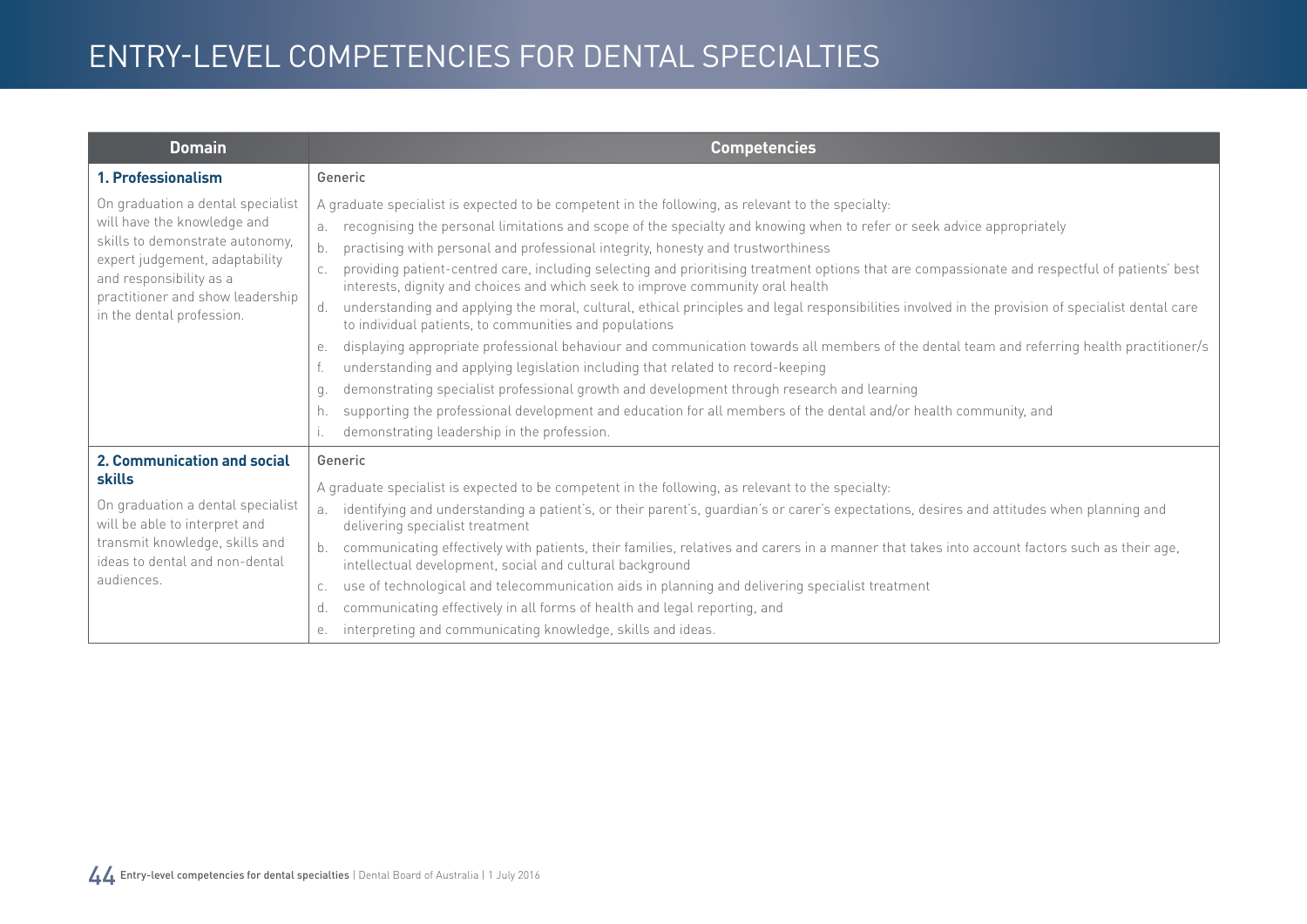| <b>Domain</b>                                                                                                                                                                                                                                                                                                                                                                  | <b>Competencies</b>                                                                                                                                                                                                                                                                                                                                                                                                                                                                                                            |
|--------------------------------------------------------------------------------------------------------------------------------------------------------------------------------------------------------------------------------------------------------------------------------------------------------------------------------------------------------------------------------|--------------------------------------------------------------------------------------------------------------------------------------------------------------------------------------------------------------------------------------------------------------------------------------------------------------------------------------------------------------------------------------------------------------------------------------------------------------------------------------------------------------------------------|
| 3. Critical thinking                                                                                                                                                                                                                                                                                                                                                           | Generic                                                                                                                                                                                                                                                                                                                                                                                                                                                                                                                        |
| On graduation a dental specialist<br>will have the expert, specialised<br>cognitive and technical skills in a<br>body of knowledge or practice to<br>independently analyse critically,<br>reflect on and synthesise<br>complex information, problems,<br>concepts and theories and<br>research and apply established<br>theories to a body of knowledge<br>or practice.        | A graduate specialist is expected to be competent in the following, as relevant to the specialty:<br>critically evaluating scientific research and literature, products and techniques to inform evidence-based specialist practice, and<br>a.<br>synthesising complex information, problems, concepts and theories.<br>b.                                                                                                                                                                                                     |
| <b>4. Scientific and clinical</b><br>knowledge<br>On graduation a dental specialist<br>will have a body of knowledge<br>that includes the extended<br>understanding of recent<br>developments in a discipline<br>and its professional practice, as<br>well as knowledge of research<br>principles and methods<br>applicable to the specialty and<br>its professional practice. | Generic<br>A graduate specialist is expected to be competent in the following areas of knowledge, as relevant to the specialty:<br>a. historical and contemporary literature                                                                                                                                                                                                                                                                                                                                                   |
|                                                                                                                                                                                                                                                                                                                                                                                | the scientific basis of dentistry including the relevant biological, medical and psychosocial sciences<br>b.<br>development, physiology and pathology of hard and soft tissues of the head and neck<br>C.<br>the range of investigative, technical and clinical procedures, and<br>d.<br>management and treatment planning with multidisciplinary engagement for complex cases, including compromised patients.<br>е.                                                                                                          |
|                                                                                                                                                                                                                                                                                                                                                                                | Specific                                                                                                                                                                                                                                                                                                                                                                                                                                                                                                                       |
|                                                                                                                                                                                                                                                                                                                                                                                | A graduate specialist is expected to be competent in the following areas of knowledge, as relevant to the specialty:<br>the principles of speech pathology<br>a.<br>the basis and management of orofacial pain<br>b.<br>the principles involved in design of prostheses for the replacement of oral and maxillofacial structures<br>C.<br>removable, fixed and implant, oral and maxillofacial prosthodontics<br>d.<br>sleep disorders<br>е.<br>dental materials, and<br>the principles and application of pharmacology.<br>q. |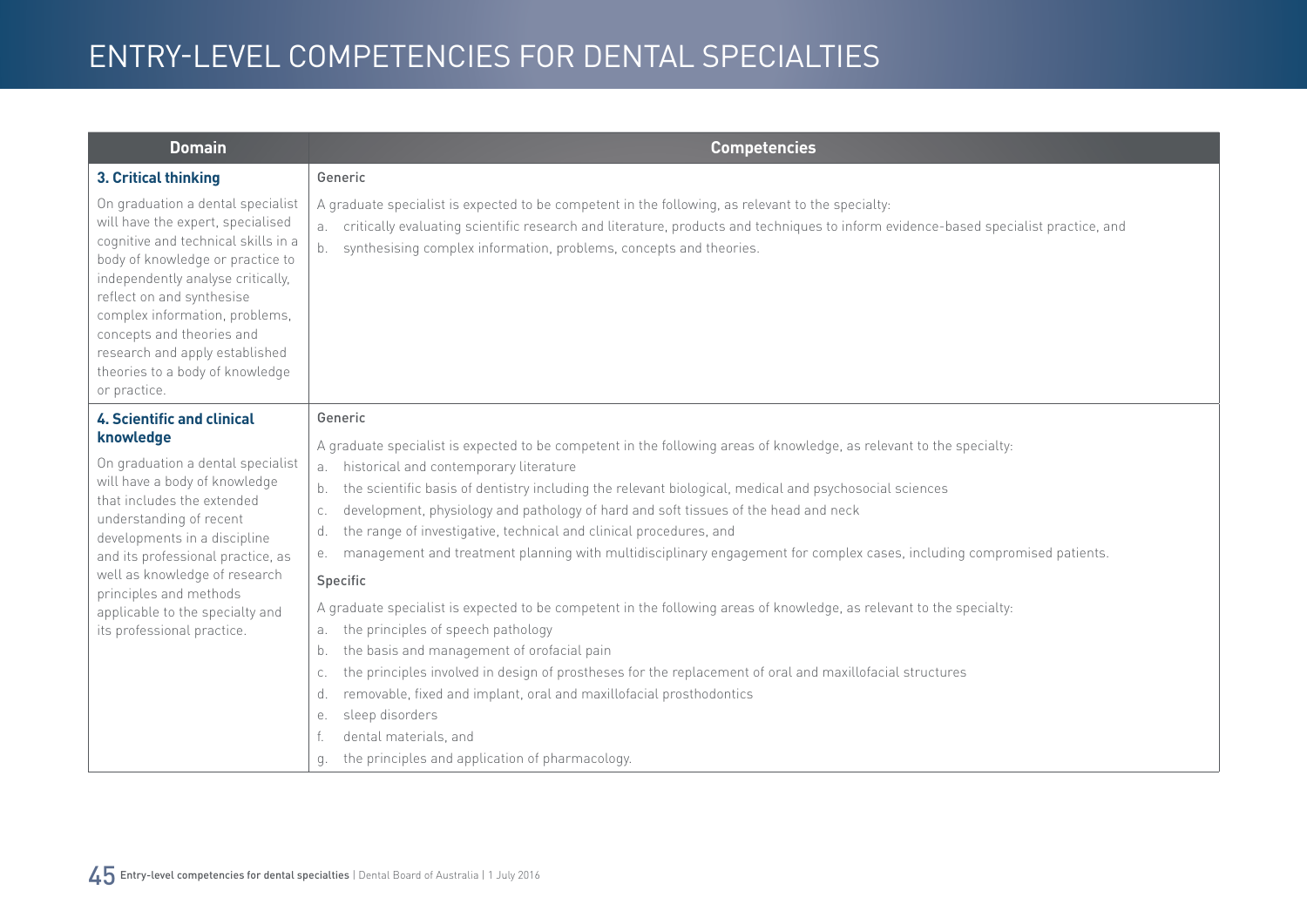| <b>Domain</b>                                                                                                                                                                                                                                                                                                                                           | <b>Competencies</b>                                                                                                                                                                                                                                                                                                                                                                                                                                                                                                                                                                                                                                                                                                                                                                                                                                                                                         |
|---------------------------------------------------------------------------------------------------------------------------------------------------------------------------------------------------------------------------------------------------------------------------------------------------------------------------------------------------------|-------------------------------------------------------------------------------------------------------------------------------------------------------------------------------------------------------------------------------------------------------------------------------------------------------------------------------------------------------------------------------------------------------------------------------------------------------------------------------------------------------------------------------------------------------------------------------------------------------------------------------------------------------------------------------------------------------------------------------------------------------------------------------------------------------------------------------------------------------------------------------------------------------------|
| 5. Patient care                                                                                                                                                                                                                                                                                                                                         | Generic                                                                                                                                                                                                                                                                                                                                                                                                                                                                                                                                                                                                                                                                                                                                                                                                                                                                                                     |
| On graduation a dental specialist<br>will, with a high level of personal<br>autonomy and accountability, be<br>able to apply highly specialised<br>knowledge and skills in a<br>discipline or professional<br>practice. This includes<br>clinical information gathering,<br>diagnosis and management<br>planning, clinical treatment and<br>evaluation. | A graduate specialist is expected to be competent in the following, as relevant to the specialty:<br>applying decision-making, clinical reasoning and judgement to develop a comprehensive diagnosis and treatment plan by interpreting and<br>a.<br>correlating findings from the history, clinical examinations, imaging and other diagnostic tests<br>managing complex cases, including compromised patients with multidisciplinary management, and<br>b.<br>managing complications.<br>С.<br>Specific<br>A graduate specialist is expected to be competent in the following, as relevant to the specialty:<br>undertaking dental and maxillo-facial treatment and rehabilitation<br>a.<br>diagnosing and managing disorders of the temporomandibular joint<br>b.<br>diagnosing and managing orofacial pain, and<br>С.<br>evaluating, diagnosing and managing occlusions and occlusal dysfunction.<br>d. |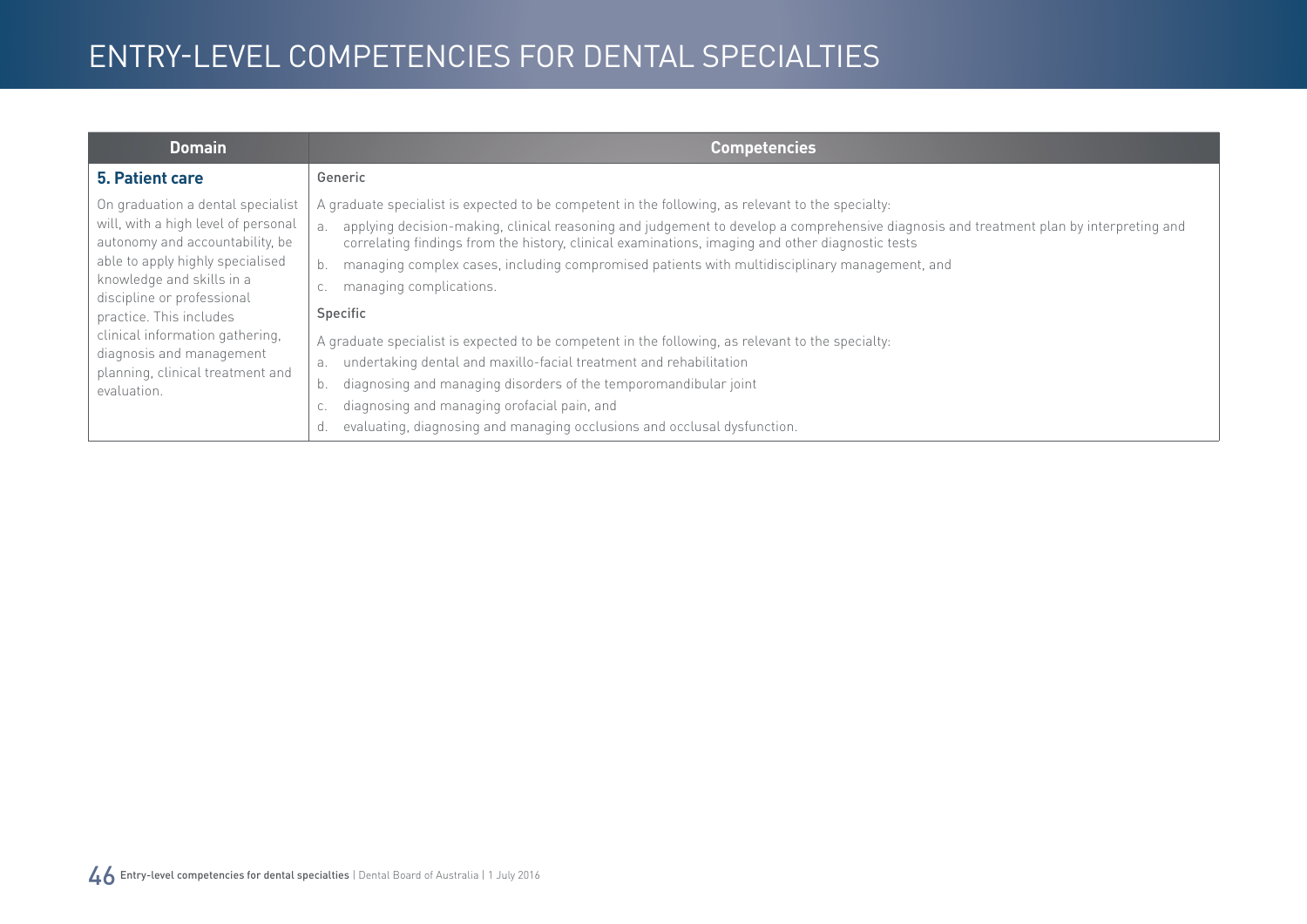### <span id="page-46-0"></span>PUBLIC HEALTH DENTISTRY

#### **Definition**

#### **Australia**

Dental Board of Australia *List of approved specialties*25.

Public Health Dentistry is defined as:

*The branch of dentistry that is concerned with oral health education of the public, applied dental research and administration of dental care programs including prevention and control of oral diseases on a community basis.*

#### **New Zealand**

The *Health Practitioners Competence Assurance Act* (the Act) describes a scope of practice as the health service that a practitioner registered in that scope of practice is permitted to perform, subject to any conditions for the time being imposed by the responsible authority.

The Council publishes a scope of practice as a Notice in the New Zealand Gazette under section 11 of the Act.

The scope of practice for Public Health Dentistry (or Community Dentistry)<sup>26</sup> is described as:

*Dental Public Health (Community) specialists practise in the branch of dentistry that is concerned with the science and art of preventing oral disease, promoting oral health and improving the quality of life through the organised efforts of society.*

*(NB Existing specialists may apply to the Council to retain the previous title if they wish.)*

*Specialist public health (community) dentistry is undertaken by a dental practitioner who possesses additional postgraduate qualifications, training and experience recognised by the Council as appropriate for registration.*

<sup>25</sup> Published at [www.dentalboard.gov.au/Registration-Standards](http://www.dentalboard.gov.au/Registration-Standards.aspx) 26 Published at [www.dcnz.org.nz/i-practise-in-new-zealand/dentists-and-dental-specialists/scopes-of-practice](http://www.dcnz.org.nz/i-practise-in-new-zealand/dentists-and-dental-specialists/scopes-of-practice)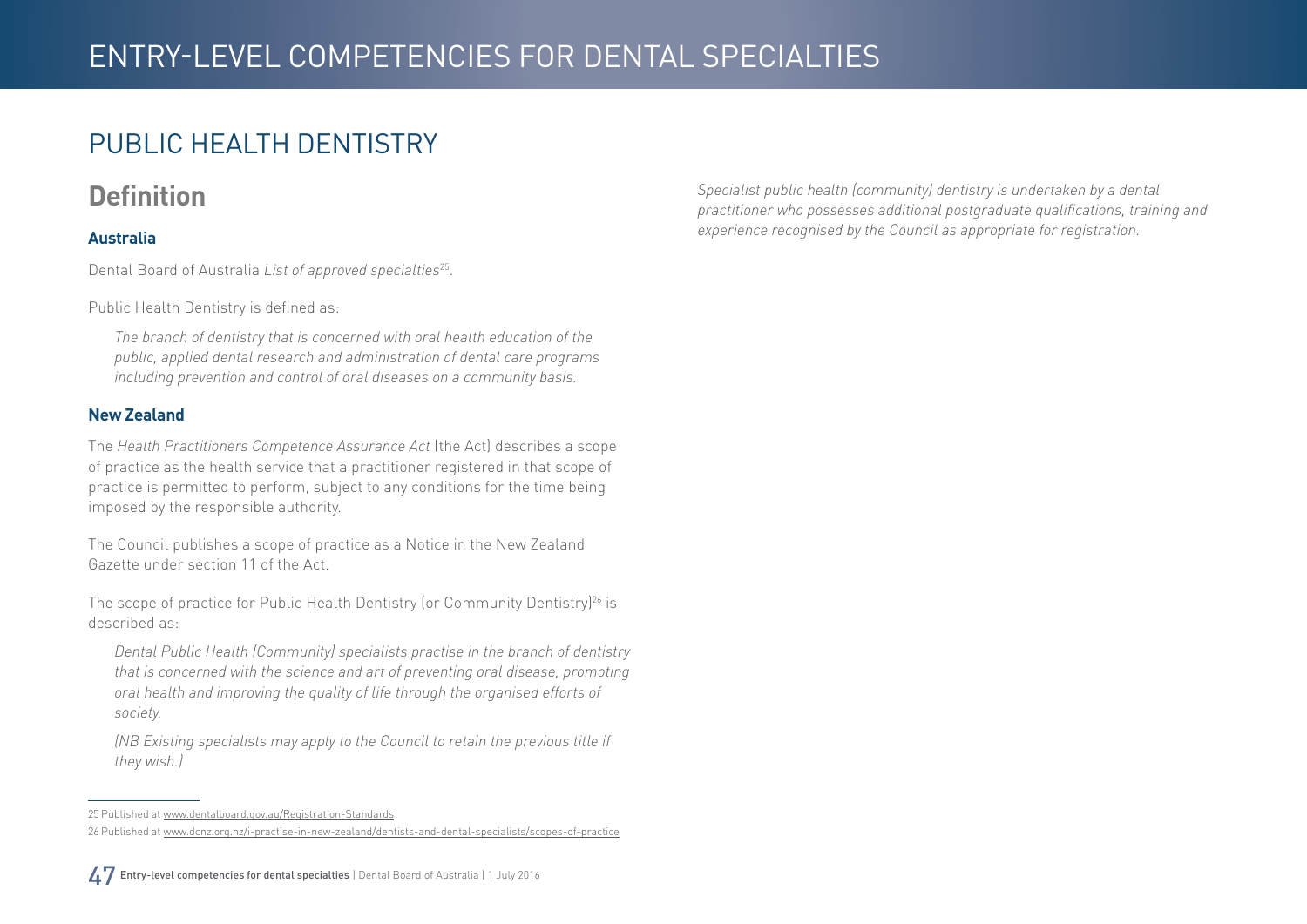| <b>Domain</b>                                                                                                                                                                                                                     | <b>Competencies</b>                                                                                                                                                                                                                                                                                                                                                                                                                                                                                                                                                                                                                                                                                                                                                                                                                                                                                                                                                                                                                                                                                                                                                                                                                                                                                |
|-----------------------------------------------------------------------------------------------------------------------------------------------------------------------------------------------------------------------------------|----------------------------------------------------------------------------------------------------------------------------------------------------------------------------------------------------------------------------------------------------------------------------------------------------------------------------------------------------------------------------------------------------------------------------------------------------------------------------------------------------------------------------------------------------------------------------------------------------------------------------------------------------------------------------------------------------------------------------------------------------------------------------------------------------------------------------------------------------------------------------------------------------------------------------------------------------------------------------------------------------------------------------------------------------------------------------------------------------------------------------------------------------------------------------------------------------------------------------------------------------------------------------------------------------|
| 1. Professionalism                                                                                                                                                                                                                | Generic                                                                                                                                                                                                                                                                                                                                                                                                                                                                                                                                                                                                                                                                                                                                                                                                                                                                                                                                                                                                                                                                                                                                                                                                                                                                                            |
| On graduation a dental specialist<br>will have the knowledge and<br>skills to demonstrate autonomy,<br>expert judgement, adaptability<br>and responsibility as a<br>practitioner and show leadership<br>in the dental profession. | A graduate specialist is expected to be competent in the following, as relevant to the specialty:<br>recognising the personal limitations and scope of the specialty and knowing when to refer or seek advice appropriately<br>b.<br>practising with personal and professional integrity, honesty and trustworthiness<br>providing patient-centred care, including selecting and prioritising treatment options that are compassionate and respectful of patients' best<br>interests, dignity and choices and which seek to improve community oral health<br>understanding and applying the moral, cultural, ethical principles and legal responsibilities involved in the provision of specialist dental care<br>d.<br>to individual patients, to communities and populations<br>displaying appropriate professional behaviour and communication towards all members of the dental team and referring health practitioner/s<br>е.<br>understanding and applying legislation including that related to record-keeping<br>demonstrating specialist professional growth and development through research and learning<br>q.<br>supporting the professional development and education for all members of the dental and/or health community, and<br>h.<br>demonstrating leadership in the profession. |
| 2. Communication and social<br>skills<br>On graduation a dental specialist<br>will be able to interpret and<br>transmit knowledge, skills and<br>ideas to dental and non-dental<br>audiences.                                     | Generic<br>A graduate specialist is expected to be competent in the following, as relevant to the specialty:<br>identifying and understanding a patient's, or their parent's, guardian's or carer's expectations, desires and attitudes when planning and<br>a <sub>z</sub><br>delivering specialist treatment<br>communicating effectively with patients, their families, relatives and carers in a manner that takes into account factors such as their age,<br>intellectual development, social and cultural background<br>use of technological and telecommunication aids in planning and delivering specialist treatment<br>C.<br>communicating effectively in all forms of health and legal reporting, and<br>d.<br>interpreting and communicating knowledge, skills and ideas.<br>е.                                                                                                                                                                                                                                                                                                                                                                                                                                                                                                        |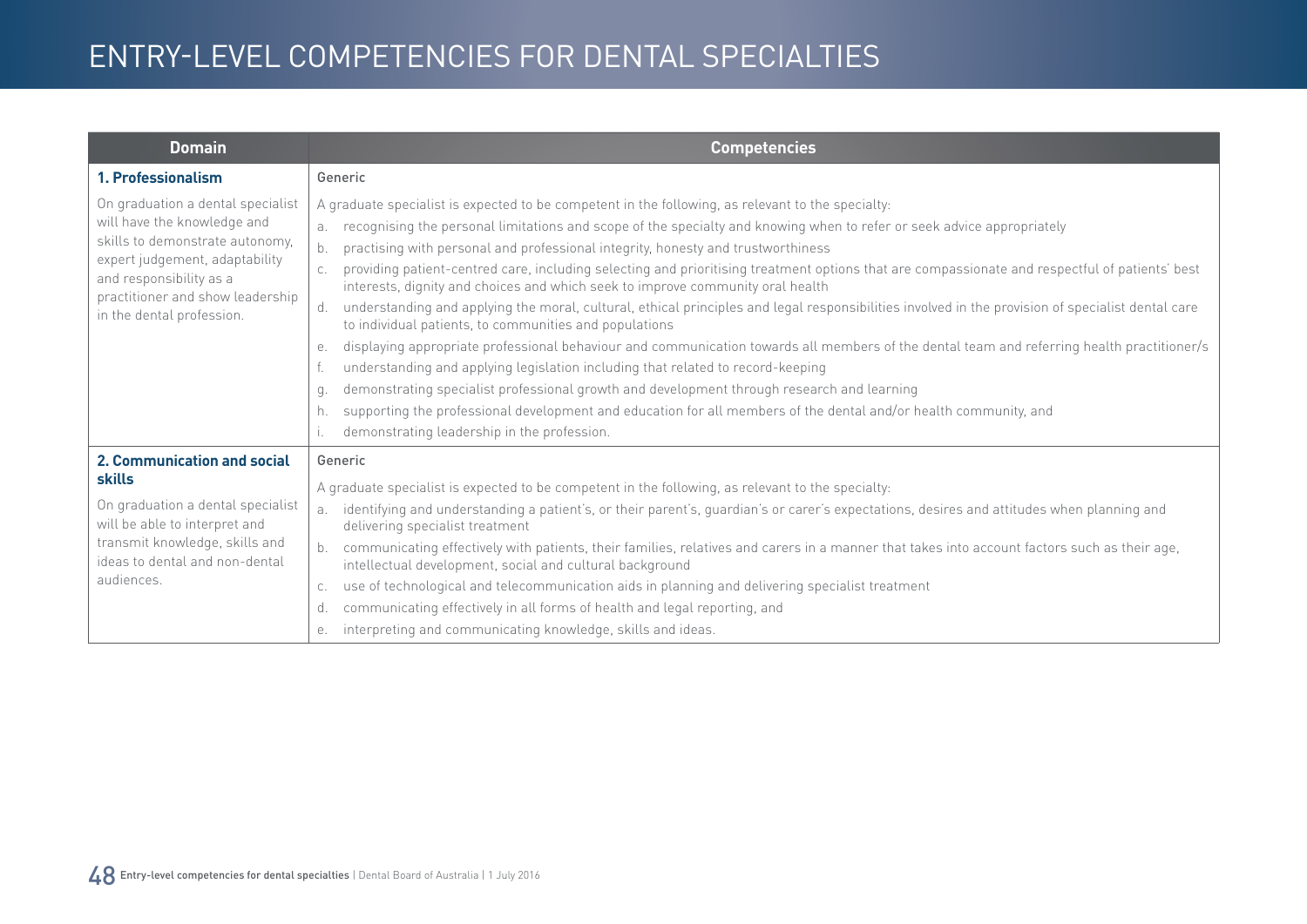| <b>Domain</b>                                                                                                                                                                                                                                                                                                                                                                  | Competencies                                                                                                                                                                                                                                                                                                                                                                                                                                                                                                                                                                                                                                                                                                                                                                                                                                                                                                                                                            |
|--------------------------------------------------------------------------------------------------------------------------------------------------------------------------------------------------------------------------------------------------------------------------------------------------------------------------------------------------------------------------------|-------------------------------------------------------------------------------------------------------------------------------------------------------------------------------------------------------------------------------------------------------------------------------------------------------------------------------------------------------------------------------------------------------------------------------------------------------------------------------------------------------------------------------------------------------------------------------------------------------------------------------------------------------------------------------------------------------------------------------------------------------------------------------------------------------------------------------------------------------------------------------------------------------------------------------------------------------------------------|
| 3. Critical thinking                                                                                                                                                                                                                                                                                                                                                           | Generic                                                                                                                                                                                                                                                                                                                                                                                                                                                                                                                                                                                                                                                                                                                                                                                                                                                                                                                                                                 |
| On graduation a dental specialist<br>will have the expert, specialised<br>cognitive and technical skills in a<br>body of knowledge or practice to<br>independently analyse critically,<br>reflect on and synthesise<br>complex information, problems,<br>concepts and theories and<br>research and apply established<br>theories to a body of knowledge<br>or practice.        | A graduate specialist is expected to be competent in the following, as relevant to the specialty:<br>critically evaluating scientific research and literature, products and techniques to inform evidence-based specialist practice, and<br>a.<br>synthesising complex information, problems, concepts and theories.<br>b.                                                                                                                                                                                                                                                                                                                                                                                                                                                                                                                                                                                                                                              |
| <b>4. Scientific and clinical</b><br>knowledge<br>On graduation a dental specialist<br>will have a body of knowledge<br>that includes the extended<br>understanding of recent<br>developments in a discipline<br>and its professional practice, as<br>well as knowledge of research<br>principles and methods<br>applicable to the specialty and<br>its professional practice. | Generic<br>A graduate specialist is expected to be competent in the following areas of knowledge, as relevant to the specialty:<br>historical and contemporary literature<br>a.<br>the scientific basis of dentistry including the relevant biological, medical and psychosocial sciences<br>b.<br>development, anatomy, physiology and pathology of hard and soft tissues of the head and neck<br>C.<br>the range of investigative, technical and clinical procedures, and<br>d.<br>management and treatment planning with multidisciplinary engagement for complex cases, including compromised patients.<br>е.<br>Specific<br>A graduate specialist is expected to be competent in the following areas of knowledge, as relevant to the specialty:<br>the epidemiology of oral health and disease<br>a.<br>the principles of oral health service delivery<br>b.<br>the principles of public health research oral disease prevention at a population level, and<br>C. |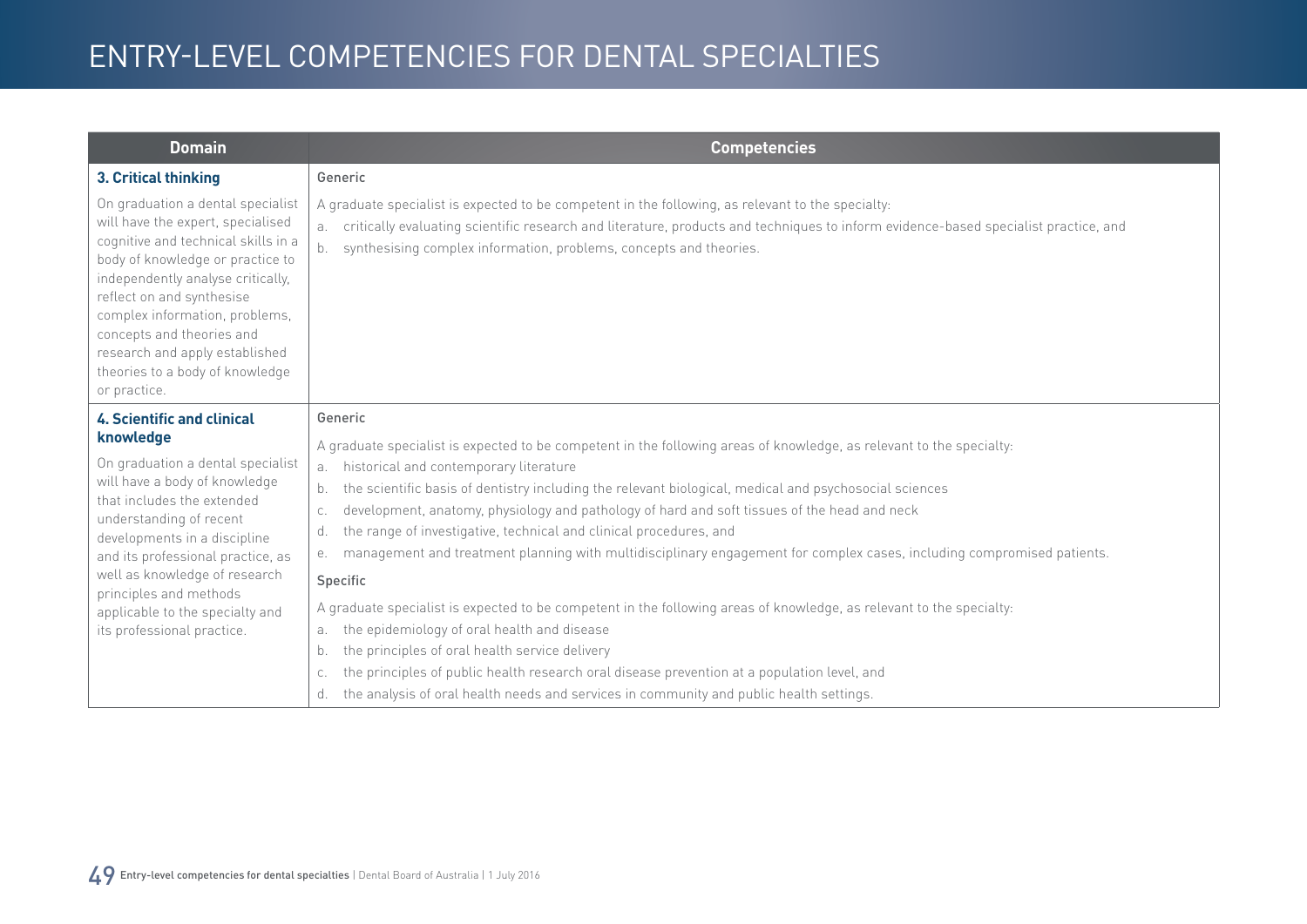| <b>Domain</b>                                                                                                                                                                                                                                                                                                                                               | <b>Competencies</b>                                                                                                                                                                                                                                                                                                                                                                                                                                                                                                                                                                                                                                                                                                           |
|-------------------------------------------------------------------------------------------------------------------------------------------------------------------------------------------------------------------------------------------------------------------------------------------------------------------------------------------------------------|-------------------------------------------------------------------------------------------------------------------------------------------------------------------------------------------------------------------------------------------------------------------------------------------------------------------------------------------------------------------------------------------------------------------------------------------------------------------------------------------------------------------------------------------------------------------------------------------------------------------------------------------------------------------------------------------------------------------------------|
| 5. Patient care                                                                                                                                                                                                                                                                                                                                             | Generic                                                                                                                                                                                                                                                                                                                                                                                                                                                                                                                                                                                                                                                                                                                       |
| On graduation a dental specialist<br>will, with a high level of personal<br>autonomy and accountability, be<br>able to apply highly specialised<br>knowledge and skills within<br>a discipline or professional<br>practice. This includes<br>clinical information gathering,<br>diagnosis and management<br>planning, clinical treatment and<br>evaluation. | A graduate specialist is expected to be competent in the following, as relevant to the specialty:<br>applying decision-making, clinical reasoning and judgement to develop a comprehensive diagnosis and treatment plan by interpreting and<br>correlating findings from the history, clinical examinations, imaging and other diagnostic tests<br>managing complex cases, including compromised patients with multidisciplinary management, and<br>managing complications.<br>U.<br>Specific<br>A graduate specialist is expected to be competent in the following, as relevant to the specialty:<br>designing, implementing, monitoring and evaluating population oral health programs, and<br>a.<br>writing reports.<br>b. |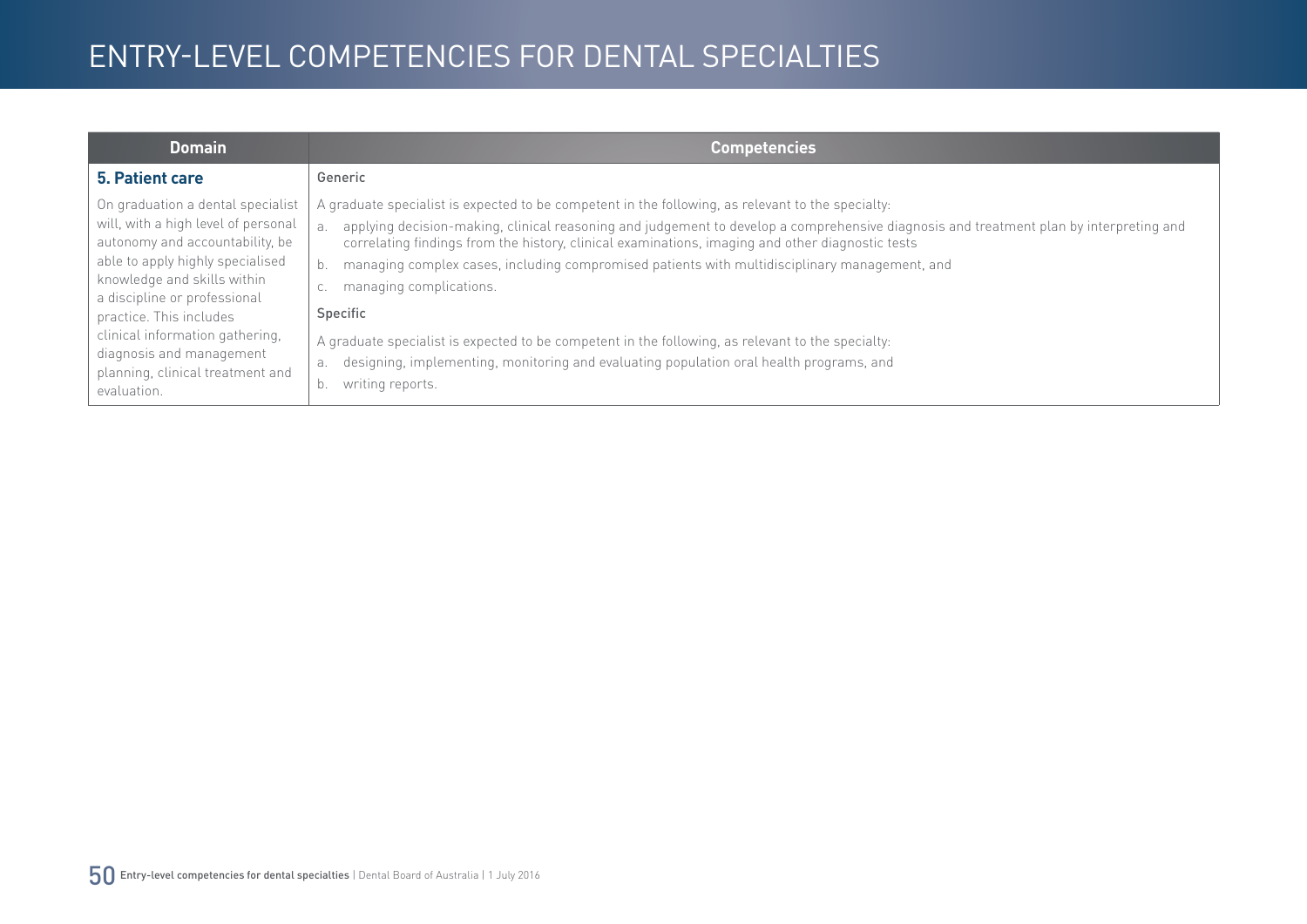### <span id="page-50-0"></span>SPECIAL NEEDS DENTISTRY

#### **Definition**

#### **Australia**

Dental Board of Australia *List of approved specialties*27.

Special Needs Dentistry is defined as:

*The branch of dentistry that is concerned with the oral health care of people with an intellectual disability, medical, physical or psychiatric conditions that require special methods or techniques to prevent or treat oral health problems or where such conditions necessitate special dental treatment plans.*

#### **New Zealand**

The *Health Practitioners Competence Assurance Act* (the Act) describes a scope of practice as the health service that a practitioner registered in that scope of practice is permitted to perform, subject to any conditions for the time being imposed by the responsible authority.

The Council publishes a scope of practice as a Notice in the New Zealand Gazette under section 11 of the Act.

The scope of practice for Special Needs Dentistry<sup>28</sup> is described as:

*Special needs dentistry specialists practise in the branch of dentistry that is concerned with the oral health care of people adversely affected by intellectual disability, medical, physical or psychiatric issues.* 

*(NB Special needs specialists who wish to identify their particular expertise in hospital dentistry can apply to Dental Council to use the specialist title 'Special Needs Dentistry (hospital)'.)*

*Specialist special needs dentistry is undertaken by a dental practitioner who possesses additional postgraduate qualifications, training and experience recognised by the Council as appropriate for registration.*

<sup>27</sup> Published at [www.dentalboard.gov.au/Registration-Standards](http://www.dentalboard.gov.au/Registration-Standards.aspx) 28 Published at [www.dcnz.org.nz/i-practise-in-new-zealand/dentists-and-dental-specialists/scopes-of-practice](http://www.dcnz.org.nz/i-practise-in-new-zealand/dentists-and-dental-specialists/scopes-of-practice)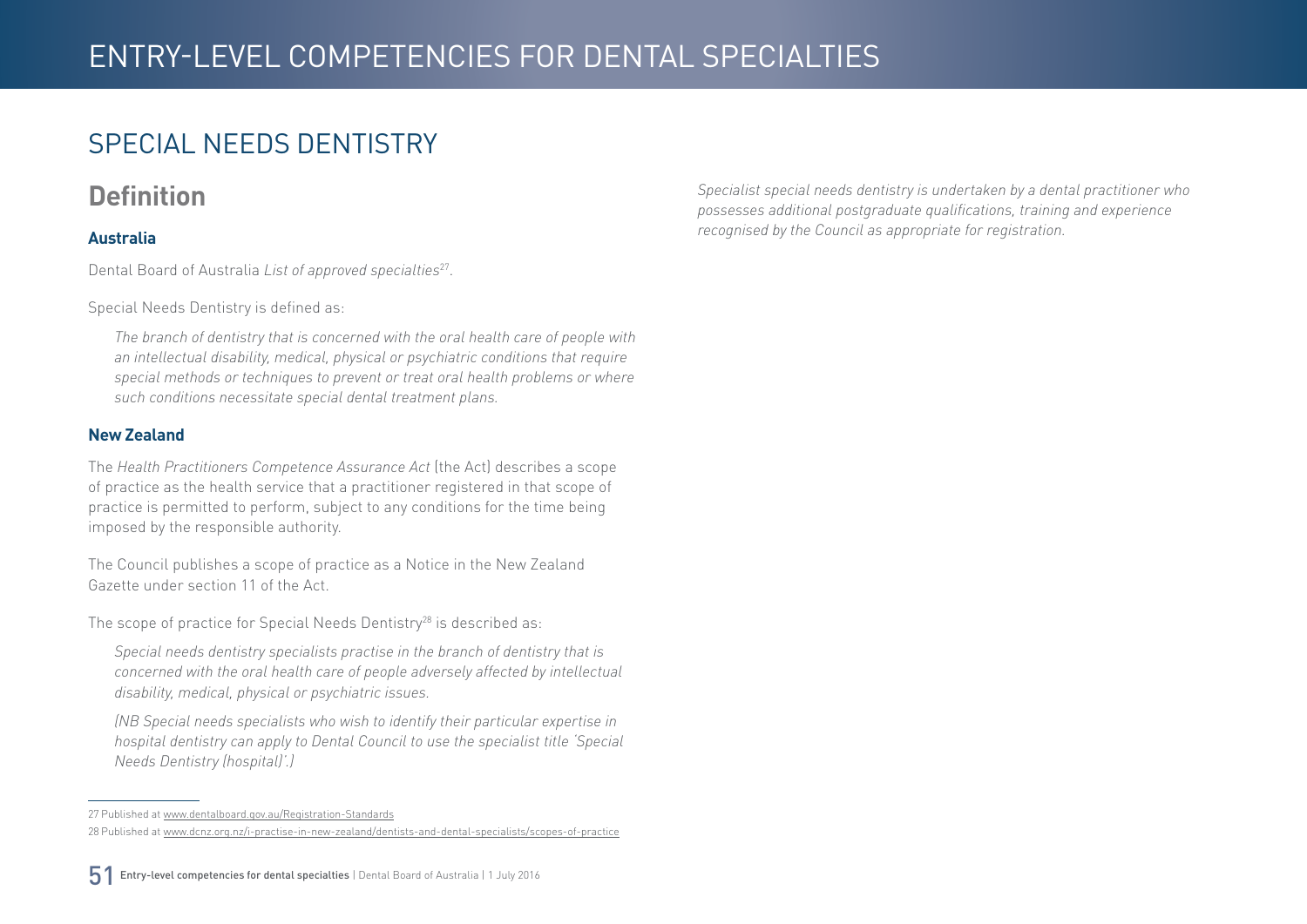| <b>Domain</b>                                                                                                                                                                                                                    | <b>Competencies</b>                                                                                                                                                                                                                                                                                                                                                                                                                                                                                                                                                                                                                                                                                                                                                                                                                                                                                                                                                                                                                                                                                                                                                                                                                                                                                |
|----------------------------------------------------------------------------------------------------------------------------------------------------------------------------------------------------------------------------------|----------------------------------------------------------------------------------------------------------------------------------------------------------------------------------------------------------------------------------------------------------------------------------------------------------------------------------------------------------------------------------------------------------------------------------------------------------------------------------------------------------------------------------------------------------------------------------------------------------------------------------------------------------------------------------------------------------------------------------------------------------------------------------------------------------------------------------------------------------------------------------------------------------------------------------------------------------------------------------------------------------------------------------------------------------------------------------------------------------------------------------------------------------------------------------------------------------------------------------------------------------------------------------------------------|
| 1. Professionalism                                                                                                                                                                                                               | Generic                                                                                                                                                                                                                                                                                                                                                                                                                                                                                                                                                                                                                                                                                                                                                                                                                                                                                                                                                                                                                                                                                                                                                                                                                                                                                            |
| On graduation a dental specialist<br>will have the knowledge and<br>skills to demonstrate autonomy,<br>expert judgement, adaptability<br>and responsibility as a<br>practitioner and show leadership<br>in the dental profession | A graduate specialist is expected to be competent in the following, as relevant to the specialty:<br>recognising the personal limitations and scope of the specialty and knowing when to refer or seek advice appropriately<br>b.<br>practising with personal and professional integrity, honesty and trustworthiness<br>providing patient-centred care, including selecting and prioritising treatment options that are compassionate and respectful of patients' best<br>interests, dignity and choices and which seek to improve community oral health<br>understanding and applying the moral, cultural, ethical principles and legal responsibilities involved in the provision of specialist dental care<br>d.<br>to individual patients, to communities and populations<br>displaying appropriate professional behaviour and communication towards all members of the dental team and referring health practitioner/s<br>е.<br>understanding and applying legislation including that related to record-keeping<br>demonstrating specialist professional growth and development through research and learning<br>q.<br>supporting the professional development and education for all members of the dental and/or health community, and<br>h.<br>demonstrating leadership in the profession. |
| 2. Communication and social<br>skills<br>On graduation a dental specialist<br>will be able to interpret and<br>transmit knowledge, skills and<br>ideas to dental and non-dental<br>audiences.                                    | Generic<br>A graduate specialist is expected to be competent in the following, as relevant to the specialty:<br>identifying and understanding a patient's, or their parent's, guardian's or carer's expectations, desires and attitudes when planning and<br>a <sub>z</sub><br>delivering specialist treatment<br>communicating effectively with patients, their families, relatives and carers in a manner that takes into account factors such as their age,<br>intellectual development, social and cultural background<br>use of technological and telecommunication aids in planning and delivering specialist treatment<br>C.<br>communicating effectively in all forms of health and legal reporting, and<br>d.<br>interpreting and communicating knowledge, skills and ideas.<br>е.                                                                                                                                                                                                                                                                                                                                                                                                                                                                                                        |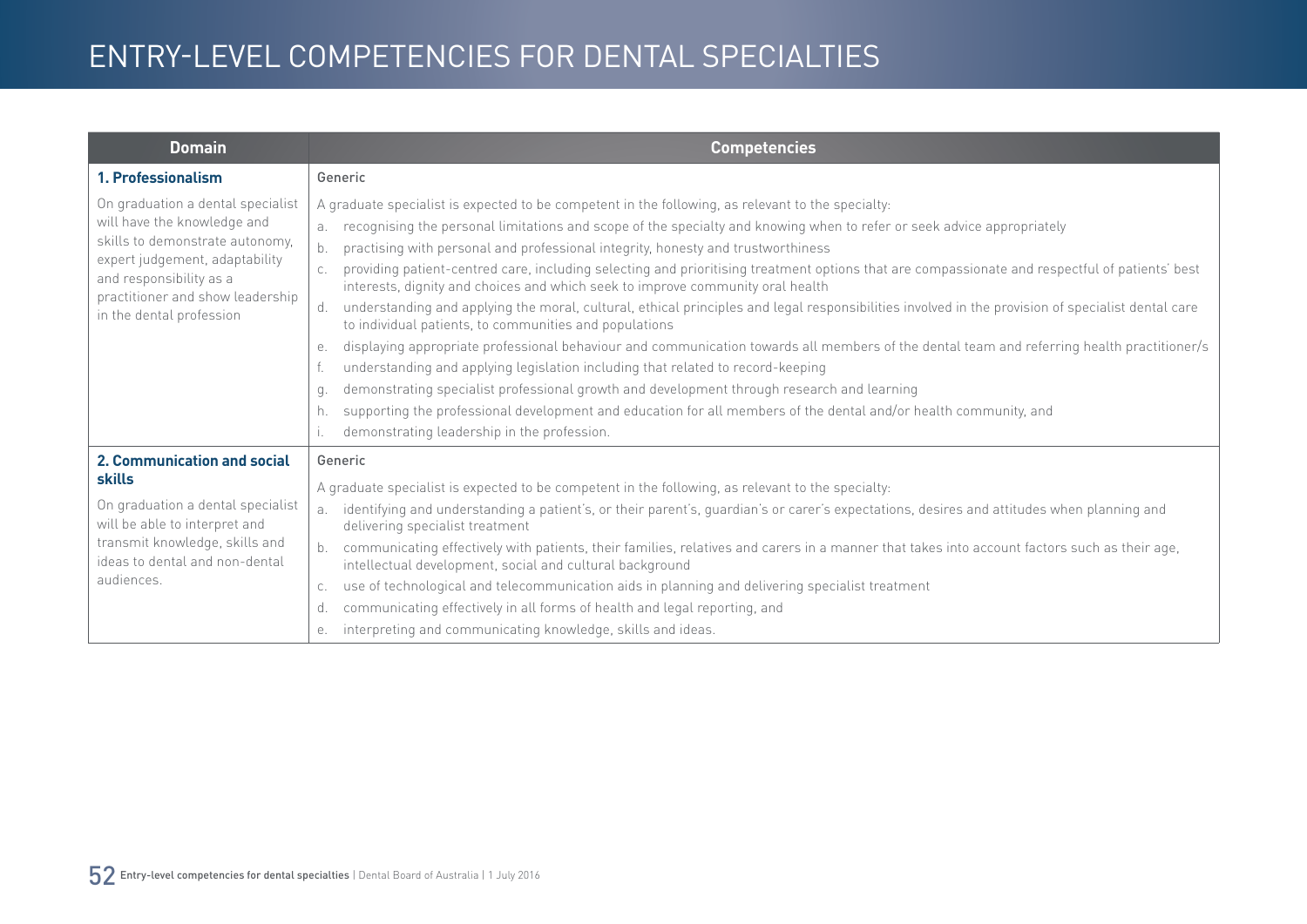| <b>Domain</b>                                                                                                                                                                                                                                                                                                                                                           | <b>Competencies</b>                                                                                                                                                                                                                                                                                                        |
|-------------------------------------------------------------------------------------------------------------------------------------------------------------------------------------------------------------------------------------------------------------------------------------------------------------------------------------------------------------------------|----------------------------------------------------------------------------------------------------------------------------------------------------------------------------------------------------------------------------------------------------------------------------------------------------------------------------|
| 3. Critical thinking                                                                                                                                                                                                                                                                                                                                                    | Generic                                                                                                                                                                                                                                                                                                                    |
| On graduation a dental specialist<br>will have the expert, specialised<br>cognitive and technical skills in a<br>body of knowledge or practice to<br>independently analyse critically,<br>reflect on and synthesise<br>complex information, problems,<br>concepts and theories and<br>research and apply established<br>theories to a body of knowledge<br>or practice. | A graduate specialist is expected to be competent in the following, as relevant to the specialty:<br>critically evaluating scientific research and literature, products and techniques to inform evidence-based specialist practice, and<br>а.<br>synthesising complex information, problems, concepts and theories.<br>b. |
| <b>4. Scientific and clinical</b><br>knowledge                                                                                                                                                                                                                                                                                                                          | Generic                                                                                                                                                                                                                                                                                                                    |
|                                                                                                                                                                                                                                                                                                                                                                         | A graduate specialist is expected to be competent in the following areas of knowledge, as relevant to the specialty:                                                                                                                                                                                                       |
| On graduation a dental specialist<br>will have a body of knowledge                                                                                                                                                                                                                                                                                                      | historical and contemporary literature<br>а.                                                                                                                                                                                                                                                                               |
| that includes the extended                                                                                                                                                                                                                                                                                                                                              | the scientific basis of dentistry including the relevant biological, medical and psychosocial sciences<br>$b$ .                                                                                                                                                                                                            |
| understanding of recent<br>developments in a discipline<br>and its professional practice, as<br>well as knowledge of research<br>principles and methods<br>applicable to the specialty and<br>its professional practice.                                                                                                                                                | development, anatomy, physiology and pathology of hard and soft tissues of the head and neck<br>C.<br>the range of investigative, technical and clinical procedures, and<br>d.                                                                                                                                             |
|                                                                                                                                                                                                                                                                                                                                                                         | management and treatment planning with multidisciplinary engagement for complex cases, including compromised patients.<br>е.                                                                                                                                                                                               |
|                                                                                                                                                                                                                                                                                                                                                                         | Specific                                                                                                                                                                                                                                                                                                                   |
|                                                                                                                                                                                                                                                                                                                                                                         | A graduate specialist is expected to be competent in the following areas of knowledge, as relevant to the specialty:                                                                                                                                                                                                       |
|                                                                                                                                                                                                                                                                                                                                                                         | guardianship, fostering and medical power of attorney<br>а.                                                                                                                                                                                                                                                                |
|                                                                                                                                                                                                                                                                                                                                                                         | complex medical, psychological and physical conditions<br>b.                                                                                                                                                                                                                                                               |
|                                                                                                                                                                                                                                                                                                                                                                         | assessment and management of orofacial pain<br>C.                                                                                                                                                                                                                                                                          |
|                                                                                                                                                                                                                                                                                                                                                                         | the application of psychological development and behavioural management techniques<br>d.                                                                                                                                                                                                                                   |
|                                                                                                                                                                                                                                                                                                                                                                         | the principles and application of pharmacology, and<br>е.                                                                                                                                                                                                                                                                  |
|                                                                                                                                                                                                                                                                                                                                                                         | the appropriate use of sedation and anaesthetic techniques.                                                                                                                                                                                                                                                                |